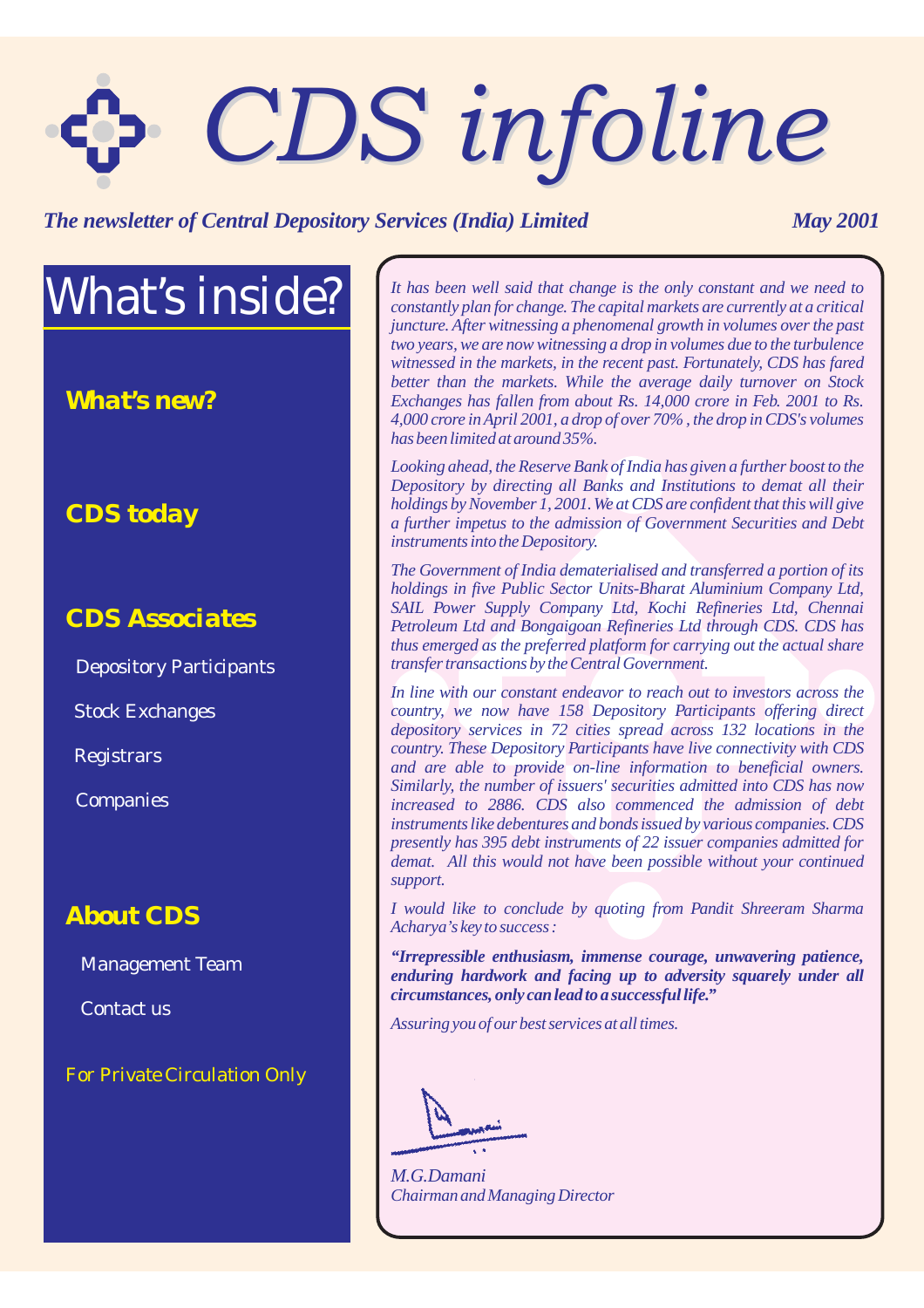

#### *What's new?*

- v The Our telephone numbers at CDS have changed to (022)2723333 and the fax numbers to (022)2723199/2722072. The new direct telephone numbers of Shri M G Damani, Chairman & Managing Director, CDS and Shri V V Raut, Executive Director, CDS are 2349009 and 2348008, respectively.
- $\mathbf{v}^*$ The Stock Exchange, Mumbai (BSE) has directed all B2 group companies listed on the Exchange who have not signed agreements with both the depositories to sign the agreements and establish the required connectivity latest by May 31, 2001. Further, companies failing to do so would be shifted to the trade-to-trade window of the Exchange. This implies that all trades in the A, B1 and B2 groups on the BSE will in future be settled in the demat formonly.
- $\mathbf{v}^*$ CDS has terminated the operations of one of its Depository Participant, Century Consultants Ltd. (DP ID 17900-17905) with effect from 03- 04-2001 in accordance with the CDS Bye-Laws. Based on the investor complaints, CDS had earlier deactivated their DP terminals from 20- 03-2000, in accordance with the provisions of CDS Bye-Laws. The deactivation is solely intended to protect the interest of the investors who have opened demat accounts with CCL. Queries if any regarding the above issue may be addressed to Mr.Rahul Bhansali Tel. 2723333 (Extn 8335)
- v The Nagar Urban Co-operative Bank Limited (NUCB) launched its Depository services at its Bank Road Branch in Ahmednagar, at a grand function held on April 27, 2001. Shri Arun Firodia, Chairman, Kinetic Group of Industries performed the inauguration. Shri Kantilal Oswal, Chairman, NUCB and Shri V.V.Raut, Executive Director, CDS were also present at the inauguration.
- $\mathbf{v}$ In order to implement SEBI's directive bearing Ref. No. SMDRP/POLICY/CIR-05/2001 dated February 13, 2001- that Clearing Members (CM) are required to deliver the securities received from the CH/CC to their clients within 4 calendar days or 2 working days after the pay-out day. CDS had instructed DPs to open a separate account called Clearing Member Investor SecuritiesAccount (CISAA/c) for all CMs holding the CM Unified Settlement A/c or CM Clearing Member A/c.



The securities received in pay-out in the CM Unified Settlement A/c or CM Clearing Member A/c and not transferred to the respective client A/c within 4 calendar days or 2 working days, which ever is later, after the date of pay-out would be transferred to the CISAA/c.

The securities lying in the CISA A/c would attract a penalty at the rate of 6 basis point per week on the value of securities. The penalty so collected by the depositories shall be credited to a separate account with the depository and earmarked for defraying the expenses in connection with the investors' education and awareness programs conducted by the depository.

In keeping with the spirit of SEBI's resolve, CDS has commenced moving the securities fromthe CMUnified SettlementA/c or CMClearing MemberA/c to the CISAA/c.

- $\mathbf{v}$ CDS in its ongoing program of investor education, participated in a Quality Improvement program organized by the Faculty of Management Studies, Banaras Hindu University (BHU). Dr.Y C Simhadri, Vice Chancellor, BHU and Prof. C Lal, Dean, BHU presided over the program on Marginal Costing & Breakeven Analysis. Shri M G Damani our Chairman & Managing Director inaugurated the seminar and delivered a lecture on new paradigms in financial management wherein CDS was depicted as a role model. Shri Damani also provided insights into the depository and the functioning of the capital market and the present senario.
- Pursuant to the announcement of Hon'ble Finance Minister on the floor of Parliament that about 200 scrips would be traded in rolling settlement by July 2001. SEBI has decided vide its circular bearing serial number SMDRP/Policy/Cir- 23/2001 dated March 20, 2001 that: v
- i. All scrips, which are included in the ALBM/BLESS or MCFS in any stock exchange, will be traded ONLY in the compulsory rolling settlement on a nation wide basis i.e. on all the stock exchanges from July 2, 2001.
- ii. In addition, if there is any scrip, which is included in the BSE 200 list, but not covered by the above list, will also be included in the compulsory rolling settlement on a nationwide basis.
- The Government of India dematerialised and transferred a portion of its holdings in five Public Sector Units-Bharat Aluminium Company Limited, SAIL Power Supply Company Ltd, Kochi Refineries Ltd, Chennai Petroleum Ltd and Bongaigoan Refineries Ltd through CDS. The Government of India had earlier dematerialised and transferred a portion of its holdings in Indian Oil Corporation, Gas Authority of India Limited and Oil and Natural Gas Corporation Limited as a part of its disinvestment programme in these entities. CDS has thus emerged as the preferred platform for carrying out the actual share transfer transactions by the GOI. CDS feels highly honoured by the confidence reposed by the Government of India in it. v

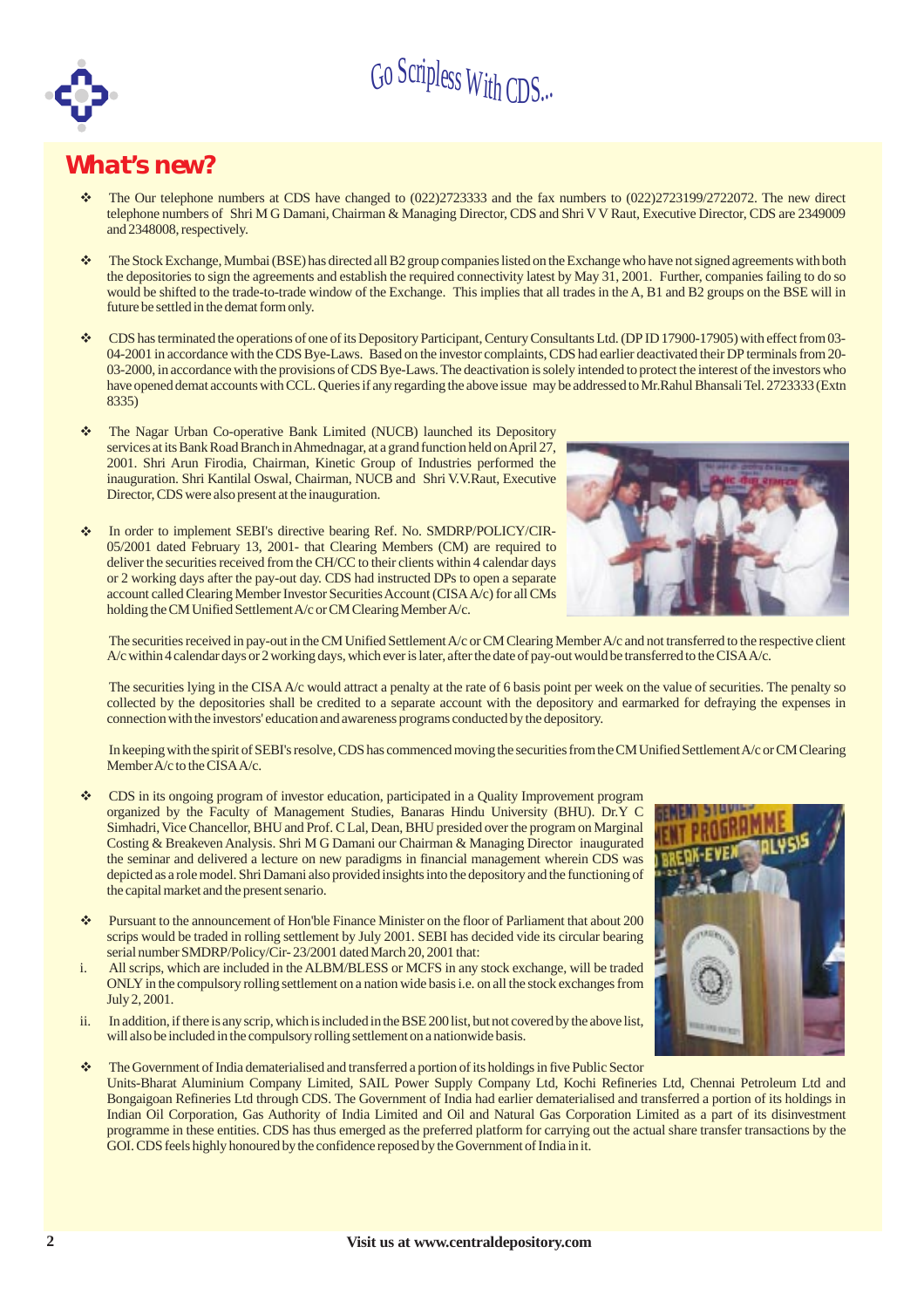

### *CDS Today:*

*COMPANIES:*

As on April 30, 2001, CDS, has signed agreements with 2821 companies. Of these 2789 companies are available for demat services.





#### DEPOSITORY PARTICIPANTS:

As on April 30, 2001, CDS has 158 Dp's offering depository services in 72 cities/towns across 132 locations in the country .



#### **SETTLEMENT:**

As in April, 2001, a total quantity of 7149 lakh shares worth Rs. 6004 crores were settled in demat form.

#### *DEMATERIALISATION:*

shares.

As on April 30, 2001, the total number of shares held in CDS was 189.32 crore



**Visit us at www.centraldepository.com 3**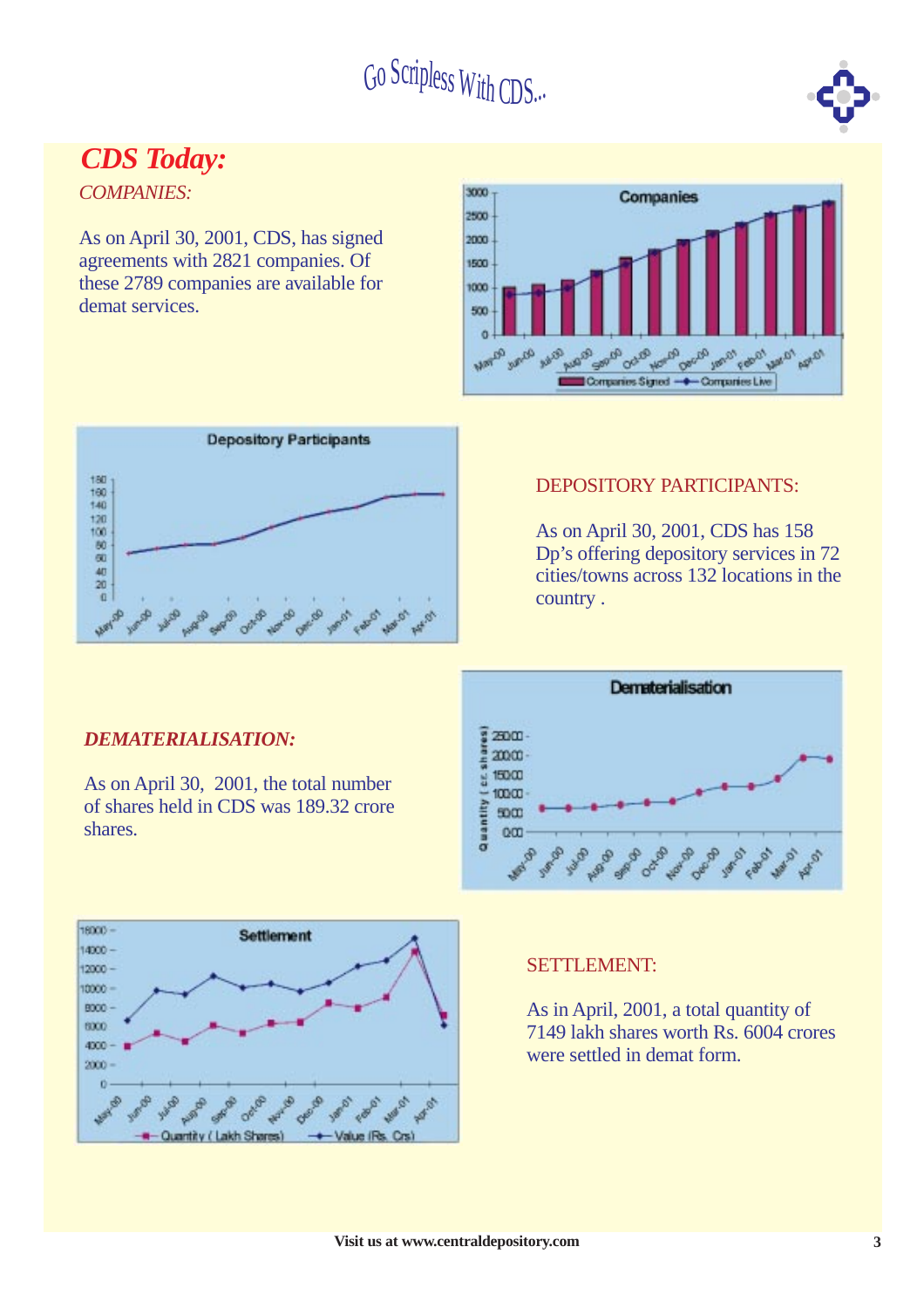

# Go SCIPless With CDS...<br> **CDS Associates - Depository Participants :**

| <b>Depository Participants</b>                                                                                                                                     | <b>Address</b>                                                                                                                                             |                                       |                  |  |  |  |
|--------------------------------------------------------------------------------------------------------------------------------------------------------------------|------------------------------------------------------------------------------------------------------------------------------------------------------------|---------------------------------------|------------------|--|--|--|
| Seema Securities Pvt. Ltd.                                                                                                                                         | <b>AGRA</b><br>Shop No.2, 1st Floor, Block 20/4, Maruti Tower,<br>$(0562)$ 354377<br>Sanjay Place, Agra - 282 002.                                         |                                       |                  |  |  |  |
| Bank of India                                                                                                                                                      |                                                                                                                                                            |                                       |                  |  |  |  |
| <b>Renaissance Securities Limited</b>                                                                                                                              | Swastik Char rasta, Navrangpura, Ahmedabad-380009<br>C/O Crystal Finstock P. Limited, 193/1 New Cloth Market,<br>Ahmedabad-380002                          | (079)2167976/<br>2176660/61/62        | (079)2176664     |  |  |  |
| The Stock Exchange Ahmedabad                                                                                                                                       | Kamdhenu Complex, Opp.Sahajanand College,<br>Near Polythenic, Ambawadi, Ahmedabad-380015                                                                   | $(079)6307971 - 76$                   | $(079)$ 6308877  |  |  |  |
| Nagar Urban Co-operative Bank Limited; Ahmednagar Bank Road, Post Box No: 7, Ahmednagar-414001                                                                     | <b>AHMEDNAGAR</b>                                                                                                                                          | (0241)343 641/642/345<br>385          | (0241)346951     |  |  |  |
| <b>Motilal Oswal Securities Limited</b>                                                                                                                            | <b>AKOLA</b><br>C/o Goel Financial Services, 2nd floor, Shram Shakti Bhavan, (0724) 430795/304<br>Opp. Telephone Exchange, Old Cotton Market, Akola-444001 |                                       | $(0724)$ 425309  |  |  |  |
| The Akola Janata Co-operative Bank Limited; Akola                                                                                                                  | Old Cotton Market, Akola-444001                                                                                                                            | (0724) 430012/241/639                 | $(0724)$ 430814  |  |  |  |
| Asit C Mehta Investment Intermediates Limited                                                                                                                      | <b>ALLAHABAD</b><br>300 Colonel Ganj, Allahabad-211002                                                                                                     | (0532) 460822/460937                  | (0532)460937     |  |  |  |
| H T Nanavati Securities Pvt Ltd                                                                                                                                    | <b>ANAND</b><br>204, Kishore Plaza, A wing, 2nd floor, Station Road,<br>Anand-388001                                                                       | (02692)40439/41412                    | $(02692)$ 41671  |  |  |  |
| <b>Bangalore Stock Exchange Limited</b>                                                                                                                            | <b>BANGALORE</b><br>Stock Exchange Towers, 1st Cross, J.C. Road,<br>(080)2995234<br>Bangalore-560027                                                       |                                       |                  |  |  |  |
| Bank of India                                                                                                                                                      | 080 2289050                                                                                                                                                | 080 2280367                           |                  |  |  |  |
| Churiwala Securities Pvt. Limited                                                                                                                                  | No:32, Iind Main Road, Vyalikaval, Bangalore-560003                                                                                                        | (080) 3443327/3750/3930 (080) 3443327 |                  |  |  |  |
| Bangalore Stock Exchange, Stock Exchange Towers, 51,<br><b>Stock Holding Corporation India Limited</b><br>$(080)$ 2995246<br>1st Cross, J C Road, Bangalore-560027 |                                                                                                                                                            |                                       | $(080)$ 2995211  |  |  |  |
| Suresh Rathi Securities Pvt. Limited                                                                                                                               | <b>BARMER</b><br>Ganesh Bhuvan, Laxmipura, Barmer-344001                                                                                                   |                                       |                  |  |  |  |
| Sam Global Securities Limited                                                                                                                                      | <b>BHARATPUR</b><br>1st floor, Simpson Agencies, Ranjeet Nagar Road,<br>Bharatpur-321001                                                                   | $(05644)$ 28008/25438                 | $(05644)$ 25438  |  |  |  |
| Gandhi Securities And Investments P. Ltd.                                                                                                                          | <b>BHARUCH</b><br>29, B G Centre, Paanch Batti, Bharuch-392001                                                                                             | $(02642)$ 62140                       |                  |  |  |  |
| Suresh Rathi Securities Pvt. Limited                                                                                                                               | <b>BHATINDA</b><br>5968, Birla Mill Road, Bhatinda                                                                                                         | $(0164)$ 2524599                      |                  |  |  |  |
| Suresh Rathi Securities Pvt. Limited                                                                                                                               | <b>BHILWARA</b><br>8, Laxmi Market, LNT Road, Bhilwara-311001                                                                                              | $(01482)$ 26152                       | $(01482)$ 27594  |  |  |  |
| The Bank of Rajasthan Ltd                                                                                                                                          | Bhupalganj, Bhilwara                                                                                                                                       | 01482 26242                           |                  |  |  |  |
| <b>Renaissance Securities Limited</b>                                                                                                                              | <b>BHIWANDI - THANE</b><br>187/3, Prabhu Ali, Near India Bank, Mauli Building,<br>Bhiwandi-421302                                                          | $(022)$ 91355200<br>$(022)$ 91324912  |                  |  |  |  |
| Sam Global Securities Limited                                                                                                                                      | <b>BHUBANESHWAR</b><br>A-22, Falcon House, Cuttack House, Bhubaneshwar-751006 (0674) 575008/404/703                                                        |                                       | (0674)575713     |  |  |  |
| M/s Jitendra J Bhabhera                                                                                                                                            | $(02832)$ 55553/52653                                                                                                                                      | $(02832)$ 52653                       |                  |  |  |  |
| Hem Securities Limited                                                                                                                                             | <b>BIKANER</b><br>D-9, Khajanchi Market, 1st Floor, KEM Road, Bikaner-1                                                                                    | 0151 549467                           |                  |  |  |  |
| Suresh Rathi Securities Pvt. Limited                                                                                                                               | C/O N M Investment, E-18, 23, Khazanchi Market, Bikaner-                                                                                                   | $(0151)$ 520297                       | $(0151)$ 202358  |  |  |  |
| <b>Accord Capital Markets Limited</b>                                                                                                                              | <b>CALCUTTA</b><br>13, Mahendra Road, Sushila Apartment, 3rd floor,<br>(033) 4762125/2126/3208 (033) 4762126<br>Calcutta-700 025                           |                                       |                  |  |  |  |
| <b>Bank</b> of India                                                                                                                                               | Zonal Office Bldg, 1st Floor, BRM Sarani, Calcutta-700001                                                                                                  | 033 2485703/1973                      | 033 2485785/4850 |  |  |  |
| Dalmia securities Limited                                                                                                                                          | Ideal Plaza, 3rd floor, Suite No. 315, 11/1, Sarat Bose Road,<br>Calcutta-700020                                                                           | $(033)$ 2806544-49                    | $(033)$ 2806643  |  |  |  |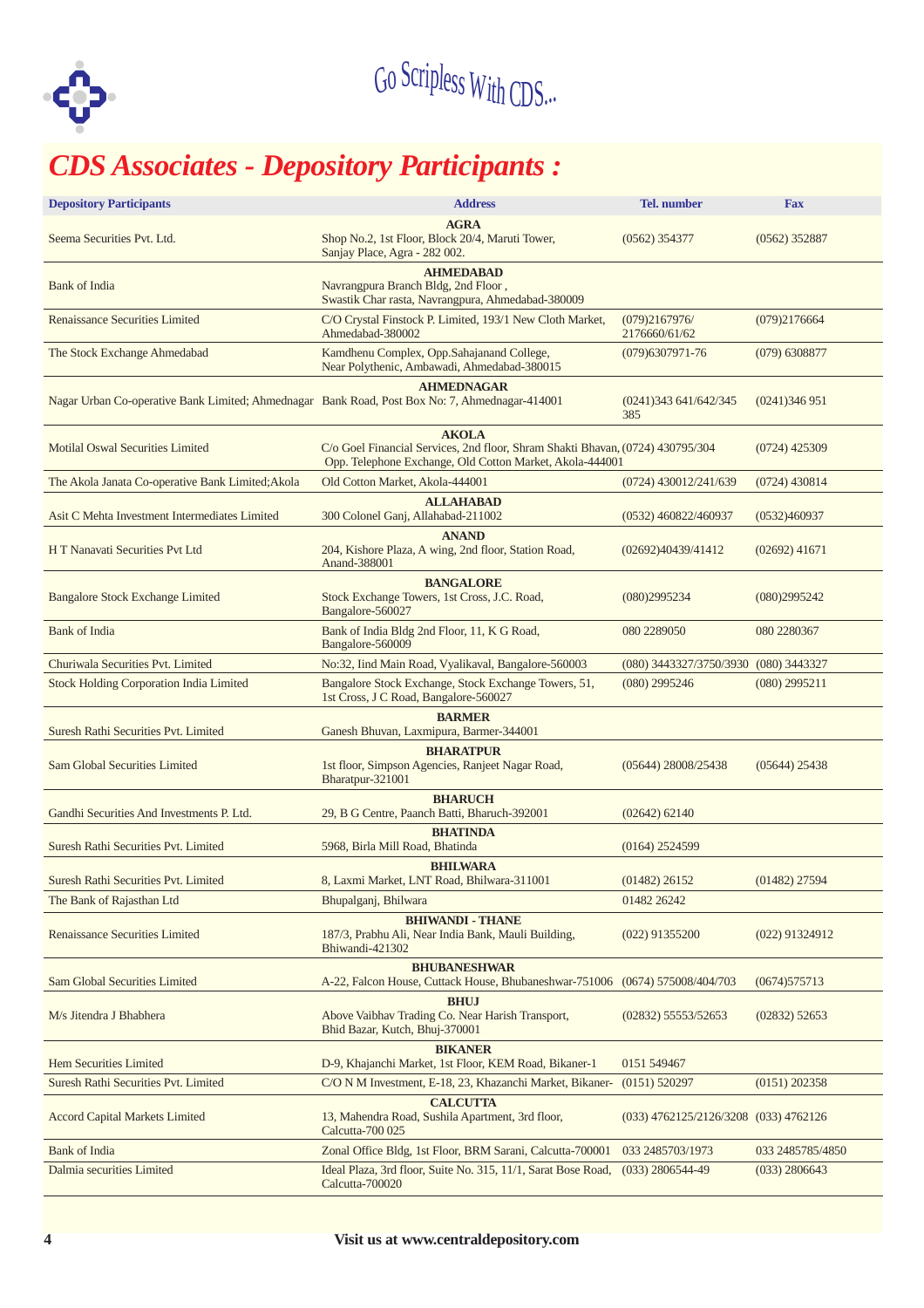

| <b>Depository Participants</b>                                                                                                                                        | <b>Address</b>                                                                                                    | <b>Tel.</b> number                         | <b>Fax</b>       |  |
|-----------------------------------------------------------------------------------------------------------------------------------------------------------------------|-------------------------------------------------------------------------------------------------------------------|--------------------------------------------|------------------|--|
| <b>Daulat Securities Limited</b>                                                                                                                                      | 86, Canning Street, 3rd Floor, Calcutta-700001                                                                    | (033) 2354996/4930                         | $(033)$ 2215565  |  |
| DJS Stock & Shares Limited                                                                                                                                            | C/o ANC Securities Limited, 7, Lyons Range,<br>Room No: 13 C, 3rd floor, Calcutta-700001                          | $(033)$ 2206269 / 2484288                  | $(033)$ 2211257  |  |
| <b>East India Securities Limited</b>                                                                                                                                  | D-14, Sector 1, Salt Lake, Calcutta-700064                                                                        | $(033)$ 3216683                            | $(033)$ 3586631  |  |
| Lohia Securities Limited                                                                                                                                              | 6, Lyons Range, Calcutta-700001                                                                                   | $(033)$ 2103724/26, 210<br>7993/95         | $(033)$ 2103719  |  |
| <b>Loknath Saraf Securities Limited</b>                                                                                                                               | M-33, Fortune Chambers, 6, Lyons Range, Calcutta-700001                                                           | $(033)$ 2208520/26/27                      | $(033)$ 2211434  |  |
| M. Prasad & Co. Limited                                                                                                                                               | 7, Lyons Range, 3rd Floor, Room No. 7, Calcutta-700001                                                            | $(033)$ 2201775 /<br>1776/8100/9816        | $(033)$ 2205250  |  |
| <b>Mathran Securities Limited</b>                                                                                                                                     | 506, Vaisno Chambers, 6, Brabourne Road, Calcutta-700001                                                          | (033) 2253927/3928 /4697 (033) 2254541     |                  |  |
| <b>Sam Global Securities Limited</b>                                                                                                                                  | 19, India Exchange Place, Room No: 9, 2nd floor,<br>Calcutta-700001                                               | $(033)$ 2211096/97                         | $(033)$ 2200820  |  |
| Shree Harivansha Securities Private Limited                                                                                                                           | 22, Brabourne Road, Calcutta-700001                                                                               | (033) 2351815/9195/8080                    | $(033)$ 2159166  |  |
| <b>SKP Securities Limited</b>                                                                                                                                         | 201, Mangalam, 24, Hemanta Basu Sarani, Calcutta-700001                                                           | (033)2435061                               | (033)2484896     |  |
| <b>Stock Holding Corporation India Limited</b>                                                                                                                        | A G Towers, 125/1 Park Street, Calcutta-700017                                                                    | $(033)$ 2262030                            | $(033)$ 2458276  |  |
| The Bank of Rajasthan Ltd                                                                                                                                             | 6, Ganesh Chandra Avenue, Calcutta-700013                                                                         | $(033)$ 2468648/<br>9336/8746/8175         | $(033)$ 2498482  |  |
| Vedika Securities Private Limited                                                                                                                                     | 2-B Shambhunath Pandit Street, Calcutta-700020                                                                    | $(033)$ 2231245                            | $(033)$ 2231712  |  |
| <b>Sam Global Securities Limited</b>                                                                                                                                  | <b>CHANDIGARH</b><br>S.C.O. 11, Sector 26, Chandigarh-160019                                                      | $(0172)$ 779562/678/778501 $(0172)$ 779562 |                  |  |
| The Bank of Rajasthan Limited                                                                                                                                         | S.C.O. 127-128, Sector 17C, Chandigarh                                                                            |                                            |                  |  |
| <b>Bank of India</b>                                                                                                                                                  | <b>CHENNAI</b><br>Garuda Building, 46, Cathedral Road,<br>Gopalpuram Post Office, Chennai-600086                  | 044 8111033/0041                           | 044 8113930      |  |
| Bharat C. Bagri                                                                                                                                                       | Flat No. 104, B Wing, Prince Manor #114,<br>Purusawalkam High Road, Kellys, Chennai - 10.                         | $(044)$ 642 6323                           | $(044)$ 532 9142 |  |
| Madras Stock Exchange Limited                                                                                                                                         | No.11, second Line Beach, Exchange Building,<br>P.B. No. 183, Chennai-600001                                      | (044) 5221070/71/5224352 (044) 5244897     |                  |  |
| <b>Stock Holding Corporation India Limited</b>                                                                                                                        | Justice Basheer Ahmed Sayeed Building, 45,<br>2nd Line Beach, Chennai-600001                                      | (044) 5340725                              | (044) 5341252    |  |
| The Bank of Rajasthan Ltd                                                                                                                                             | Wavoo complex No 191, NSC Bose Road, Chennai-600001<br>044 8213222                                                |                                            |                  |  |
| Suresh Rathi Securities Pvt. Limited                                                                                                                                  | <b>CHURU</b><br>C/o Dhanlaxmi Securities, Ladies Market, Near Sabji Mandi, 01562 52339<br>Churu-311001, Rajasthan |                                            |                  |  |
| DJS Stock & Shares Limited                                                                                                                                            | <b>COIMBATORE</b><br>14, Arts College Road, Coimbatore-641018                                                     | (0422) 211487/217939                       | $(0422)$ 217930  |  |
| Gandhi Securities And Investments P. Ltd.                                                                                                                             | <b>CUTTACK</b><br>Mangalam Niwas, 3rd floor, Bajrak Bati Road,<br>Cuttack-753001                                  | 619036<br>(0671)                           |                  |  |
| Anand Rathi Securities P Ltd                                                                                                                                          | <b>DEHRADUN</b><br>65, Anekant Palace, 29, Rajpur Road, Dehradun-248001                                           | $(0135)$ 652313 / 620919                   | (0135) 652111    |  |
| <b>Motilal Oswal Securities Limited</b>                                                                                                                               | C/o Sainath Investments, 1/A Onkar Road,                                                                          | (0135) 724342                              |                  |  |
|                                                                                                                                                                       | Behind H. P. O., Dehradun                                                                                         |                                            |                  |  |
| <b>Motilal Oswal Securities Limited</b>                                                                                                                               | <b>DHULE</b><br>C/o Dwarka Share Brokers Limited, G-3 Nakoda Complex,<br>Lane no: 5, Dhule-424001                 | $(02562)$ 41781/881                        | $(02562)$ 41981  |  |
| <b>Sam Global Securities Limited</b>                                                                                                                                  | <b>GHAZIABAD</b><br>KA-41, Kavi Nagar, Ghaziabad-201001                                                           | (0575) 782803/780599                       | (0575) 751041    |  |
| Churiwala Securities Pvt. Ltd.                                                                                                                                        | <b>GUNA</b><br>Mantri Kothi, Haat Road, Guna - 473 001                                                            | (07542) 56078                              | $(07542)$ 56078  |  |
| <b>Renaissance Securities Limited</b>                                                                                                                                 | <b>GWALIOR</b><br>1st floor, Indapurkar Building, Ram Mandir Churaha,<br>Phalka Bazar, Lashkar, Gwalior-474001    | (0751)431950                               | (0751)431953     |  |
| Suresh Rathi Securities Pvt. Limited                                                                                                                                  | <b>HANUMANGARH</b><br>252, Bank of Rajasthan Building, Hanumangarh-335513                                         |                                            |                  |  |
| <b>Sam Global Securities Limited</b>                                                                                                                                  | <b>HALDWANI</b><br>Ashirwad, Shivaji Colony, Rampur Road, Haldwani-263139                                         | (05946) 25238/28788                        | $(05946)$ 22872  |  |
| <b>Sam Global Securities Limited</b>                                                                                                                                  | <b>HISSAR</b><br>104, SCF, 1st floor, Green Square Market, Hissar-125001                                          | $(01662)$ 39045/37745                      | $(01662)$ 39045  |  |
| Room No: 112, 1st floor, Ravi Arcade, 95-97,<br>$(01662)$ 31084<br>SMK Shares And Stock Broking Pvt. Limited<br>$(01662)$ 31049<br>Green Square Market, Hissar-125001 |                                                                                                                   |                                            |                  |  |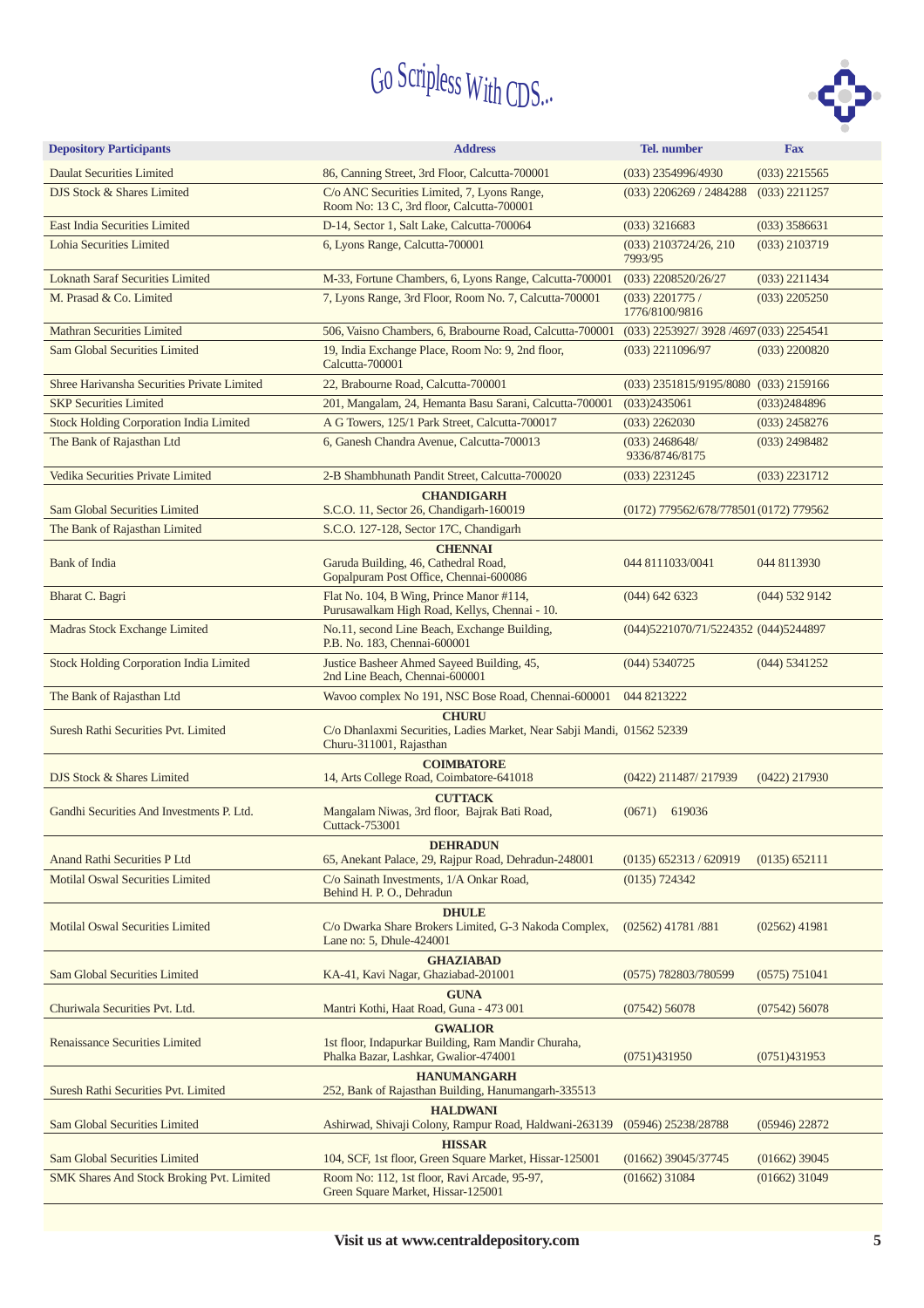

| <b>Depository Participants</b>                                 | <b>Address</b>                                                                                               |                          |                     |  |  |  |
|----------------------------------------------------------------|--------------------------------------------------------------------------------------------------------------|--------------------------|---------------------|--|--|--|
|                                                                | <b>HOSPET</b>                                                                                                |                          |                     |  |  |  |
| <b>Motilal Oswal Securities Limited</b>                        | C/o R D Soni Securities, 620/3 Mudugal Benakappa Complex,                                                    |                          |                     |  |  |  |
|                                                                | College Road, Hospet-583201, Karnataka                                                                       | 27718                    | 27418               |  |  |  |
| <b>CIL Securities Limited</b>                                  | <b>HYDERABAD</b><br>214, Raghava Ratna Towers, Chirag Ali Lane,                                              | (040)3203155/3204647/    | (040)3203028        |  |  |  |
|                                                                | Abids, Hyderabad-500001                                                                                      | 3203188                  |                     |  |  |  |
| <b>Karvy Consultants Limited</b>                               | No. 46, Avenue 4, Street No. 1, Banjara Hills,<br>Hyderabad-500034                                           | (040)3312454             | (040)3311968        |  |  |  |
| <b>Stock Holding Corporation India Limited</b>                 | Hyderabad Stock Exchange, 3-6-275, Himayat Nagar,<br>Hyderabad-500029                                        | $(040)$ 3222645          | $(040)$ 3228127     |  |  |  |
| The Bank of Rajasthan Ltd                                      | Hotel Rajdhani Complex, Post Box No: 1124, 1                                                                 |                          |                     |  |  |  |
|                                                                | 5-1-503/A/83, Siddiamber Bazar, Hyderabad-500012                                                             | (040) 4745920/3654       | $(040)$ 4745920     |  |  |  |
| The Hyderabad Stock Exchange Limited                           | 3-6-275, Himayat Nagar, Hyderabad-500029                                                                     | $(040)$ 3222641/43       | (040)3220804        |  |  |  |
| <b>Renaissance Securities Limited</b>                          | <b>ICHALKARANJI</b><br>C/O S R Investments, 10/10 Phoenix Building,<br>Near Sunder Bagh, Ichalkranji-416115  | $(0230)$ 421934/935      | $(0230)$ 421934     |  |  |  |
|                                                                | <b>INDORE</b>                                                                                                |                          |                     |  |  |  |
| <b>ISJ Securities Limited</b>                                  | 15, 4th floor, Dawa Bazar, 13-14, R N T Marg, Indore-1<br>C/o Vijaykumar Ramavat, Rmamavat House,            | $(0731)$ 705420-22       | 705422              |  |  |  |
| M/s Sanjay C Baxi                                              | D-15 Saket Nagar, Indore-452001                                                                              |                          |                     |  |  |  |
| <b>State Bank of India</b>                                     | Main Branch, Near GPO, Opp. Nehru Stadium,<br>A.B. Road, Indore-452001                                       | (0731) 702736            | (0731) 700441       |  |  |  |
| <b>State Bank Of Indore</b>                                    | Head Office, 5, Y. N. Road, Indore-452003                                                                    | (0731) 532907/530712     | (0731)433630/537217 |  |  |  |
| The Bank of Rajasthan Ltd                                      | 536-537, Mahatma Gandhi Road, Indore-452002                                                                  | (0731) 533062            | (0731) 533341       |  |  |  |
|                                                                | <b>JAIPUR</b>                                                                                                |                          |                     |  |  |  |
| <b>Hem Securities Limited</b><br><b>Hem Securities Limited</b> | 203, Jaipur Towers, Opp. A.I.R., M.I. Road, Jaipur-302001<br>111, Jaipur Towers, M.I. Road, Jaipur-302001    | $(0141)$ 378608          | $(0141)$ 363278     |  |  |  |
| Suresh Rathi Securities Pvt. Limited                           | 111-112, Stock Exchange Building, Malviya Nagar,                                                             |                          |                     |  |  |  |
|                                                                |                                                                                                              |                          |                     |  |  |  |
| Suresh Rathi Securities Pvt. Limited                           | $(0141)$ 520682                                                                                              |                          |                     |  |  |  |
| The Bank of Rajasthan Ltd                                      | Bhagat Bhavan, M.I. Road, Jaipur-302001                                                                      | (0141) 369445/372221     | $(0141)$ 364819     |  |  |  |
| <b>JALANDHAR</b>                                               |                                                                                                              | $(0181)$ 226964/227469   |                     |  |  |  |
|                                                                | H T Nanavati Securities Pvt Ltd<br>108, C S Chetti Towers, Nakodar Chowk, Jalandhar-144001<br><b>JALGAON</b> |                          | $(0181)$ 226964     |  |  |  |
| Asit C Mehta Investment Intermediates Limited                  | S K Wani, 365, Jaikisan wadi, Jalgoan-425001                                                                 | $(0257)$ 225885          | $(0257)$ 226743     |  |  |  |
| <b>Motilal Oswal Securities Limited</b>                        | <b>JAMNAGAR</b><br>C/o Disha Securities Services P. Limited, 405, Panorama,                                  | $(0288)$ 661246/248      |                     |  |  |  |
|                                                                | Near DSP Bungalow, Teen Bati, Jamnagar-361001                                                                |                          |                     |  |  |  |
| Suresh Rathi Securities Pvt. Limited                           | <b>JHALRAPATAN</b><br>Chanda Prabhuji ki Galli, Mehta Bhavan, Jhalrapatan-326023 (07432) 40116               |                          | $(07432)$ 40116     |  |  |  |
| Suresh Rathi Securities Pvt. Limited                           | <b>JHUNJHUNU</b><br>C/O Mangalam Securities, A-6, Mangalam Mannagar,                                         | (01592) 32355/38727      | $(01592)$ 37005     |  |  |  |
|                                                                | Station Road, Jhunjhunu-333001                                                                               |                          |                     |  |  |  |
| <b>Motilal Oswal Securities Limited</b>                        | <b>JODHPUR</b><br>C/o Marudhar Securities, 10, Happy Home, 4th C Road,<br>Sardarpura, Jodhpur-342003         | $(0291)$ 441382-3        | 627563              |  |  |  |
| <b>Renaissance Securities Limited</b>                          | Plot No. 275, Manji Ka Hatta, Jodhpur-342007                                                                 | $(0291)$ 550334 / 550434 | 550434              |  |  |  |
| <b>Renaissance Securities Limited</b>                          | 108- Osho Tower, Sadarpura, Jodhpur-342007                                                                   | $(0291)$ 612374          | 612374              |  |  |  |
| <b>Renaissance Securities Limited</b>                          | $(0291)$ 628619/719                                                                                          |                          |                     |  |  |  |
| Suresh Rathi Securities Pvt. Limited                           | Mahesh Hostel Complex, Opp. Bomba Motors,<br>Jodhpur-342003                                                  | (0291) 636171            | 430913              |  |  |  |
| Gandhi Securities And Investments P. Ltd.                      | <b>KALOL</b><br>Panch Hatdi Bazar, Near Sheth Vas, Kalol-382721                                              | $(02764)$ 22817          |                     |  |  |  |
| <b>State Bank of India</b>                                     | <b>KANPUR</b><br>Kanpur Main Branch, The Mall, Kanpur-208001                                                 | (0512) 303123            | $(0512)$ 304243     |  |  |  |
| Suresh Rathi Securities Pvt. Limited                           | <b>KISHANGARH</b><br>Opp. SBI Main, Madanganj, Kishangarh                                                    | $(01463)$ 47973          |                     |  |  |  |
| <b>KOLHAPUR</b>                                                |                                                                                                              |                          |                     |  |  |  |
| <b>Renaissance Securities Limited</b>                          | C/O Tradenet Securities Limited, 5, Trade Centre,<br>334 E ward, Station Road, Kolhapur-416001               | $(0231)$ 660713 / 650171 | $(0231)$ 658156     |  |  |  |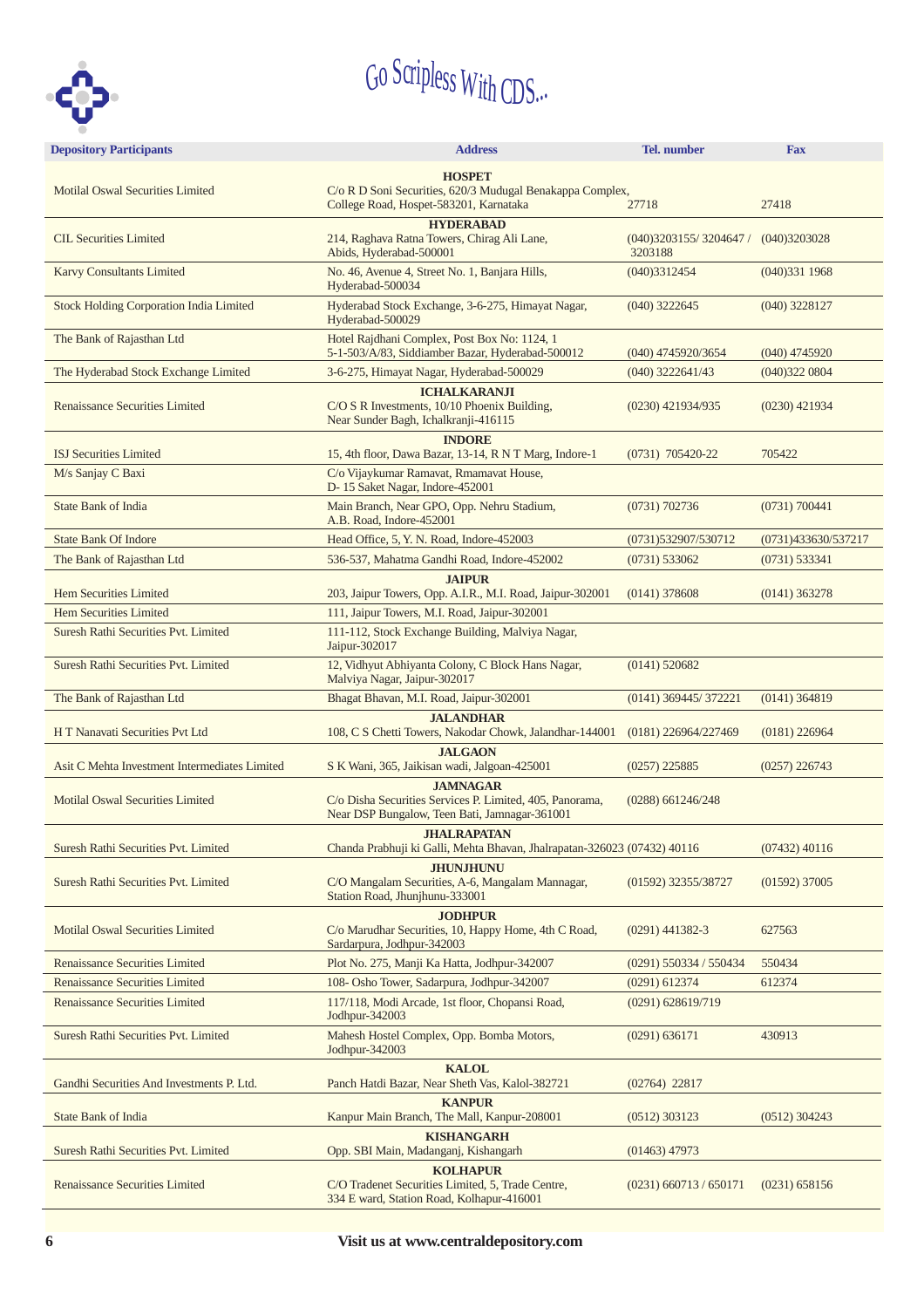

| <b>Depository Participants</b>                                                                                                                                   | <b>Address</b>                                                                                             | <b>Tel.</b> number                   | <b>Fax</b>          |  |  |  |
|------------------------------------------------------------------------------------------------------------------------------------------------------------------|------------------------------------------------------------------------------------------------------------|--------------------------------------|---------------------|--|--|--|
|                                                                                                                                                                  | <b>KOTA</b>                                                                                                |                                      |                     |  |  |  |
| Suresh Rathi Securities Pvt. Limited                                                                                                                             | C/o Aditya Investments, 324, Shopping Centre, Kota-324007 (0744) 361155                                    |                                      |                     |  |  |  |
| Suresh Rathi Securities Pvt. Limited                                                                                                                             | 339/A Talwandi, Kota                                                                                       |                                      |                     |  |  |  |
| The Bank of Rajasthan Ltd                                                                                                                                        | Industrial Estate, Kota-324007                                                                             | (0744) 324007/362284                 | $(0744)$ 364032     |  |  |  |
| Asit C Mehta Investment Intermediates Limited                                                                                                                    | <b>LUCKNOW</b><br>C-5, KusumDeep Complex, Chowk, Lucknow-226003                                            | $(0522)$ 255022/23                   | $(0522)$ 255021     |  |  |  |
| <b>Motilal Oswal Securities Limited</b>                                                                                                                          | C/o MLK Securities P. Limited, 1-A, Ground floor,<br>Govinda, Shahnagar Road, Lucknow-226001               | 231695/211903                        | 217492              |  |  |  |
| Sykes & Rays Equities India Limited                                                                                                                              | 2A-3A, Prgatai Kendra, Kapoorthala, Lucknow-226020                                                         | $(0522)$ 331196                      | $(0522)$ 331834     |  |  |  |
|                                                                                                                                                                  | <b>LUDHIANA</b>                                                                                            |                                      |                     |  |  |  |
| <b>LSE Securities Limited</b>                                                                                                                                    | Ludhiana Stock Exchange,<br>Feroze Gandhi Market, Ludhiana-141001                                          | (0161)412316/317/318                 | (0161)401645/405756 |  |  |  |
| <b>State Bank of India</b>                                                                                                                                       | Civil Lines, Ludhiana-141001                                                                               | $(0161)$ 449080/081                  | $(0161)$ 449076     |  |  |  |
|                                                                                                                                                                  | <b>MORADABAD</b>                                                                                           |                                      |                     |  |  |  |
| Uttam Fianancial Services Limited                                                                                                                                | 7-B, Dev Vihar, M D A Colony, Civil Lines, Moradabad-                                                      | (0591) 428721/417908                 | $(0591)$ 351940     |  |  |  |
| A C Choksi Share Brokers Pvt. Limited                                                                                                                            | <b>MUMBAI</b><br>222 P J Towers, Dalal Street, Mumbai-400001                                               | 2675955/10                           | 2618333             |  |  |  |
| <b>ABN Amro NV</b>                                                                                                                                               | Ground Floor, Raheja Chambers, Nariman Point, Mumbai-21 2812527 / 2829                                     |                                      | 2812589             |  |  |  |
| <b>ACK Capital Management Private Limited</b>                                                                                                                    | 106, Vikas Building, 11th Bank Street, Fort, Mumbai-400023 2662321/2679923                                 |                                      | 2654741             |  |  |  |
| <b>ACME Shares &amp; Stock Private Limited</b>                                                                                                                   | 719, P. J. Towers, Dalal Street, Mumbai-400023                                                             | 2657318/2308011                      | 2657316             |  |  |  |
| Advani Share Brokers Pvt. Limited                                                                                                                                | 52, Bhupen Chambers, Dalal Street, Fort, Mumbai-400023                                                     | 2671533/1549 / 4823                  | 2624369             |  |  |  |
| Amu Shares & Securities Limited                                                                                                                                  | Crescent Chambers, Ground Floor,<br>Homi Modi Cross Street No. 2, Mumbai-400001                            | 2653410/2656989                      | 2655299             |  |  |  |
| Anand Rathi Securities P Ltd                                                                                                                                     | Union Co-operative Insurance Bldg., 23, P M Road,<br>Fort, Mumbai-400001                                   | 2826999 / 2825693 / 5857/<br>2826103 | 2825633/2825850     |  |  |  |
| Anand Rathi Securities P Ltd                                                                                                                                     | 8935838 / 8918340                                                                                          | 8956124                              |                     |  |  |  |
| SVP Road, Borivali (West), Mumbai-400092<br>21-A Shruti, Yashodhan Enclave, Filmcity Road,<br>Asian Markets Securities P. Limited<br>Goregoan (E), Mumbai-400063 |                                                                                                            | 8413030                              | 8406189             |  |  |  |
| Asit C Mehta Investment Intermediates Limited                                                                                                                    | 2700115 / 116 / 117                                                                                        | 2700118/124                          |                     |  |  |  |
| Asit C Mehta Investment Intermediates Limited                                                                                                                    | Fort, Mumbai-400023<br>5 E Court Chambers, 35, New Marine Lines, Mumbai-400020                             |                                      |                     |  |  |  |
| <b>B D Shah Securities Limited</b>                                                                                                                               | R-701, Rotunda, Apollo Street, Fort, Mumbai-400023                                                         | 2652110/2652104                      | 2811816             |  |  |  |
| <b>B R Jalan Securities Private Limited</b>                                                                                                                      | 3, Rutherfield, 3rd floor, Kalaghoda, Fort, Mumbai-400023                                                  | 2675815/5997/2389                    | 2677705             |  |  |  |
| <b>Bank of Baroda</b>                                                                                                                                            | 44, Shree Krupa, M G Road, Ghatkopar, Mumbai-400086                                                        | 5116899/6717/5141862                 | 5113499             |  |  |  |
| <b>Bank of Baroda</b>                                                                                                                                            | Hem Niwas Compound, S V Road,<br>Kandivali (W), Mumbai-400067                                              | 8050291/0600                         | 8072167             |  |  |  |
| <b>Bank of India</b>                                                                                                                                             | Jeroo Building, 137/139, M. G. Road, Fort, Mumbai-400023 2621820/2611599                                   |                                      | 2622027             |  |  |  |
| <b>Bank</b> of India                                                                                                                                             | Stock Exchange Building, Ground floor, P. J. Towers,                                                       | 2626998/6956                         | 2625896             |  |  |  |
|                                                                                                                                                                  | Fort, Mumbai-400023                                                                                        |                                      |                     |  |  |  |
| <b>Bank of Maharashtra</b>                                                                                                                                       | 2nd Floor, Janmangal, 45-47 Bombay Samachar Marg,<br>Fort, Mumbai-400023                                   | 2626748 / 2621779                    | 2661295             |  |  |  |
| Bhagirat Merchant Stock Broking Pvt. Limited                                                                                                                     | 24 Rajabahadur Compound, 115, 3rd floor, Hamam Street,<br>Fort, Mumbai-400023                              | 2621618/2621526                      | 2621618             |  |  |  |
| Bhagwandas Gordhandas Financial Private Limited                                                                                                                  | Cama Building, 4th Floor, Dalal Street, Fort, Mumbai-400023 2656363/7373                                   |                                      | 2654913             |  |  |  |
| <b>Bharat C Bagri</b>                                                                                                                                            | 1207/A, P J Towers, Dalal St., Mumbai-400001                                                               | 2655502 / 6074                       | 2657337             |  |  |  |
| <b>Bharat C Bagri</b>                                                                                                                                            | 404, P J Towers, Dalal St., Mumbai-400001                                                                  | 2652792                              |                     |  |  |  |
| Bhogilal Trikamlal Securities Pvt Ltd<br>177, Lohar Chawl, Manhar Building,<br>2nd Floor, Mumbai-400002                                                          |                                                                                                            | 022-2072979/1960/62/<br>2000545/46   | 022-2081759         |  |  |  |
| <b>Birla Sunlife Securities Limited</b>                                                                                                                          | Ahura Centre, 2nd floor, Tower B, 96 A.D.<br>Mahakali Caves Road, Andheri (E), Mumbai-400093               | 8302952/3/4                          | 8307033             |  |  |  |
| <b>BNR Capital Services Private Limited</b>                                                                                                                      | 303, Veena Chambers, 21, Dalal Street, Fort, Mumbai-400001 2670029/2675155                                 |                                      |                     |  |  |  |
| <b>BOI</b> Shareholding Limited                                                                                                                                  | Stock Exchange Mumbai, Rotunda Bldg; Ground Floor,<br>Ambalal Doshi Marg, Fort, Mumbai-400001              | 2655989 / 2675626                    | 2650801             |  |  |  |
| <b>Centurion Bank Limited</b>                                                                                                                                    | Bandukwala Building, British Hotel Lane,<br>Off Bombay Samachar Marg, Fort, Mumbai-400023                  | 2705036-39/2705736                   | 2704956             |  |  |  |
| Churiwala Securities Pvt. Limited                                                                                                                                | 2670035 / 2671713                                                                                          | 2674614                              |                     |  |  |  |
| Citibank NA                                                                                                                                                      | Fort, Mumbai-400023<br>Ramnord House, 77, Dr. Annie Beasant Road,<br>P. O. Box 16586, Worli, Mumbai-400018 | 4949275/4167                         | 4943400             |  |  |  |

**Visit us at www.centraldepository.com**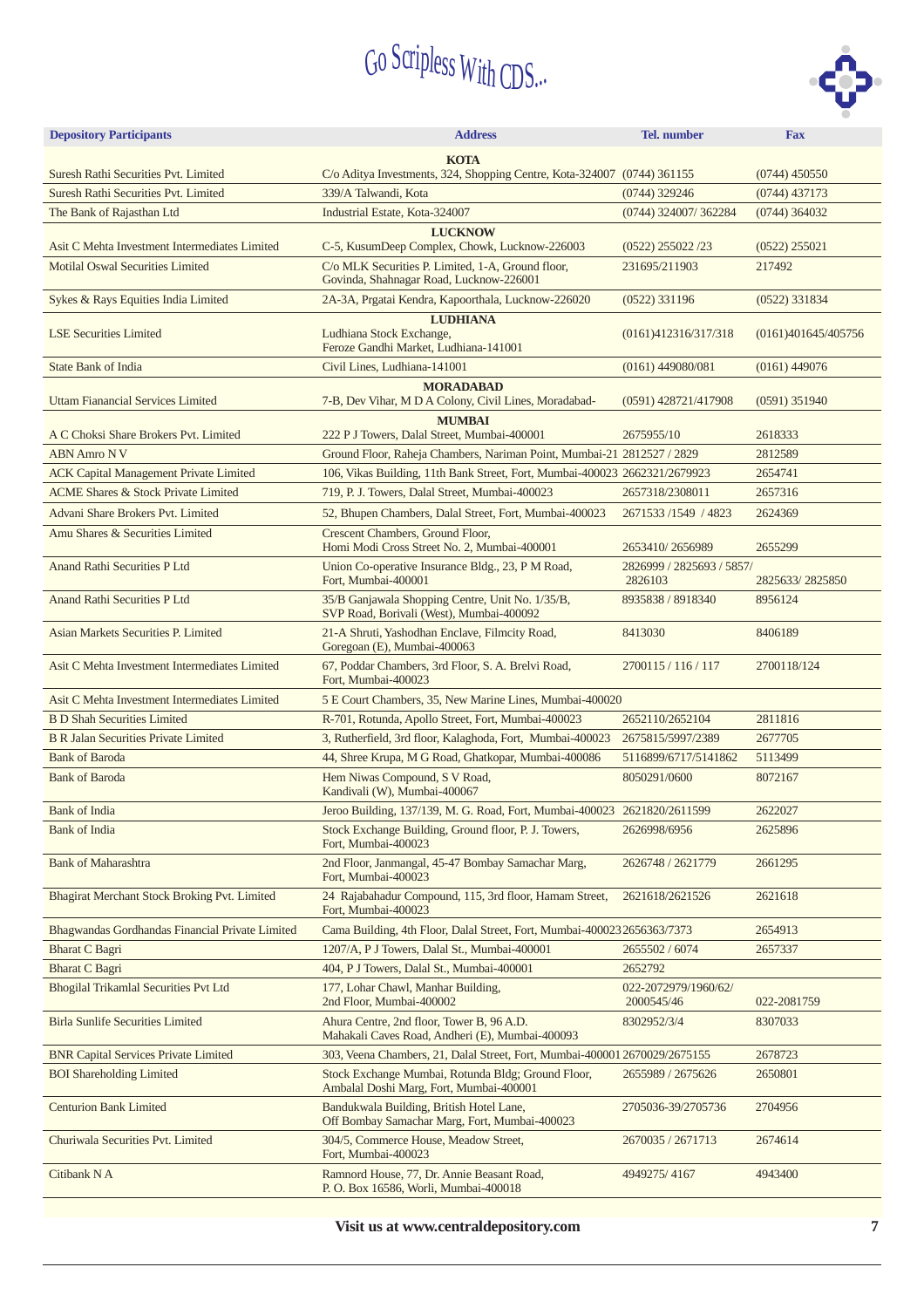

| <b>Depository Participants</b>                      | <b>Address</b>                                                                                          | Tel. number                       | <b>Fax</b>      |
|-----------------------------------------------------|---------------------------------------------------------------------------------------------------------|-----------------------------------|-----------------|
| Dalal & Broacha Stock Broking P. Limited            | 506, Maker Chambers V, 221,<br>Nariman Point, Mumbai-400021                                             | 2822992/2876173                   | 2870092         |
| Deutsche Bank AG                                    | Kodak House, 222, Dr. D. N. Road, Mumbai-400001                                                         | 2075778 / 2073262 / 92            | 2075975/2073077 |
| Dindayal Biyani Stock Brokers Limited               | 417, Stock Exchange Towers, Dalal Street,<br>Fort, Mumbai-400023                                        | 2654099 / 2655442                 | 2651641         |
| DJS Stock & Shares Limited                          | 43, V.B. Gandhi Marg, Fort, Mumbai-400023                                                               | 2846550 / 2875693 /<br>2651503    | 2020169         |
| DJS Stock & Shares Limited                          | C/o Mittali Trust, 8/B Shirin Shorab Palace, Nariman Road,<br>off Nehru Road, Vile Parle, Mumbai-400057 | 6108397                           | 6185011         |
| Emkay Share and Stock Brokers Pvt. Limited          | 4D, 4th floor, Hamam House, Ambalal Doshi Marg,<br>Fort, Mumbai-400023                                  | 2651576/2085                      | 2654761         |
| <b>Enam Securities P. Limited</b>                   | 2A -2B Hari Chambers, Ground Floor, 58,<br>Sahid Bhagat Singh Road, Fort, Mumbai-400023                 | 2655535/36                        | 2666201/02      |
| Gandhi Securities And Investments P. Ltd.           | 545, Rotunda Building, Ambalal Doshi Marg,<br>Fort, Mumbai-400001                                       | 2623836-7 / 2650923               | 2650933         |
| <b>Global Trust Bank Limited</b>                    | 2nd Floor, Hari Chambers, Fort, Mumbai -400 001.                                                        | 2644920                           | 2694257         |
| Gupta Equities Pvt. Limited                         | 9th Floor, P J Towers, Dalal St., Fort, Mumbai-400023                                                   | 2613688 / 2620638                 | 2632891         |
| H T Nanavati Securities Pvt Ltd                     | 104, Vikas Building, 11, Bank Street, Fort, Mumbai-400001                                               | 2650499 / 2657152 /<br>2657087    | 2652885         |
| <b>HDFC Bank Limited</b>                            | 1 Compound, 1st Floor, Senapati Bapat Marg,<br>Lower Parel, Mumbai-400018                               | 4910492                           | 4929722/4961636 |
| Hem Securities Limited                              | 41-B khatau Building, Alkesh Dinesh Modi Marg,<br>Fort, Mumbai-400021                                   | 2630947/48                        | 2641961         |
| <b>ICICI</b> Limited                                | Zenith House, K K Marg, Mumbai-400034                                                                   | 4906882 / 4906885                 | 4923443         |
| <b>IIT Corporate Services Limited</b>               | IIT House, Off Vasanji Road, J.B.Nagar<br>Andheri (E), Mumbai-400059                                    | 8225599                           | 8381417/8215352 |
| Ikab Securities & Investments Limited               | Bldg. No. 5, 2nd Floor, Raja Bahadur Compound,<br>43, Tamarind Lane, Fort, Mumbai-400023                | 2651348                           | 2655195         |
| Indsec Securities and Finance Limited               | 116, Free Press House, 215, Free PressJournal Marg,<br>Nariman Point, Mumbai-400021                     | 2046753/2822362/28235492046763    |                 |
| Infrastructure Leasing & Financial Services Limited | ILFS House, Raheja Vihar, Plot No:14, Chandivli,<br>Andheri (East), Mumbai-400072                       | 8570965/0970/0954                 | 8570948/0949    |
| <b>Inventure Growth And Securities Limited</b>      | 63, Jalaram Jyot, 1st Floor, Janmabhoomi Marg,<br>Fort, Mumbai-400001                                   | 2886851/52/53<br>2047690          | 2886854         |
| <b>Inventure Growth And Securities Limited</b>      | 5 - Anand Kunj, Daftary Road, Malad (E), Mumbai-400097                                                  | 8816159/8888270                   | 8816160         |
| <b>ISJ Securities Limited</b>                       | 401-B Natwar Chambers, 94, Nagaindas Master Road,<br>Fort, Mumbai-400023                                | 2616178/2674252                   | 2625488         |
| J G Shah Fianancial Consultants P. Limited          | 418 P. J. Towers, 4th floor, Dalal Street,<br>Fort, Mumbai-400023                                       | 2651688 / 2694 / 3432             | 2650714         |
| Jamnadas Morarjee Securities Limited                | 204, P J Towers, Dalal Street, Fort, Mumbai-400023                                                      | 2655585 / 87/2654893 /<br>2651256 | 0411            |
| Janata Sahakari Bank Ltd., Pune                     | 71/73, Botawala Building, Ground Floor, Alkesh Dinesh<br>Modi Marg, Fort, Mumbai-400001                 | 2630568/2630569                   | 2654451         |
| Jayantilal Khandwala & Sons P. Limited              | 201, Stock Exchange Tower, Dalal Street, Fort, Mumbai-1                                                 | 2658524/2653732                   | 2659723/2656196 |
| <b>Joindre Capital Services Limited</b>             | Room No.1, 2nd Floor, Botawala Building,<br>11/13 Horniman Circle, Fort, Mumbai-400023                  | 2661289/2662292/<br>2620891       | 2700449         |
| K. Jayantilal Securities Private Limited            | PS-4 Rotunda Building, 2nd Floor, Dalal Street,<br>Fort, Mumbai-400023                                  | 2665774/2632055/2651              | 2656370         |
| Kaji & Maulik Securities P. Limited                 | 526, 5 th floor, P. J. Towers, Dalal Street,<br>Fort, Mumbai-400023                                     | 2652164                           | 2633016         |
| Kantilal Chhaganlal Securities Pvt. Limited         | 319, Commerce House, Nagindas Master Road,<br>Fort, Mumbai-400023                                       | 2676440-54, 2702245-48            | 2624226         |
| Kantilal Mangaldas Securities Pvt. Limited          | 100/104 D G Chambers, 2nd floor,<br>Nanik Motwani Marg, Mumbai-400001                                   | 2675282 / 6500 / 1121             | 2677447         |
| Kaushik Shah Shares & Securities Limited            | 28, IITS House, K Dubhash Marg,<br>Saibaba Marg, Mumbai-400023                                          | 2874860/2844762                   | 2824126         |
| Khambatta Securities Ltd                            | 7/10, Botawala Building, Horniman Circle,<br>Fort, Mumbai-400001                                        | 2664287 / 2702576 / 77            | 2654652         |
| Kisan Ratilal Choksey Share And Securities P. Ltd.  | 1102, Stock Exchange Tower, Dalal Street,<br>Fort, Mumbai-400001                                        | 2655353                           | 2654372         |
| Kisan Ratilal Choksey Share And Securities P. Ltd.  | 17, Lumbini Palace, 4, V. S. Khandekar Road,<br>Vile Parle (E), Mumbai - 400 057                        | 8304923                           | 8205311         |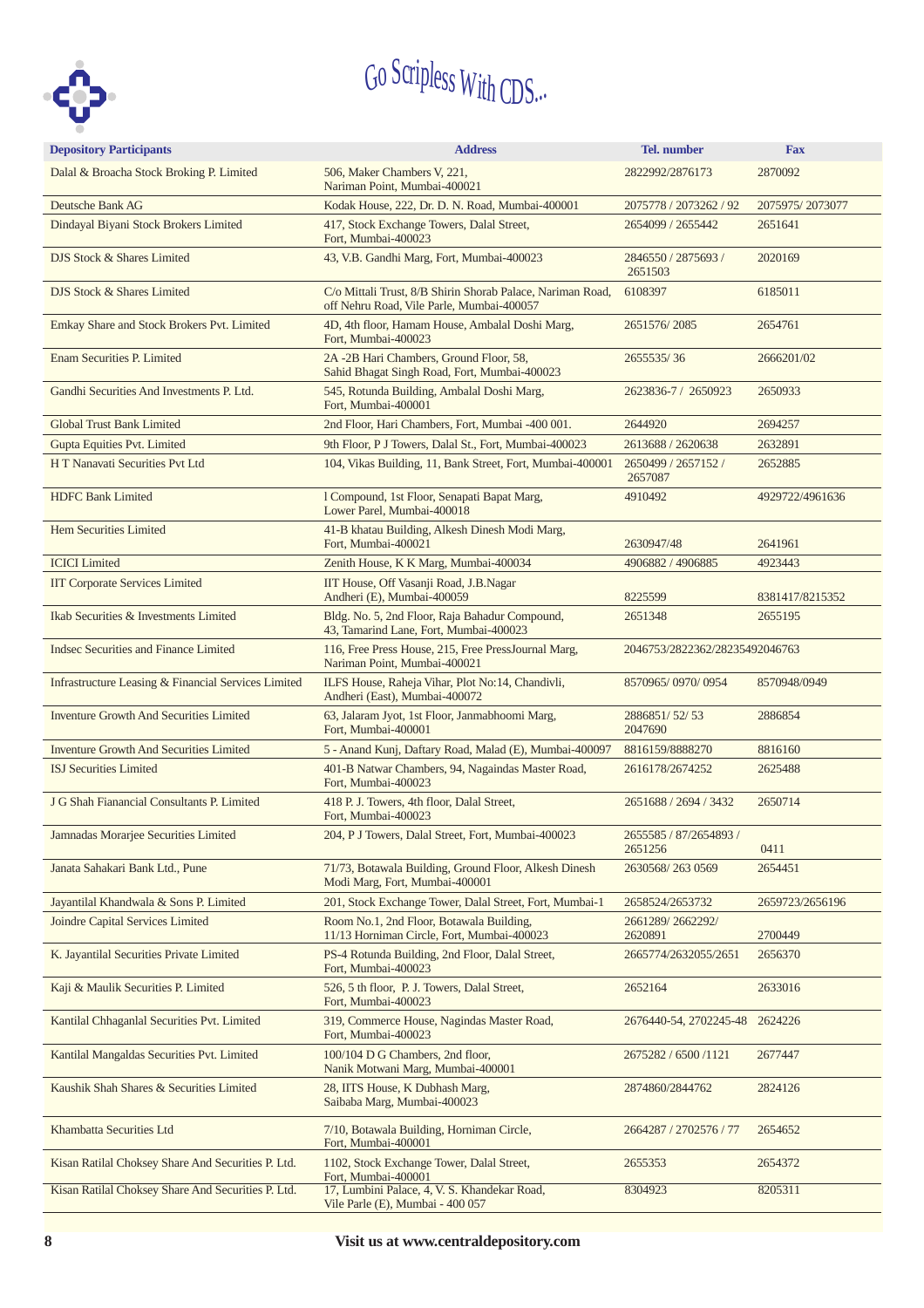

| <b>Depository Participants</b>                                                     | <b>Address</b>                                                                                                                         | <b>Tel.</b> number                    | <b>Fax</b>                  |  |
|------------------------------------------------------------------------------------|----------------------------------------------------------------------------------------------------------------------------------------|---------------------------------------|-----------------------------|--|
| M/s C. R. Kothari Sons Shares & Stock Brokers P Ltd 3A-Gokarna C.H.S., Bhamanwada, | Andheri Sahar P.O., Mumbai-400099                                                                                                      | 8212361/62/63                         | 8368007                     |  |
| M/s Hasmukh Lalbhai                                                                | PS 23, Rotunda, 2nd Floor, Stock Exchange,<br>B.S.Marg, Mumbai-400001                                                                  | 2652068 / 2652814                     | 2652068                     |  |
| M/s Jitendra J Bhabhera                                                            | 213, Veena Chambers, 21, Dalal Street,<br>Fort, Mumbai-400023                                                                          | 2674727/1882                          | 2677537                     |  |
| M/s Mehta Vakil & Co. Pvt. Limited                                                 | PG-11, Ground Floor, Rotunda Building,<br>B. S. Marg, Mumbai-400001                                                                    | 2652620/1082/2678748                  | 2656179                     |  |
| M/s Mother India Securities Pvt. Limited                                           | R-414, Rotunda, B.S. Marg, Mumbai-400001                                                                                               | 2811703/4/2876431/32                  | 2850259                     |  |
| M/s Sanjay C Baxi                                                                  | 23/25, Ambalal Doshi Marg,<br>Opp. Post Office, Fort, Mumbai-400023                                                                    | 2695580/2651984/26558522656985        |                             |  |
| Madhukar C Sheth                                                                   | 3, Bansilal Building, 13, Homi Modi<br>St., Fountain, Mumbai-400001                                                                    | 2653932/35/38                         | 2659275                     |  |
| Maheshwari Equity Brokers P. Limited                                               | 903 Dalamal House, 206, J. B. Marg,<br>Nariman Point, Mumbai-400021                                                                    | 2042514/2872539                       | 2853816                     |  |
| Maliram Makharia Finstock P. Limited                                               | 215, Reva Chambers, 31,<br>New Marine Lines, Mumbai-400020                                                                             | 2093428/2093429                       | 2013304                     |  |
| Malti Securities P. Limited                                                        | 405 Rotuda, 4th floor, Dalal Street, Fort, Mumbai-400023                                                                               | 2641268/2640727                       | 2700678                     |  |
| Mangla Capital Services P. Limited                                                 | 162-C, Mittal Tower, Nariman Point, Mumbai-400021                                                                                      | 2856934/2875571/<br>2886789/98        | 2886855                     |  |
| <b>MLR Securities Pvt. Limited</b>                                                 | 1st floor, Surya Mahal Building, 5, Burjorji Bharucha Marg,<br>Fort, Mumbai-400023                                                     | 2651370                               | 2650423                     |  |
| <b>Motilal Oswal Securities Limited</b>                                            | 401-B, Natwar Chambers, 4th Floor, 94,<br>Nagindas Master Road, Fort, Mumbai-400023                                                    | 2615800 / 2676136 /<br>2812500        | 2624348                     |  |
| <b>Motilal Oswal Securities Limited</b>                                            | C/o Nebula Consultants Private Limited,<br>8, Jain Mansion, Daftary Road, Malad (E), Mumbai-400097                                     |                                       |                             |  |
| <b>Motilal Oswal Securities Limited</b>                                            | 81, Bajaj Bhavan, 8th floor, Nariman Point, Mumbai-400021 2812500                                                                      |                                       |                             |  |
| <b>Motilal Oswal Securities Limited</b>                                            | C/o R Natvarlal Parekh Securities, 55/6, Rajbaug Estate,<br>1st floor, Yarn Market, Pydhunie, Mumbai-400003                            | 3448104/1057                          |                             |  |
| <b>Motilal Oswal Securities Limited</b>                                            | C/o Reliable Investments, 105/8, Botawala Building,<br>Shop No: 1, Ground floor, Mahim (W), Mumbai-400016                              | 4453652                               |                             |  |
| <b>Motilal Oswal Securities Limited</b>                                            | C/o Network Securities Services Pvt. Limited, Cutch Castle, 3891444<br>1st floor, Opera House, S.V.P. Road, Charni Road, Mumbai-400004 |                                       |                             |  |
| <b>Motilal Oswal Securities Limited</b>                                            | C/o Disha Securities Services P. Limited, 1/2 parasmani<br>Chikoo wadi, Shimpoli Village, Borivali (W), Mumbai-400092                  | 022 8896315                           | 022 8990678                 |  |
| <b>Mukesh Babu Securities Limited</b>                                              | 12-A/1, New Sion Co-operative Housing Society,<br>Sion (West), Mumbai-400022                                                           | 4018218/19/4083386                    | 4082687                     |  |
| Nikko Stock Broker Pvt. Limited                                                    | 629, P.J. Tower, 21, Dalal Street, Fort, Mumbai-400001                                                                                 | 2613498                               | 2653277                     |  |
| Nirmal Bang Securities P. Limited                                                  | 38-B, Khatau Bldg; 2nd Floor, Alkesh Dinesh Mody<br>Marg, Mumbai-400001                                                                | 2641234 / 2652111                     | 2702446/2650109/<br>2624414 |  |
| <b>Oriental Bank of Commerce</b>                                                   | 1, Dr. V B Gandhi Marg, Fort, Mumbai - 400 001.                                                                                        | 2676066                               | 2671752                     |  |
| Piyush A Vora Securities Pvt. Limited                                              | 7/10, Botawala Building, 3rd floor, 8, Horniman Circle,<br>Fort, Mumbai-400023                                                         | 2660184 / 2919 / 5876                 | 2658692                     |  |
| <b>PNR Securities Limited</b>                                                      | 510/511 Sir Vithaldas Chambers, 16, Bombay<br>Samachar Marg, Fort, Mumbai-400023                                                       | 2045131/5209                          | 2044672                     |  |
| Prabhudas Lilladhar Pvt. Limited                                                   | 807/8, Raheja Centre, 8th floor, Nariman Point,<br>Mumbai-400021                                                                       | 2322222/2322520                       | 2325388/89                  |  |
| Prarup Shares & Stock Brokers Private Limited                                      | 30, Kamer Building, Cawasji Patel Street, Fort, Mumbai-1                                                                               | 2826940/41/42/43                      | 2049277                     |  |
| Pratik Stock Vision Pvt. Limited                                                   | 21, Khatau Building, 2nd floor, 40/48 Bank Street,<br>Fort, Mumbai-400023                                                              | 2644793-95<br>2634191/2               | 2644796 /<br>2631309        |  |
| R M Shares Trading Pvt. Limited                                                    | PM 8, Rotunda Building, Fort, Mumbai-400023                                                                                            | 2656034/2650295                       | 2653993                     |  |
| R N Patwa Shares and Stock Brokers Pvt. Limited                                    | 725, Rotunda, Bombay Samachar Marg, Fort, Mumbai-23                                                                                    | 2651951 / 2657258                     | 2641692                     |  |
| Rashi Equisearch Private Limited                                                   | 43, Laxmi Building, 3rd Floor, Sir P.M. Road, Mumbai-1                                                                                 | 2652225                               | 2660525                     |  |
| <b>Renaissance Securities Limited</b>                                              | 714, Rotunda Bldg; 7th floor, B.S. Marg,<br>Fort, Mumbai-400023                                                                        | 2631177/                              | 2631213 2631213             |  |
| <b>Renaissance Securities Limited</b>                                              | C/O HKB Stock Broking Limited, 45, Hiramani<br>Ratan Co-op. Hsg. Society, Bangur Nagar, Goregoan (West),<br>Mumbai-400090              | 8786854/55/59/60<br>8786857           |                             |  |
| Sai Kripa Securities Limited                                                       | 216 Stock Exchange Tower, Dalal Street, Mumbai-400023                                                                                  | 2704124/2650121                       | 2651485                     |  |
| Sam Global Securities Limited                                                      | 506, 5th floor, Nanabhai Mansion,<br>Sir P M Road, Fort, Mumbai-400001                                                                 | 2654252/57/2654590<br>2671922/2642387 |                             |  |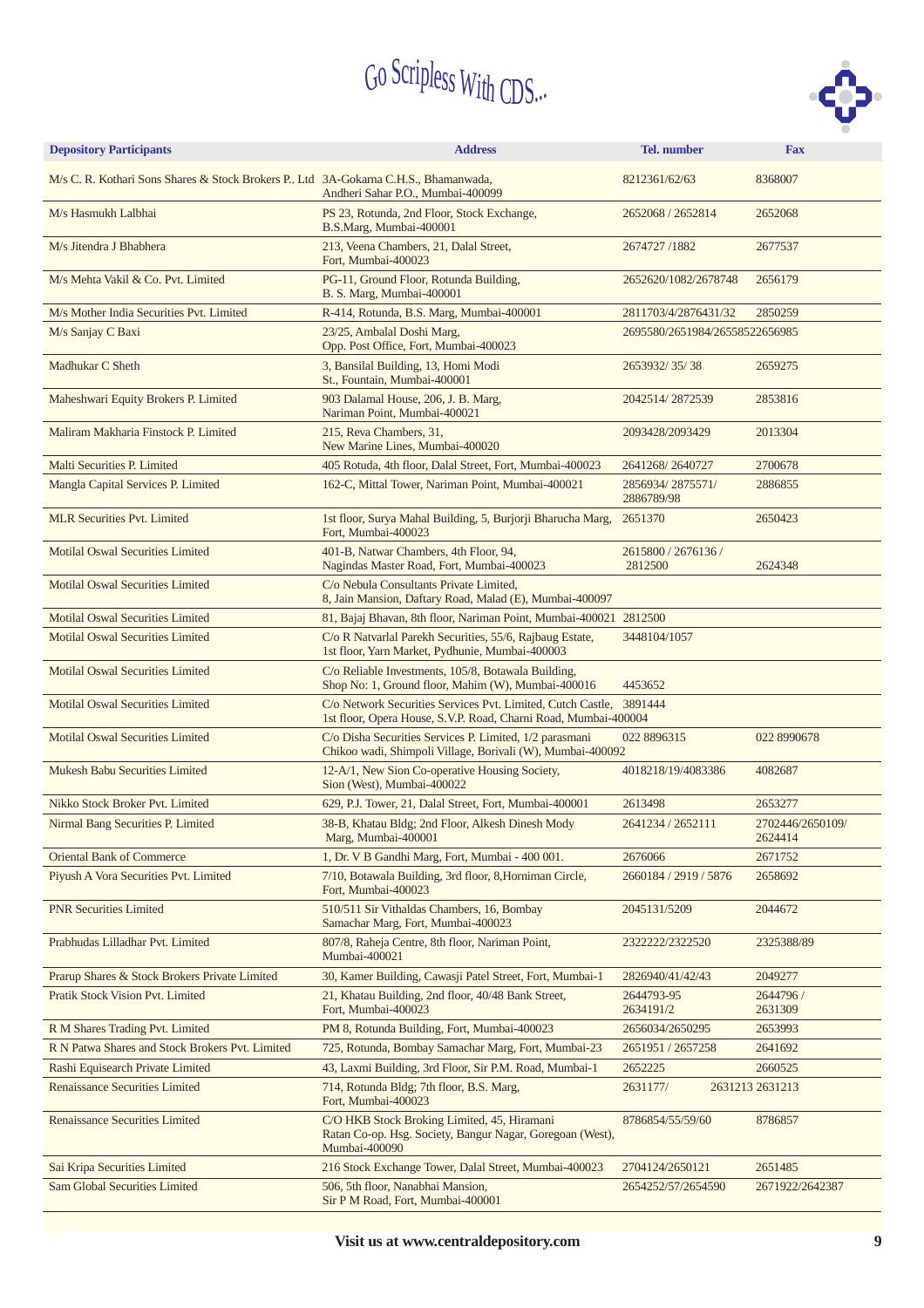

|                                                    | <b>Depository Participants</b>                    | <b>Address</b>                                                                                                                       | Tel. number                            | <b>Fax</b>                       |
|----------------------------------------------------|---------------------------------------------------|--------------------------------------------------------------------------------------------------------------------------------------|----------------------------------------|----------------------------------|
|                                                    | <b>Sam Global Securities Limited</b>              | 506, Nanabhai Mansion, Sir P. M. Road,                                                                                               |                                        |                                  |
|                                                    |                                                   | Fort, Mumbai-400001                                                                                                                  | 2652422/2676488                        | 2679122                          |
|                                                    | <b>Sarvin Capital Limited</b>                     | 713, Maker Chambers V, Nariman Point, Mumbai-400021                                                                                  | 2884745                                | 2884739                          |
|                                                    | Shree Hari Shares & Stock Brokers Pvt. Limited    | 58-A, Laxmi Bhavan, Flat No: 13, 3rd floor,<br>D Road, Churchgate, Mumbai-400020                                                     | 2811934/9821051881                     | 2810749                          |
|                                                    | <b>SMIFS Securities Limited</b>                   | Commonwealth Building, 82 Nagindas<br>Master Road, Fort, Mumbai-400023                                                               | 2658027/28                             | 2623364                          |
|                                                    | SMK Shares And Stock Broking Pvt. Limited         | Office No:1 Jhamb Chambers, Near<br>Welcome Restaurant, N.M.Road Fort, Mumbai-400001                                                 | 2678503 / 04 / 2700071                 | 2642888                          |
|                                                    | <b>SPS Share Brokers Private Limited</b>          | 121/4, Agra Building, M. G. Road, Fort, Mumbai-400023                                                                                | 2672483/4305/5556/2342 2674832         |                                  |
|                                                    | SSJ Finance & Securities Pvt. Limited             | Surya Mahal, 1st Floor,<br>5, Burjorji Bharucha Marg, Mumbai-400001                                                                  | 2651360                                | 2703067                          |
|                                                    | <b>SSKI Investor Services Pvt. Limited</b>        | A-206, Phoenix House, 2nd floor,<br>Senapati Bapat Marg, Mumbai-400013                                                               | 4982000                                | 4982626                          |
|                                                    | <b>Standard Chartered Bank</b>                    | Custody & Clearing Services, Phoenix Centre,<br>Phoenix Mills Compound, Senapati Bapat Marg,<br>Lower Parel, Mumbai-400013           | 4918483/4914444<br>Extn.7104           | 4918592/93                       |
|                                                    | <b>Standard Chartered Grindlays Bank</b>          | Gresham Assurance House, 132, Mint Road,<br>Mumbai-400001                                                                            | 2618459 / 2642055                      | 2663221                          |
|                                                    | <b>State Bank of India</b>                        | Mumbai Main Branch, B.S. Marg, Mumbai - 400 001.                                                                                     | 2651363                                | 2695277                          |
|                                                    | <b>Stock Holding Corporation India Limited</b>    | 44/1, Mehra Estate, L.B.S. Marg, Vikroli, Mumbai-400079                                                                              | 5795316/5795273/7<br>2810005/          | 5779629/5795279/<br>2027202/3173 |
|                                                    | Sunidhi Consultancy Services Limited              | 1007, 10th Floor, P J Towers,<br>Dalal Street, Fort, Mumbai-400023                                                                   | 2657700/2642488                        |                                  |
|                                                    | Suresh Rathi Securities Pvt. Limited              | 9, Parekh Vora Chambers, 66, N M Road,<br>Fort, Mumbai-400023                                                                        | 2634026 / 27                           | 2613625                          |
| SVV Shares And Stock Brokers Pvt. Limited          |                                                   | 917-B, P J Towers, Dalal Street, Mumbai-400023                                                                                       | 2655648 / 2670488 /<br>2655330         | 2656515                          |
| Sykes & Rays Equities India Limited                |                                                   | 1st floor, Daulatram Mansion, Kritidge Road,<br>Colaba, Mumbai-400005                                                                | 2841811/4647/2651292                   | 2846021/2613681                  |
| Sykes & Rays Equities India Limited                |                                                   | 3rd floor, Daulatram Mansion, Kitridge Road,<br>Colaba, Mumbai-400005                                                                | 2040425/2841811                        | 2883564                          |
|                                                    | The Bank of Rajasthan Ltd                         | 18/20, Cawasji Patel Street, Fort, Mumbai-400001                                                                                     | 2873472                                | 2843471                          |
|                                                    | The Greater Bombay Co-operative Bank Limited      | 23, Kedia Kunj, J. B. Nagar, Andheri (East), Mumbai-400059 8343695                                                                   |                                        | 8343699                          |
|                                                    | The Hongkong and Shanghai Banking Corporation Ltd | Custodians Services Department, Sudam Kalu Ahire Marg,<br>Worli, Mumbai-400025                                                       | 4980010 / 4917013                      | 4980040/4910040                  |
|                                                    | The Omniscient Securities Private Limited         | 1003, P. J. Towers, Dalal Street, Mumbai-400001                                                                                      | 2700774/76/78                          | 2700779                          |
|                                                    | <b>Total Securities Limited</b>                   | 601 - Durga Chambers, 40, Waterfield Road,<br>Bandra (W), Mumbai-400050                                                              | 6514095-98                             | 4311404                          |
|                                                    | UTI Securities Exchange Limited                   | Indage House, 2nd floor, 82, Dr.Annie Beasant Road,<br>Worli, Mumbai-400018                                                          | 2331545/46                             | 2030165/20                       |
|                                                    | Vijan Share And Securities Pvt. Ltd.              | 504, A Jeejeebhoy Towers, Dalal Street, Mumbai-400001                                                                                | 2675431/2672749                        | 2672799                          |
|                                                    | Wallfort Share & Stock Brokers Limited            | 205, Gundecha Chambers, Nagindas Master Road,<br>Fort, Mumbai-400001                                                                 | 2611514/2611523                        | 2704296                          |
|                                                    | Wallfort Share & Stock Brokers Limited            | C/o RBK Stock Brokers Pvt Ltd, 1st Floor Ali Chambers,<br>Madom Street, Fort, Mumbai-400001                                          | $(022)$ 2652646                        | $(022)$ 2651529                  |
|                                                    | <b>Woodstock Broking Private Limited</b>          | Horniman Circle, Fort, Mumbai-400001                                                                                                 | 2659496                                | 2659497                          |
|                                                    | <b>B R Jalan Securities Private Limited</b>       | <b>MUZAFFARPUR</b><br>Room No; 16, Sutapatti, Muzaffarpur-842001                                                                     | $(0621)$ 266839/40                     | $(0621)$ 242345                  |
| Kisan Ratilal Choksey Share And Securities P. Ltd. |                                                   | <b>NADIAD</b><br>C/o S K Investment, 2, Desai Society, Near Chandra<br>Mauleshwar Mahadev College Road,<br>Dist Kheda, Nadiad-387001 | (0268) 68925/602/                      | (0268) 64201                     |
|                                                    | Suresh Rathi Securities Pvt. Limited              | <b>NAGAUR</b><br>C/o Shree Shares & Securities, Opp Shankar tent House,<br>$(01582)$ 44831<br>Bhagtawadi, Nagaur-341001, Rajasthan   |                                        | $(01582)$ 44861                  |
|                                                    | Anand Rathi Securities P Ltd                      | <b>NAGPUR</b><br>Shivhare Building, 2nd Floor, Ayachit Mandir Road,<br>Badkas Chowk, Nagpur-440002                                   | $(0712) 731922 - 4$<br>$(0172)$ 731925 |                                  |
| <b>Motilal Oswal Securities Limited</b>            |                                                   | C/o Investment Point Business Plaza, 6, Farm Land,<br>(0712) 538181<br>Central Bazar Road, Lokrat Square, Nagpur-440010              |                                        |                                  |
|                                                    |                                                   |                                                                                                                                      |                                        |                                  |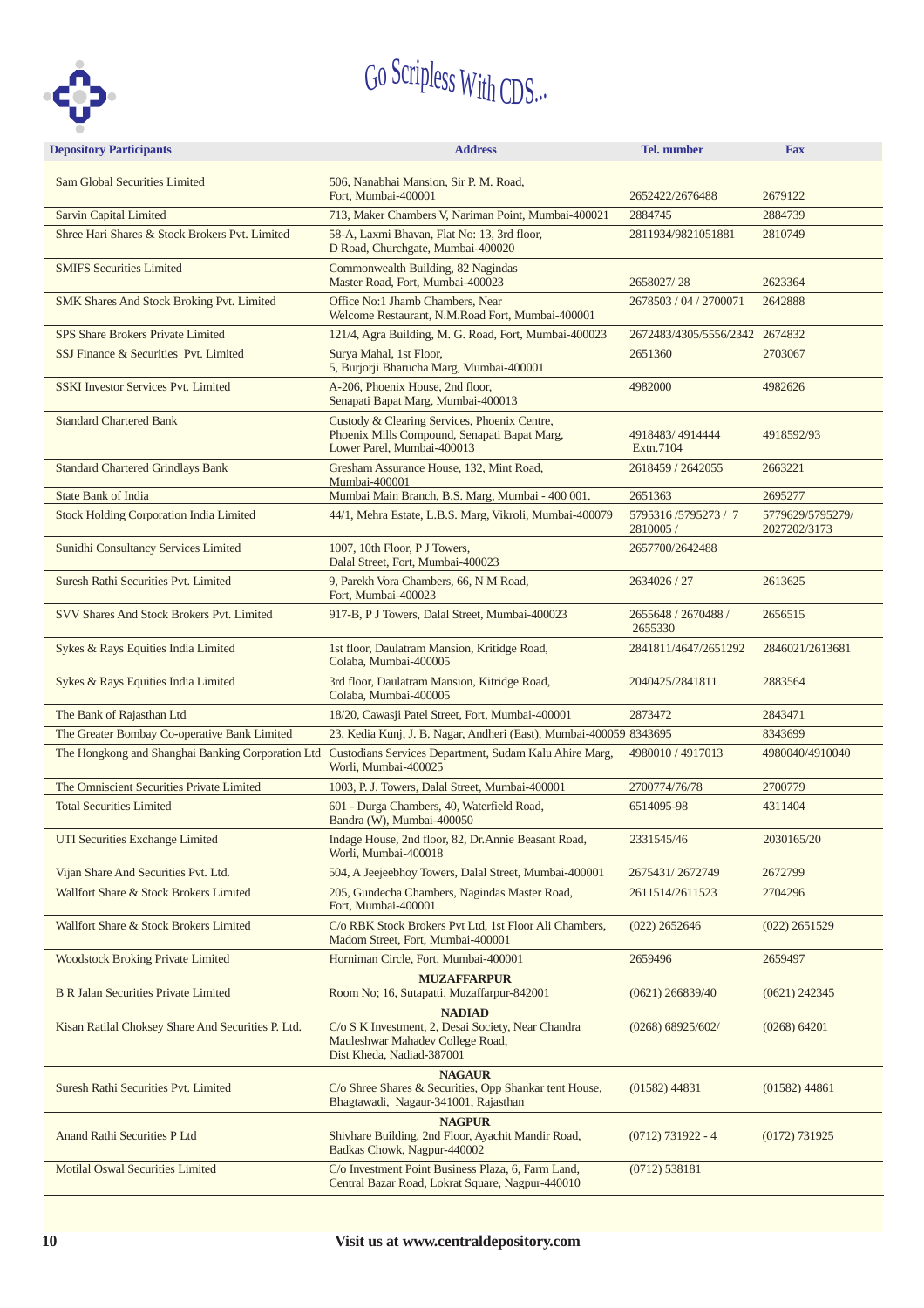

| <b>Address</b>                                                                                                               | Tel. number                                                                                                       | <b>Fax</b>                                                                                                                                                                                                                                                                                                                                                                                                                              |  |
|------------------------------------------------------------------------------------------------------------------------------|-------------------------------------------------------------------------------------------------------------------|-----------------------------------------------------------------------------------------------------------------------------------------------------------------------------------------------------------------------------------------------------------------------------------------------------------------------------------------------------------------------------------------------------------------------------------------|--|
| C/O Surendra Financial Service P. Limited, Jayashree,<br>365 - A, Gandhinagar, Nagpur-440010                                 | $(0712)$ 241062<br>$(0712)$ 243404                                                                                |                                                                                                                                                                                                                                                                                                                                                                                                                                         |  |
| <b>NASIK</b><br>7 Zaver Bhavan, 2nd Floor, Near Municipal<br>Corporation, Nasik-422101                                       | $(0253)$ 561672 / 567935                                                                                          | (0253) 561672                                                                                                                                                                                                                                                                                                                                                                                                                           |  |
| C/o Prachi Investments Limited, 101, Sarda Sankul,<br>M G Road, Nasik-422001                                                 | (0253) 579201/574782                                                                                              |                                                                                                                                                                                                                                                                                                                                                                                                                                         |  |
| <b>NAVI MUMBAI</b><br>Shop no: 18/27, Twinsland Building, Plot no: 1&3,<br>Sector 1, Nerul, Navi Mumbai-400706               | 7709854/7710951                                                                                                   |                                                                                                                                                                                                                                                                                                                                                                                                                                         |  |
| International Infotech Park, Tower No:7, 5th floor,<br>Sector 30, Vashi, Navi Mumbai-400703                                  |                                                                                                                   |                                                                                                                                                                                                                                                                                                                                                                                                                                         |  |
| C/o Stock Plus Broking & advisory, 149/150 Central<br>Facility Building, APMC Mkt 1, Sector 19,<br>Vashi, Navi Mumbai-400705 | 022 7661278                                                                                                       |                                                                                                                                                                                                                                                                                                                                                                                                                                         |  |
| <b>NEW DELHI</b><br>BM-1, Dilkhush Industrial and Commercial Complex,<br>GT Karnal Road, Azadpur, Delhi-110033               | 7247797 /98/ 7214564/<br>7241484                                                                                  | $(011)$ 7215530                                                                                                                                                                                                                                                                                                                                                                                                                         |  |
| 205-206, Anarkali Complex, Jhandewalan Extension,<br>New Delhi-110055                                                        | 3513514/16/3545773/<br>74                                                                                         | (011)3552001                                                                                                                                                                                                                                                                                                                                                                                                                            |  |
| D-86, Hauz Khas, Ground floor, Front, New Delhi-110016                                                                       | (011) 6968101/<br>6511919/4050                                                                                    | $(011)$ 6511267                                                                                                                                                                                                                                                                                                                                                                                                                         |  |
| Vijay Bldg 1st Floor, 17, Barakhamba Road, New Delhi-1                                                                       | 011 3721843-44                                                                                                    | 011 3731113                                                                                                                                                                                                                                                                                                                                                                                                                             |  |
| 4318/3 Ansari Road, Daryaganj, New Delhi-110002                                                                              |                                                                                                                   |                                                                                                                                                                                                                                                                                                                                                                                                                                         |  |
| 22, Ashoka Chambers, 5-B Rajindra Park,<br>Pusa Road, New Delhi-110060                                                       | (011)5764762/65/<br>5823563/65                                                                                    | (011)5764760                                                                                                                                                                                                                                                                                                                                                                                                                            |  |
| 8/G, Hansalaya, 15 Barakhamba Road, New Delhi - 1.                                                                           | $(011)$ 3322136 / 2143                                                                                            | $(011)$ 3322187                                                                                                                                                                                                                                                                                                                                                                                                                         |  |
| 1012, Arunachal Building, 10th floor, Barakhamba Road,<br>New Delhi-110001                                                   |                                                                                                                   |                                                                                                                                                                                                                                                                                                                                                                                                                                         |  |
| MBD, F-14, Competent House, IV floor, Connaught Place,<br>New Delhi-110001                                                   | (011) 3320796/3730580                                                                                             | $(011)$ 3739768                                                                                                                                                                                                                                                                                                                                                                                                                         |  |
| 17, Netaji Subhash Marg, Opp. Golcha Cinema,<br>Darya Ganj, New Delhi-110002                                                 | $(011)$ 3270790/6190                                                                                              | $(011)$ 3258027                                                                                                                                                                                                                                                                                                                                                                                                                         |  |
| UG-3, Sasco Bhavan, Azadpur Commercial Complex,<br>New Delhi-110033                                                          | 011 7228354                                                                                                       | 011 7433346                                                                                                                                                                                                                                                                                                                                                                                                                             |  |
| Tej Building, 1st floor, 8, B Bahadurshah Zafar Marg,<br>New Delhi-110002                                                    | $(011)$ 3712807                                                                                                   | $(011)$ 3731771                                                                                                                                                                                                                                                                                                                                                                                                                         |  |
| E-2/16, White House, 3rd floor, Ansari Road,<br>Darya Ganj, New Delhi-110002                                                 |                                                                                                                   |                                                                                                                                                                                                                                                                                                                                                                                                                                         |  |
| 416, Pratap Bhavan, 5, Bahadur Shah Zafar Marg,<br>New Delhi-110002                                                          |                                                                                                                   |                                                                                                                                                                                                                                                                                                                                                                                                                                         |  |
| <b>PUNE</b><br>S No /46/1, Saraswati Bhavan, Paud Road, Pune-411038                                                          | 020 5421255/36997                                                                                                 | 020 5445893                                                                                                                                                                                                                                                                                                                                                                                                                             |  |
| Sadashiv Peth, Kumthekar Marg, Pune-411030                                                                                   |                                                                                                                   | $(020)$ 4460082                                                                                                                                                                                                                                                                                                                                                                                                                         |  |
| <b>PRODATTUR</b><br>C/o. Vijayalaxmi Securities, 7-292, 1st Flr., Holmespet,<br>Dist Cuddabah, Prodattur.                    | $(08564)$ 43494                                                                                                   | (0564) 58287                                                                                                                                                                                                                                                                                                                                                                                                                            |  |
| <b>RAIPUR</b><br>Jeewan Bima Marg, Pandri, Raipur-492004                                                                     | $(0771)$ 654407 / 616743                                                                                          |                                                                                                                                                                                                                                                                                                                                                                                                                                         |  |
| <b>RAJKOT</b><br>403, Star Chambers, Harihar Chowk, Rajkot-360001                                                            | $(0281)$ 229782 / 763                                                                                             | $(0281)$ 224957                                                                                                                                                                                                                                                                                                                                                                                                                         |  |
| Nagarik Bhawan, No. 1, Dhebarbhai Road,<br>Nr. Jubilee Baug, Rajkot-360001                                                   | 0281-228 871/233 916/18                                                                                           | 0281-223 933                                                                                                                                                                                                                                                                                                                                                                                                                            |  |
| Popatbhai Sorathia Bhavan, Sadar Bazar, Rajkot-360001                                                                        | (0281) 442145/475721                                                                                              | $(0281)$ 477576                                                                                                                                                                                                                                                                                                                                                                                                                         |  |
| <b>SIROHI</b><br>1st Floor, Palace Road, Sirohi-307001                                                                       | $(02972)$ 30689                                                                                                   |                                                                                                                                                                                                                                                                                                                                                                                                                                         |  |
| <b>SRI GANGANAGAR</b>                                                                                                        |                                                                                                                   |                                                                                                                                                                                                                                                                                                                                                                                                                                         |  |
|                                                                                                                              |                                                                                                                   | $(0154)$ 433003                                                                                                                                                                                                                                                                                                                                                                                                                         |  |
|                                                                                                                              |                                                                                                                   |                                                                                                                                                                                                                                                                                                                                                                                                                                         |  |
| Bhagat Talao, Main Road, Surat-395003                                                                                        | $(0261)$ 424290                                                                                                   |                                                                                                                                                                                                                                                                                                                                                                                                                                         |  |
|                                                                                                                              | C/O Ganpati & Co, 37, K Block, Sri Ganganagar-335001<br>2-C, Ravindra Path, Sri Ganganagar-335001<br><b>SURAT</b> | 7812056/7812059/062/392 7812061<br>(011) 3272728 / 9391/9632 (011) 3285758<br>(011) 3350402/03/3739634 (011) 3722971<br>$(011)$ 3326278/3311853 $(011)$ 3739851<br>C/o Pune Stock Exchange Limited, Shivleela Chambers, 725, (020) 4485701/702/703<br>C/O Albright Shares & Stock Brokers, 1st Floor, Chawla Chambers,<br>$(0154)$ 440383<br>(0154) 430359/259/422903<br>10/2531, 1st floor, Trushna Building, Opp. Rukhmabai Hospital, |  |

**Visit us at www.centraldepository.com**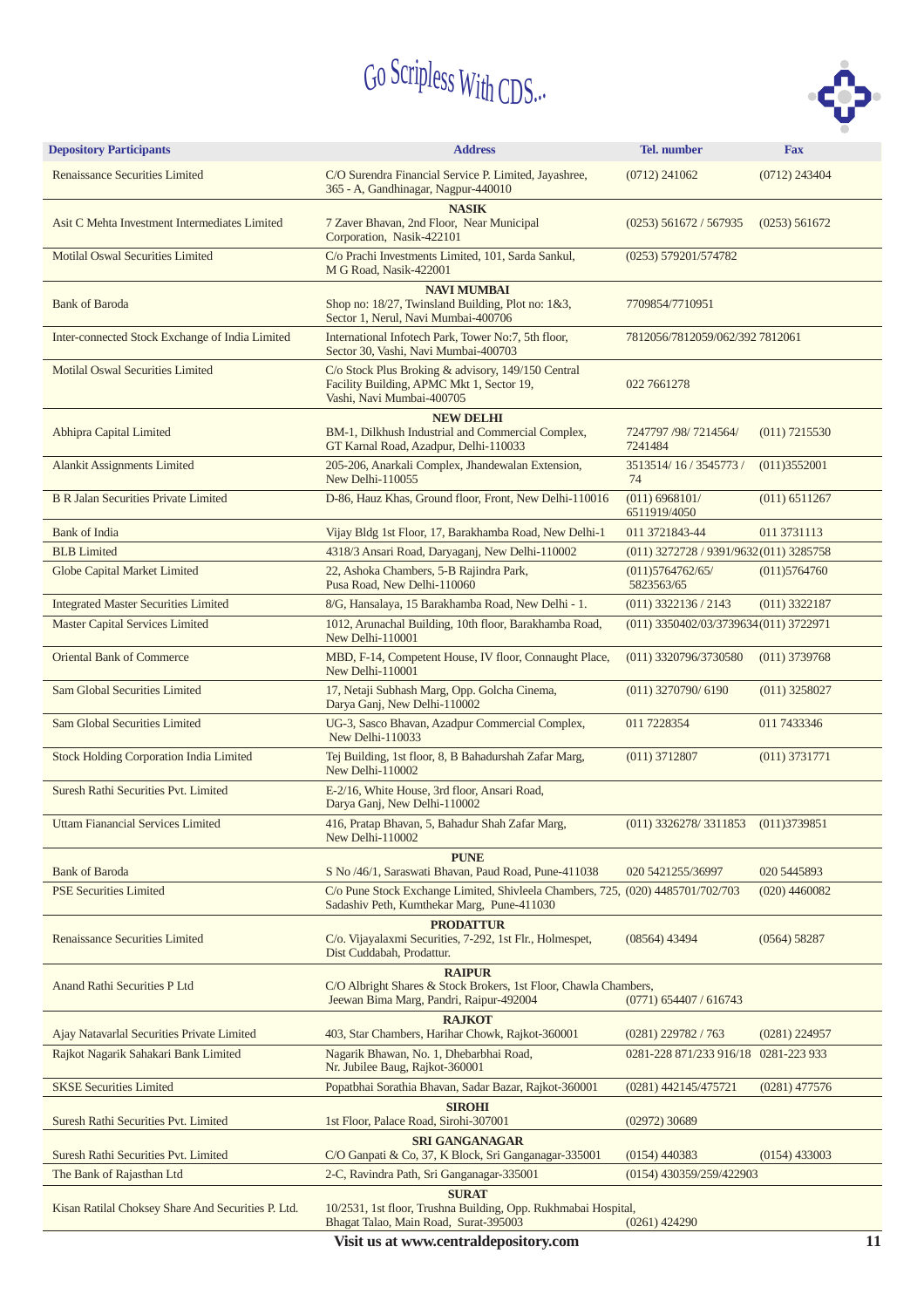

| <b>Depository Participants</b>             | <b>Address</b>                                                                             | <b>Tel.</b> number                |                 |  |
|--------------------------------------------|--------------------------------------------------------------------------------------------|-----------------------------------|-----------------|--|
| Motilal Oswal Securities Limited           | C/o Surat Securities Limited, Surcom, P. O. Box No: 243,                                   | (0261) 419813/435505              |                 |  |
|                                            | 2 nd floor, Balaji Road, Surat-395003                                                      |                                   |                 |  |
| Suresh Rathi Securities Pvt. Limited       | 509, Goodluck Textile Market, Ring Road, Surat-395002                                      | (0261) 655670                     |                 |  |
|                                            | <b>TINSUKIA</b>                                                                            |                                   |                 |  |
| Renaissance Securities Limited             | C/O Gentlemen Securities, Manav Kalyan Road,<br>Namgar Road, Tinsukia-786125               | $(0374)$ 334622/339062/<br>334586 | $(0374)$ 330145 |  |
|                                            | <b>TRIVANDRUM</b>                                                                          |                                   |                 |  |
| H T Nanavati Securities Pvt Ltd            | T C 13/386-1, Kunnukhuzki, Trivandrum-695037                                               | $(0471)$ 440934 /<br>09847062392  | (0471) 442194   |  |
|                                            | <b>UDAIPUR</b>                                                                             |                                   |                 |  |
| <b>ISJ</b> Securities Limited              | 124, Bapu Bazar, Udaipur-313001                                                            | $(0294)$ 423611/612               | $(0294)$ 422181 |  |
| Renaissance Securities Limited             | C/O Liberty Stoclinks Pvt. Limited, 33,<br>Daitya Magri, Saheli Marg, Udaipur-303001       | (0294)526798/423444               | $(0294)$ 423444 |  |
| Suresh Rathi Securities Pvt. Limited       | 7, Toram Bavdi, Mewar Motors, Link Road, Udaipur-313001 (0294) 413088                      |                                   | $(0294)$ 416081 |  |
| The Bank of Rajasthan Ltd                  | Opp. Town Hall, Bapu Bazar, Udaipur-313001                                                 | (0294) 560547/420702              | $(0294)$ 529598 |  |
|                                            | <b>VADODARA</b>                                                                            |                                   |                 |  |
| <b>Bank of Baroda</b>                      | 101, Payal Complex - II, Lokmanya Tilak Road,<br>Sayajigunj, Vadodara-390005               | $(0265)$ 361910                   | $(0265)$ 362028 |  |
| Vadodara Stock Exchange Limited            | 3rd floor, Fortune Towers, Sayajigunj, Vadodara-390005                                     | (0265) 361434/ 534/973            | $(0265)$ 361452 |  |
|                                            | <b>VISAKHAPATNAM</b>                                                                       |                                   |                 |  |
| <b>Steel City Securities Limited</b>       | D. No. 49-52-5/4, Srikanya Towers, Shantipuram,<br>Visakhapatnam-530016                    | (0891) 702120                     | $(0891)$ 720135 |  |
|                                            | <b>VISNAGAR</b>                                                                            |                                   |                 |  |
| Kantilal Mangaldas Securities Pvt. Limited | Sukhniwas Complex 3rd Floor, Opp Dosa Bhai Baug,<br>Station Road, Visnagar-384315, Gujarat | 2766 15/34                        | 02765 31167     |  |

#### *CDS Associates - Stock Exchanges*

The following Stock Exchanges are connected with CDS to facilitate trading and settlement of dematerialised securities

- .<br>• The Stock Exchange, Mumbai
- $\bullet$ National Stock Exchange of India Ltd.
- $\bullet$ The Delhi Stock Association Ltd.
- $\bullet$ The Calcutta Stock Associaton Ltd.
- $\bullet$ The Stock Exchange, Ahmedabad
- . OTC Exchange of India
- $\bullet$ Bangalore Stock Exchange Ltd
- $\bullet$ Madras Stock Exchange Ltd.
- $\bullet$ Saurashtra Kutch Stock Exchange Ltd.
- $\bullet$ Vadodara Stock Exchange Ltd.
- .<br>• Pune Stock Exchange Ltd.
- .<br>• The Hyderabad Stock Exchange Ltd.

#### *Companies whose debt instruments are available for demat on CDS*

Alok Industries Limited Bank Of Baroda Dena Bank Floatglass India Limited Grasim Industries Limited Hindalco Industries Limited Housing Development Finance Corporation Limited ICICI Limited ICICI Bank Limited Indian Oil Corporation Ltd. Indian Rayon And Industries Limited

Indo Gulf Corporation Limited Industrial Development Bank Of India National Aluminium Company Limited Nirma Limited Reliance Industries Limited Reliance Petroleum Ltd. Srei International Finance Limited State Bank of India Tata Chemicals Ltd. The Arvind Mills Limited Vanasthali Textile Industries Limited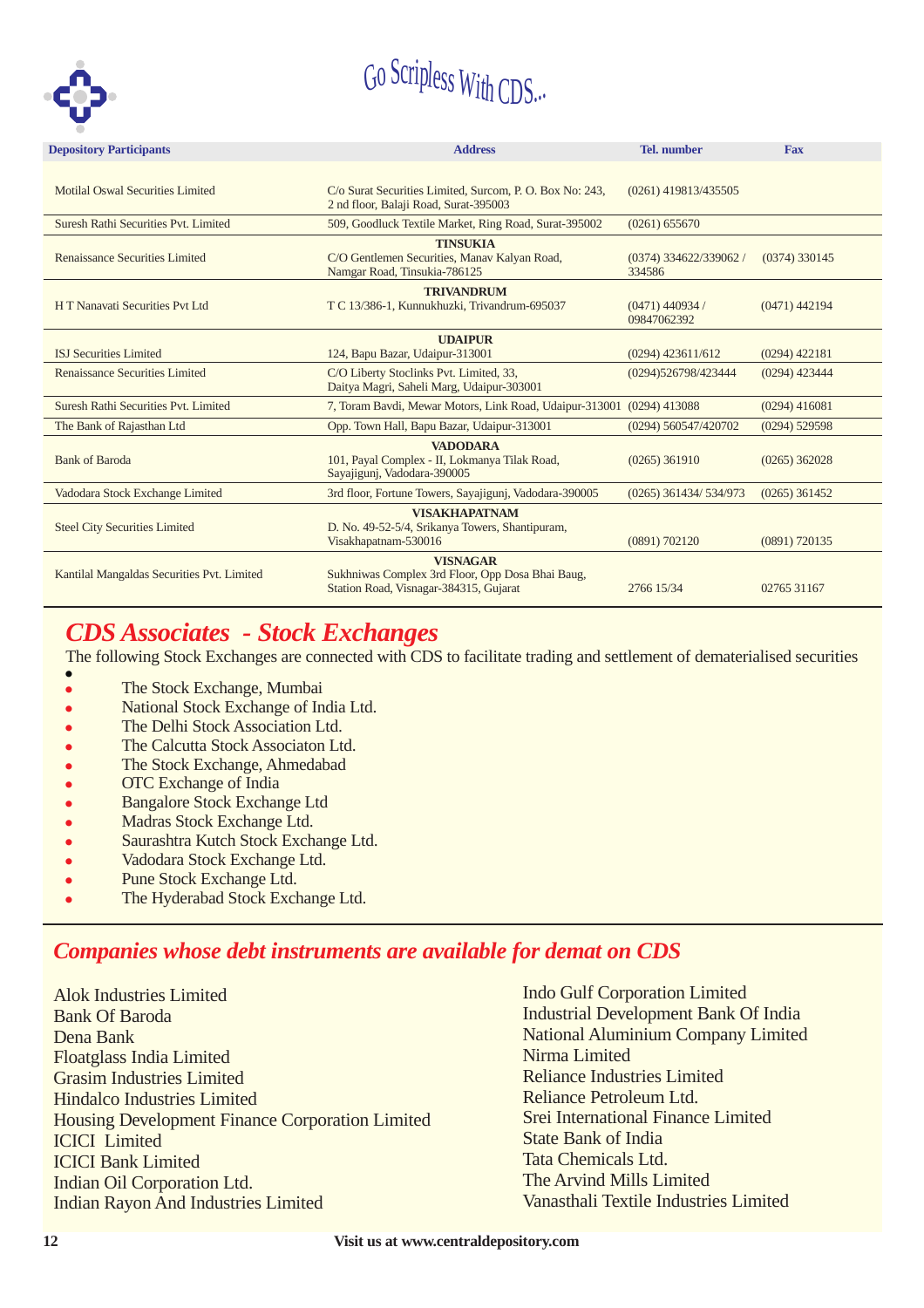

## *CDS Associates - Registrars*

| Sr.No          | <b>Name</b>                                         | <b>Address</b>                                                                                                            | Tel. No                         | Fax         |
|----------------|-----------------------------------------------------|---------------------------------------------------------------------------------------------------------------------------|---------------------------------|-------------|
| 1              | Aarthi Consultants Private Limited                  | 1-2-285, Domalguda, Hyderabad-500029                                                                                      | 7604653/7636715/<br>6501921     | 7632184     |
| $\overline{c}$ | <b>ABC Computers Private Limited</b>                | National Council Of Education, Bengal,<br>Jadavpur University Campus, Jadavpur, Calcutta-700032                           |                                 | 4832970     |
| 3              | ABS Consultant Pvt. Limited                         | Stephen House, Room No.99, 6th Floor, 4,<br>BBD Bag (East), Calcutta-700001                                               | 033-2430153/<br>2201043         | 033-2430153 |
| 4              | Adroit Corporate Services Pvt. Ltd.                 | 19, Jafar Bhay Industrial Estate, 1st Floor, Makwana Rd.,<br>Marol Naka, Andheri (E), Mumbai - 400 059.                   | 022-8502758/6904102             | 022-8590942 |
| 5              | Alankit Assignments Limited                         | 205-206, Anarkali Complex, Jhandewalan Extn.,<br>New Delhi - 110055                                                       | 3545773-74/<br>3546001/3513512  | 3552001     |
| 6              | Alpha Systems Private Limited                       | 30, Ramana Residency, 4th Cross, Sampige Road,<br>Malleshwaram, Bangalore-560003                                          | 3460815-818                     |             |
| 7              | Ami Computers (I) Limited                           | 60A & 60B, Chowringhee Road, Calcutta-700020                                                                              | 033-2800900/<br>2800812         | 033-2406585 |
| 8              | Amtrac Management Services Limited                  | Plot No. 101/102, M.I.D.C., 19th Street, Satpur,<br>Nasik-422007                                                          | 351892                          | 351126      |
| 9              | Ankit Consultancy Private Limited                   | 2nd Floor, Alankar point, Geeta Bhawan Chouraha,<br>A B Road, Indore-452002                                               | 0731-491298                     | 0731-265798 |
| 10             |                                                     | Beetal Financial & Computer Services (P) Ltd. 321-S, Chirag Delhi, Near Shahid Bhagat Singh College,<br>New Delhi-110 017 | 011-6231990/<br>6232390         | 011-6222146 |
| 11             | <b>Bigshare Services Private Limited</b>            | E/2, Ansa Industrial Estate, Saki Vihar Road, Sakinaka,<br>8523541/8524914<br>Andheri (East), Mumbai-400072               |                                 | 8525207     |
| 12             | C B Management Services Limited                     | P-22, Bondel Road, Calcutta-700019<br>2802486/2803495                                                                     |                                 | 2470263     |
| 13             | Cameo Corporate Services Limited                    | 'Subramanian Building', No. 1, Club House Road,<br>8460390-94<br>Chennai-600002                                           |                                 | 8460129     |
| 14             | Canbank Computer Services Limited                   | R & T Centre, Hotel Broadway Complex,<br>No.19, K. G. Road, Bangalore-560009.                                             | 080-2872461/62                  | 080-2872804 |
| 15             | <b>CIL Securities Limited</b>                       | 214, Raghava Ratna Towers, Chirag Ali Lane,<br>Hyderabad-500001                                                           | 3203155/3202398                 | 3203028     |
| 16             | Computech International Limited                     | W-40, Okhla Industrial Area, Phase-II,<br>New Delhi-110020                                                                | 6316770-73                      | 6922997     |
| 17             | Computech Share Cap Limited                         | 147, Mahatma Gandhi Road, Fort, Mumbai-400023                                                                             | 2671824/26                      | 2670380     |
| 18             | Data Software Research Co. Limited                  | Sree Sovereign Complex, No. 22, 4th Cross Street,<br>Trustpuram, Opp. Playground, Kodambakkam, Chennai-24                 | 4833738/4834487                 | 4834636     |
|                | Datamatics Financial Software<br>& Services Limited | Plot No. A 16 & 17, MIDC Part B Cross Lane, Marol,<br>Andheri (E), Mumbai-400 093                                         | 8375519-24                      | 8350217     |
| 20             | Dynamic Superways and Exports Limited               | Rainbow Palace, I C Colony Cross Road No.5,<br>Borivli (W), Mumbai-400 103                                                | 022-8918257/8937793             | 022-8937845 |
| 21             | <b>EIH</b> Limited                                  | 4, Mangoe Lane, Calcutta-700 001                                                                                          | 033-2485883/2206141<br>/2101033 | 033-2420957 |
| 22             | <b>ICICI</b> Infotech Services Limited              | Maratha Mandir Annexe, Dr. A.R.Nair Road,<br>Mumbai Central, Mumbai-400008                                                | 3051988/3006717                 | 3006738     |
| 23             | <b>IIT Corporate Services Limited</b>               | IIT House, Off M. Vasanji Road, Opp. Vazir Glass,<br>Near J. B. Nagar, Andheri (E), Mumbai-400059                         | 8225599                         | 8381417     |
| 24             | Ikon Visions Pvt. Limited                           | 33, Sanali Heavens, 8-3-948, Ameerpet, Hyderabad-73                                                                       | 040-3744138/356                 | 040-3744356 |
| 25             | Integrated Enterprises (India) Limited              | 46/3, Vijayaraghava Road, T.Nagar, Chennai-600017                                                                         | 8238891/94/96/97                | 8220652     |
| 26             | In-house Share Registry                             | 3, Community Centre, Naraina Industrial Area,<br>Phae - I, Near Payal Cinema, New Delhi - 110 028.                        | 011-5792013/14/15               | 011-5792011 |
| 27             | Intime Spectrum Registry Private Limited            | 260 - A, Shanti Industrial Estate, Sarojini Naidu Road,<br>Mulund (W), Mumbai-400080                                      | 5647731/5672716/5684590         | 5672693     |
| 28             | <b>Investor Services of India Limited</b>           | IDBI Building, 2nd Floor, A' Wing, Sector - 11,<br>Plot No-39-41, CBD Belapur, Navi Mumbai-400 614                        | 022-7579636                     | 022-7579650 |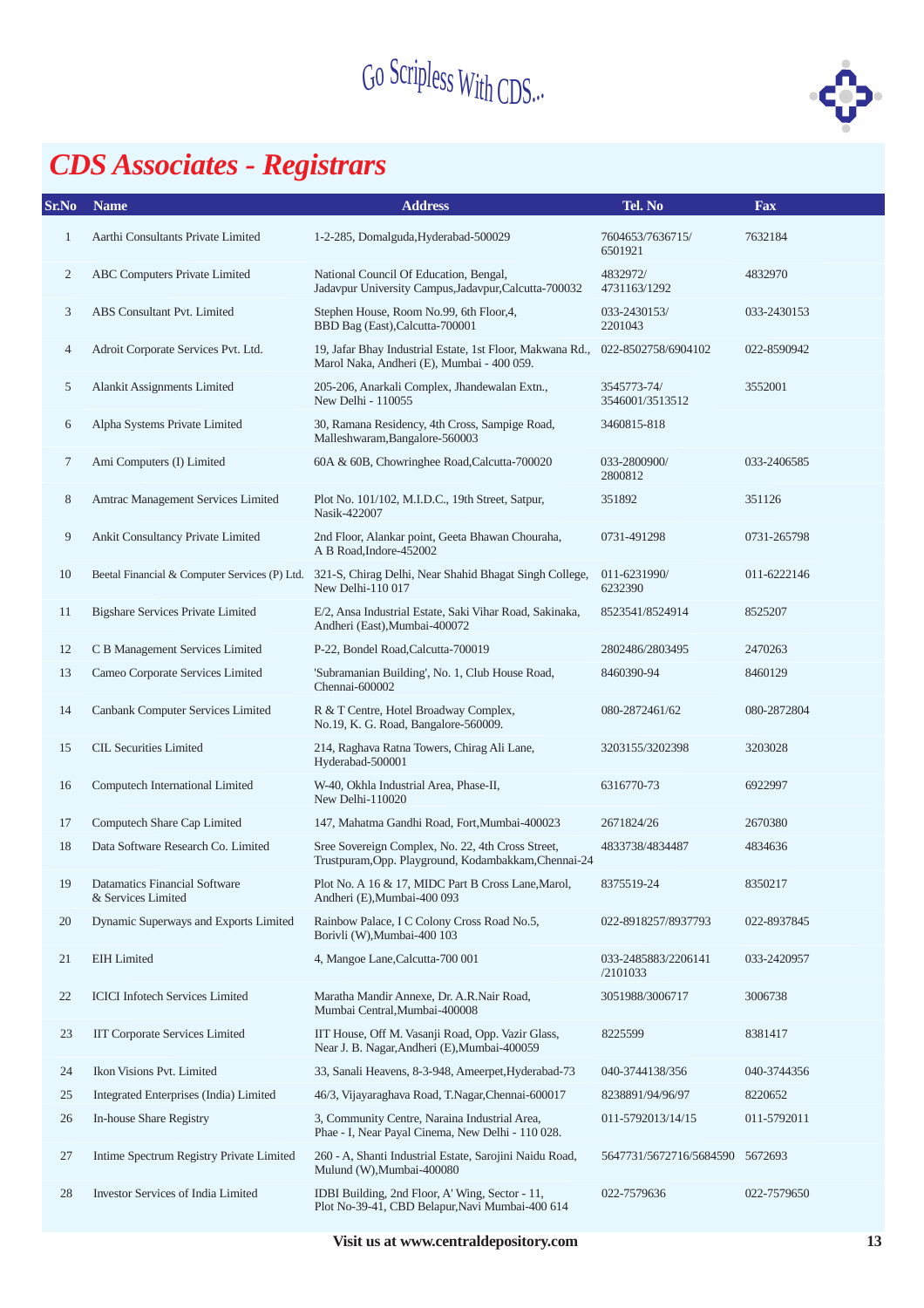

| Sr.No | <b>Name</b><br><b>Address</b>                                                           |                                                                                                                               | Tel. No                                   | <b>Fax</b>      |
|-------|-----------------------------------------------------------------------------------------|-------------------------------------------------------------------------------------------------------------------------------|-------------------------------------------|-----------------|
| 29    | Karvy Consultants Limited                                                               | Karvy House, 46, Avenue 4, Street No.1,<br>3303221/3320251/751/752<br>Banjara Hills, Hyderabad-500034                         |                                           | 3311968         |
| 30    | M. N. Dastur & Company Limited                                                          | Matulya Centre 'A', 249, Senapati Bapat Marg,<br>Lower Parel.Mumbai-400013                                                    | 4931065/78                                | 4931316         |
| 31    | Maheshwari Datamatics Pvt. Limited                                                      | 6 Mangoe Lane, 2nd Floor, Calcutta-700 001                                                                                    | 033-2435809/2435029                       | 033-2484787     |
| 32    | <b>MAS Services Private Limited</b>                                                     | AB-4, Safdarjung Enclave, New Delhi-110029                                                                                    | 6104142/6104326/6108303                   |                 |
| 33    | <b>MCS</b> Limited                                                                      | Sri Venkatesh Bhavan, Plot No.27, Phase II, Road No.11,<br>MIDC Industrial Area, Marol, Andheri (E), Mumbai-93                | 8201785/5741/5742                         | 8201783         |
| 34    | <b>MCS Software Solutions Ltd</b>                                                       | Rajan House, Opp. Century Bazar, Prabhadevi,<br>Mumbai-400 025                                                                | 4302930                                   | 4379417         |
| 35    | Mondkar Computers Pvt. Limited                                                          | 21, Shakil Niwas, Mahakali Caves Road,<br>Andheri (E), Mumbai-400 093                                                         | 022-8221966/836620                        | 022-8366620     |
| 36    | Nagarjuna Investors Services Limited                                                    | 1, Nagarjuna Hills, Hyderabad-500082                                                                                          | 040-3353057                               | 040-3350714     |
| 37    | Niche Technologies Private Limited                                                      | C-444 Bagree Market, 4th Floor,<br>71, BRB Basu Road, Calcutta-700001                                                         | 033-2357270/7271/3070/<br>2200556/2200557 | 033-2156823     |
| 38    | <b>PCS</b> Industries Limited                                                           | 1st Floor, Hyfa Building, Andheri Kurla Road, Safed Pool, 8510446/8510647<br>Andheri (E), Mumbai-400072                       |                                           | 8520193/8524091 |
| 39    | Pinnacle Shares Registry Private Limited                                                | Near Ashoka Mills Compound, Naroda Road,<br>Ahmedabad-380025                                                                  | 2120582/2120338                           | 2122963         |
| 40    | Premium Financial Services Limited                                                      | 477, A-2 Shah & Nahar Industrial Estate,<br>4960621-22<br>Dhanraj Mill Compound, S J Marg,<br>Lower Parel (W), Mumbai-400 013 |                                           | 4950128         |
| 41    | Purva Sharegistry (India) Limited                                                       | 33 Printing House, 28-D, Police Court Lane,<br>Behind Old Handloom House, Fort, Mumbai-400 001                                | 022-2617957/2632967                       | 022-2626407     |
| 42    | R & D Consultants Limited                                                               | 610, Dalamal Tower, 211, Free Press Journal Road,<br>Nariman Point, Mumbai-400021                                             | 022-2834347/2834374/<br>2884667/2884668   | 022-2855753     |
| 43    | RCMC Share Registry Private Limited                                                     | 1515, 1st Floor, Bhisham Pitamah Marg,<br>4649720/4692346/4601017<br>Kotla Mubarakpur, New Delhi-110003                       |                                           | 4692345         |
| 44    | S K Computers                                                                           | 4/18 Poddar Nagar, Jodhpur Park, Jadavpur, Calcutta-68                                                                        | 033-4831875/2410871                       | 033-4831875     |
| 45    | S.K.D.C. Consultants Limited                                                            | No.11, Street No.1, S.N.Layout, Tatabad, Coimbatore-12                                                                        | 499856/494704                             | 499574          |
| 46    | Sathguru Management Consultants Limited                                                 | Plot No.15, Hindi Nagar, Punjagutta, Hyderabad-500034                                                                         | 3354042/6507                              |                 |
| 47    | Sharepro Services                                                                       | Satam Estate, 3rd Floor, Above Bank of Baroda, Chakala<br>Cardinal Gracias Road, Andheri, Mumbai-400099                       | 8215168/8329828/8347719/837564<br>8218    |                 |
| 48    | Sharex (India) Private Limited                                                          | Luthra Industrial Premises, Andheri Kurla Road,<br>Safed Pool, Andheri (E), Mumbai-400 072                                    | 8515606/5644                              | 8512885         |
| 49    | Sindhu Corporate Services Private Limited                                               | 18A[New No. 492], East Marredpally, Secundrabad-26                                                                            | 7733478                                   | 7733479         |
| 50    | Skyline Financial Services Pvt. Ltd.                                                    | 123, Vinoba Puri, Lajpat Nagar - II, New Delhi-110 024                                                                        | 011-6838501/6920625                       | 011-6918352     |
| 51    | SRG Infotec Limited                                                                     | "Devraha House", A-256, Industrial Area, Phase-I,<br>Okhla, New Delhi-110020                                                  | 6812434/6812828                           | 6812366         |
| 52    | <b>Tata Consultancy Services</b>                                                        | Ram House, 1st Floor, Behind Kamat Club,<br>S V Road, Goregaon (W), Mumbai-400062                                             | 022-8765241                               | 022-8765185     |
| 53    | Tata Share Registry Limited                                                             | Army & Navy Building, 148, Mahatma Gandhi Road,<br>Fort.Mumbai-400001                                                         | 2873831/2850886                           | 2844160         |
| 54    | Trident Investment and Portfolio<br>Services Pvt. Ltd.                                  | 4th Main Road, United India Colony, Kodambakkam,<br>Chennai-600 024                                                           | 044-4800886/4844204/<br>4844217           | 044-4800884     |
| 55    | Venture Capital & Corporate Investments Ltd 6-2-913/914, 3rd Floor, Progressive Towers, | Khairatabad, Hyderabad-500004                                                                                                 | 3324804/3322264                           | 3324803         |
| 56    | Wisec Global Limited                                                                    | B-6/6, Commercial Complex, Safdarjung Enclave,<br>New Delhi-110029                                                            | 011-6181584-85/6164506                    | 011-6168876     |
| 57    | X L Softech Systems Limited                                                             | 1-2-597/17, Lower Tank Bund Road, Domalguda,<br>Hyderabad-500029                                                              | 040-3220284/3221444                       | 040-3221888     |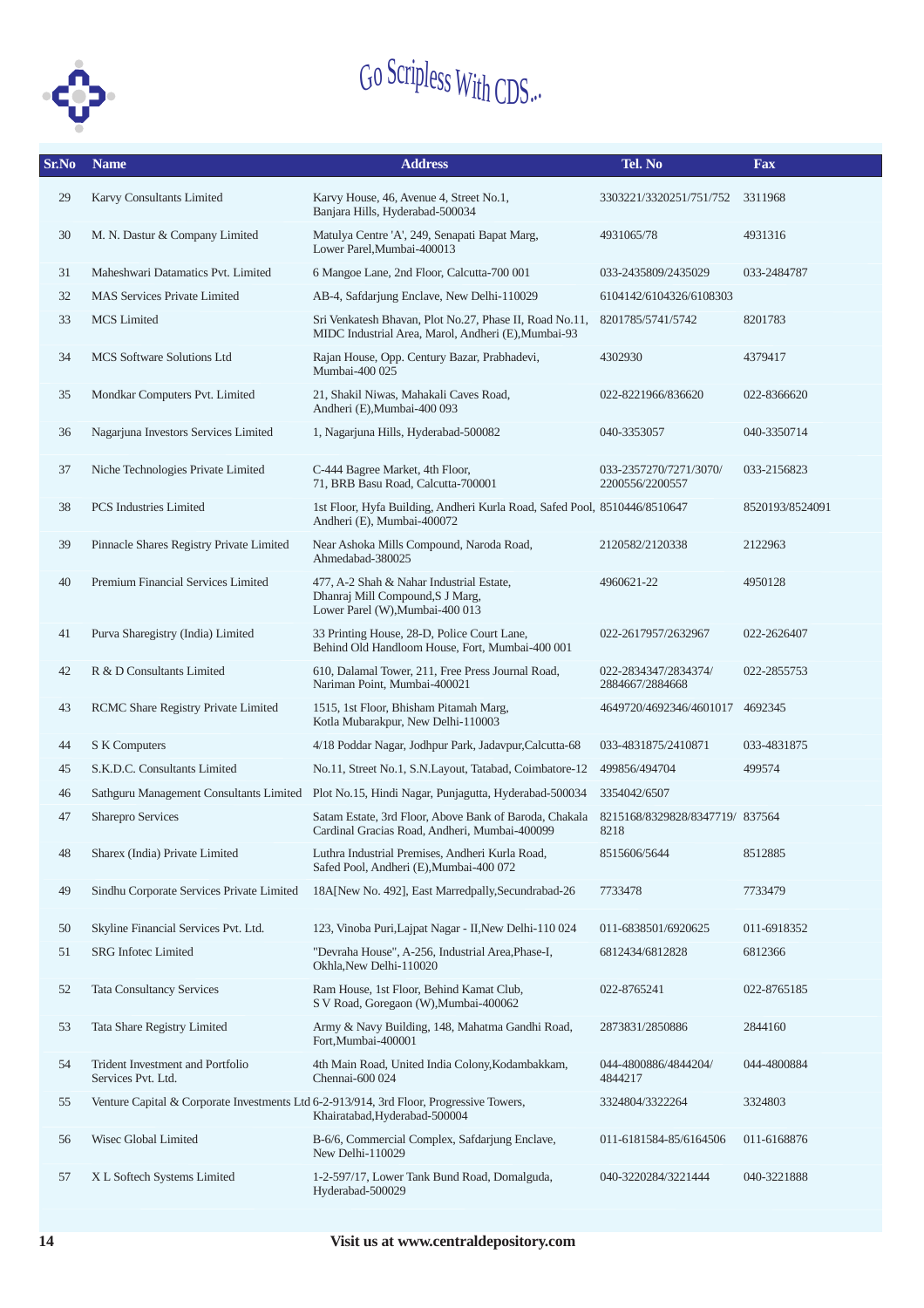### *CDS Associates - Issuer Companies*



| Sr.No.         | <b>Company Name</b>                                             | Sr.No.     | $CDD$ <i>Tropociates - Issaer Companies</i><br><b>Company Name</b> | Sr.No.     | <b>Company Name</b>                                             | Sr.No.     | <b>Company Name</b>                                                |
|----------------|-----------------------------------------------------------------|------------|--------------------------------------------------------------------|------------|-----------------------------------------------------------------|------------|--------------------------------------------------------------------|
| 1              | 21st Century Management Services Ltd.                           | 89         | Alfa Laval (India) Ltd.                                            | 178        | Arman Lease & Finance Ltd                                       | 267        | Bakra Pratisthan Ltd.                                              |
| $\overline{2}$ | A J Brothers Ltd.                                               | 90         | Alfa Transformers Ltd.                                             | 179        | Arnit Infotech Ltd.                                             | 268        | Bal Pharma Ltd.                                                    |
| 3              | A K S Credits Ltd.                                              | 91         | Alfavision Overseas (India) Ltd.                                   | 180        | ARO Granite Industries Ltd.                                     | 269        | Bala Techno Global Ltd                                             |
| $\overline{4}$ | A P R Ltd.                                                      | 92<br>93   | Alipurduar Tea Company Ltd.<br>Alka Securities Ltd.                | 181<br>182 | Aroni Chemical Industries Ltd.                                  | 270        | Bala Techno Synthetics Ltd.                                        |
| 5              | Aakar Engineering & Manufacturing Company Ltd.                  | 94         | Alka Spinners Ltd.                                                 | 183        | Arraycom (India) Ltd.<br>Arrow Cables Ltd.                      | 271<br>272 | Balaji Distilleries Ltd.<br>Balaji Hotels & Enterprises Ltd        |
| 6<br>7         | Aanjay Software Ltd.<br>Aarthi Drugs Ltd.                       | 95         | Alkyl Amines Chemicals Ltd.                                        | 184        | Arrow Webtex Ltd.                                               | 273        | Balaji Industrial Corporation Ltd                                  |
| $\, 8$         | Aarthi Industries Ltd.                                          | 96         | Alliance Management & Fiscal Services Ltd                          | 185        | Artefact Software & Finance Ltd.                                | 274        | Balaji Telefilms Ltd.                                              |
| 9              | Aasheesh Securities Ltd.                                        | 97         | Allianz Capital & Management Services Ltd.                         | 186        | Artson Engineering Ltd                                          | 275        | Ballarpur Industries Ltd.                                          |
| 10             | Aban Loyd Chiles Offshore Ltd.                                  | 98         | Allianz Securities Ltd.                                            | 187        | Arvind International Ltd.                                       | 276        | Balmer Lawrie & Co. Ltd.                                           |
| 11             | ABB Alstom Power India Ltd.                                     | 99         | Allsoft Corp. Ltd.                                                 | 188        | Arvind Products Ltd.                                            | 277        | Balrampur Chini Mills Ltd.*                                        |
| 12             | ABB Analytical Ltd.                                             | 100        | Alok Industries Ltd.                                               | 189        | Arvind Remedies Ltd                                             | 278        | Balurghat Technologies Ltd                                         |
| 13             | ABB Instrumentation Ltd.                                        | 101        | Alpha Drug India Ltd.                                              | 190        | Asahi Construction & Housing Finance Ltd.                       | 279        | Balwas e-Com India Ltd (Global e-Com India Ltd.)                   |
| 14             | ABB Lenzohm Service Ltd                                         | 102        | Alpha Graphics India Ltd                                           | 191        | Asahi India Safety Glass Ltd.                                   | 280        | Bampsl Securities Ltd.                                             |
| 15             | Abbott Laboratories (India) Ltd.                                | 103        | Alpha Hi-Tech Fuel Ltd.                                            | 192        | Ascu Hickson Ltd.                                               | 281        | Banaras Beads Ltd                                                  |
| 16             | ABC India Ltd                                                   | 104<br>105 | Alphageo (India) Ltd.<br>Alpic Finance Ltd.                        | 193<br>194 | Asea Brown Boveri Ltd. (ABB Ltd.)<br>Ashapura Minechem Ltd.     | 282<br>283 | Banco Products (India) Ltd.<br>Bangalore Softsell Ltd.             |
| 17<br>18       | Abee Info-Consumables Ltd<br>ABG Heavy Industries Ltd           | 106        | Alps Industries Ltd                                                | 195        | Ashika Credit Capital Ltd.                                      | 284        | Bank of Baroda (BOB)                                               |
| 19             | Abhinav Leasing & Finance Ltd.                                  | 107        | Alps Infosys Ltd.                                                  | 196        | Ashima Ltd.                                                     | 285        | Bank of India (BOI)                                                |
| 20             | Abhishek Finlease Ltd                                           | 108        | Alstom Ltd.                                                        | 197        | Ashirwad Capital Ltd.                                           | 286        | Bank Of Madura Ltd                                                 |
| 21             | Abhishek Industries Ltd.                                        | 109        | Amara Raja Batteries Ltd.                                          | 198        | Ashirwad Steels & Industries Ltd.                               | 287        | Bank Of Punjab Ltd.                                                |
| 22             | Abhyudya Trading Ltd.                                           | 110        | Amarshiv Opticals Ltd.                                             | 199        | Ashish Polyplast Ltd                                            | 288        | Bank of Rajasthan Ltd.                                             |
| 23             | Abir Chemicals Ltd                                              | 111        | Ambalal Sarabhai Enterprises Ltd.                                  | 200        | Ashok Leyland Finance Ltd.                                      | 289        | Banka (India) Ltd.                                                 |
| 24             | ABM International Ltd.                                          | 112        | Ambica Agarbathies & Aroma Industries Ltd                          | 201        | Ashok Leyland Ltd.                                              | 290        | Bankam Investment Ltd.                                             |
| 25             | Abner Pharmaceuticals Ltd.                                      | 113        | Ambitious Plastomac Ltd.                                           | 202        | Ashram Online.com Ltd                                           | 291        | Bannari Amman Sugars Ltd.                                          |
| 26             | Accurate Exports Ltd.                                           | 114        | Ambuja Cement Eastern Ltd.                                         | 203        | Asian Bearing Ltd.                                              | 292        | Baron Infotech Ltd.                                                |
| 27             | Accurate Traders Ltd.                                           | 115<br>116 | Ambuja Cement Rajasthan Ltd.<br>Amco Vinyl Ltd.                    | 204<br>205 | Asian CERC Information Technology Ltd<br>Asian Electronics Ltd. | 293<br>294 | BASF India Ltd.<br>Bata (India) Ltd.                               |
| 28<br>29       | Accurate Transformers Ltd.<br>Ace Software Exports Ltd.         | 117        | American Remedies Ltd.                                             | 206        | Asian Hotels Ltd.                                               | 295        | Bathina Technologies (India) Ltd                                   |
| 30             | ACI Infocom Ltd.                                                | 118        | Amex Information Technologies Ltd.                                 | 207        | Asian Independent Network Ltd                                   | 296        | Bausch & Lomb India Ltd.                                           |
| 31             | Acknit Knitting Ltd.                                            | 119        | Amforge Industries Ltd.                                            | 208        | Asian Paints (India) Ltd.                                       | 297        | Bayer (India) Ltd.                                                 |
| 32             | Action Financial Services Ltd.                                  | 120        | AMGF Intercorp Ltd                                                 | 209        | Asian Star Company Ltd                                          | 298        | Bayer ABS Ltd.                                                     |
| 33             | Adam Comsof Ltd.                                                | 121        | AMI Computers (I) Ltd.                                             | 210        | Asian Tea & Exports Ltd.                                        | 299        | Bayer Diagnostics India Ltd                                        |
| 34             | Adani Exports Ltd.                                              | 122        | AMICI India Ltd.                                                   | 211        | Asiatic Food (Exports) Ltd                                      | 300        | Beekay Steel Industries Ltd                                        |
| 35             | Adarsh Derivatives Ltd                                          | 123        | Amit International Ltd.                                            | 212        | ASIL Industries Ltd.                                            | 301        | Beeyu Overseas Ltd.                                                |
| 36             | Addi Industries Ltd.                                            | 124        | Amit Spinning Industries Ltd.                                      | 213        | Ask Me Info Hubs Ltd.                                           | 302        | Bell Ceramics Ltd.                                                 |
| 37             | Addlife Pharma Ltd                                              | 125        | Amol Dicalite Ltd                                                  | 214        | Asman Investments Ltd.                                          | 303        | Bell Marshall Tele Systems Ltd.                                    |
| 38             | Adelphia Vision India Ltd.                                      | 126        | AMR Softech Ltd.                                                   | 215<br>216 | Assam Brook Ltd.<br>Assam Carbon Products Ltd.                  | 304        | Bellary Steels & Alloys Ltd.                                       |
| 39<br>40       | ADF Foods Ltd.                                                  | 127<br>128 | Amrapali Developers (India) Ltd.<br>Amrapali Industries Ltd.       | 217        | Associated Infotech Ltd.                                        | 305<br>306 | Bells Controls Ltd.<br>Berger Paints India Ltd                     |
| 41             | Adinath Textiles Ltd.<br>Aditya Global Techno Corporations Ltd. | 129        | Amstar Laminates Ltd.                                              | 218        | Associated Profiles & Aluminium Ltd.                            | 307        | Best and Crompton Engineering Ltd.                                 |
| 42             | Aditya International Ltd                                        | 130        | Amtek Auto Ltd.                                                    | 219        | Astra Microwave Products Ltd.                                   | 308        | Bestavision Electronics Ltd.                                       |
| 43             | Aditya Spinners Ltd.                                            | 131        | Amtek India Ltd.                                                   | 220        | Astra-IDL Ltd.                                                  | 309        | Bestcorp Securities Ltd.                                           |
| 44             | Adlabs Films Ltd.                                               | 132        | Amtrex Hitachi Appliances Ltd.                                     | 221        | Atco Healthcare Ltd.                                            | 310        | BFL Software Ltd.                                                  |
| 45             | Ador Fontech Ltd.                                               | 133        | Anant Raj Industries Ltd                                           | 222        | Atcom Technologies Ltd                                          | 311        | Bhagawati Gases Ltd.                                               |
| 46             | Ador Powertron Ltd.                                             | 134        | Ancent Software International Ltd.                                 | 223        | Atlantic Spinning & Weaving Mills Ltd                           | 312        | Bhageria Dye-Chem Ltd.                                             |
| 47             | Adtech Power Systems Ltd                                        | 135        | Anco Communications Ltd.                                           | 224        | Atlas Copco (India) Ltd.                                        | 313        | Bhagwandas Auto Finance Ltd.                                       |
| 48             | Advanced Micronic Devices Ltd.                                  | 136        | Andamans Timber Industries Ltd.                                    | 225        | Atlas Cycle Industries Ltd.                                     | 314        | Bhagwandas Metals Ltd.                                             |
| 49             | Advanced Synergic Microsystems Ltd.                             | 137        | Andhra Bank                                                        | 226        | Atlas Gears Ltd.                                                | 315        | Bhagyanagar Metals Ltd                                             |
| 50             | Advani Hotels & Resorts (India) Ltd.                            | 138<br>139 | Andrew Yule & Co. Ltd<br>ANG Exports Ltd.                          | 227<br>228 | ATN International Ltd.<br>ATN Telefilms Ltd.                    | 316        | Bhagyanagar Wood Plast Ltd.<br>Bhandari Udhyog Ltd.                |
| 51<br>52       | Advani Oerlikon Ltd.<br>Advent Computer Services Ltd.           | 140        | Anil Pesticides Ltd.                                               | 229        | Atul Ltd.                                                       | 317<br>318 | Bhansali Engineering Polymers Ltd.                                 |
| 53             | Advik Laboratories Ltd.                                         | 141        | Anka India Ltd.                                                    | 230        | ATV Projects India Ltd.                                         | 319        | Bharat Aluminium Company Ltd. (BALCO)                              |
| 54             | Aegis Chemical Industries Ltd                                   | 142        | Ankit Prachi Trading & Investment Ltd                              | 231        | Auckland International Ltd.                                     | 320        | Bharat Bhushan Share & Stock Brokers Ltd.                          |
| 55             | Aekta Ltd                                                       | 143        | Annamallai Finance Ltd                                             | 232        | Aunde Faze Three Autofab Ltd.                                   | 321        | Bharat Bijlee Ltd.                                                 |
| 56             | AFT Industries Ltd.                                             | 144        | Annapurna Foils Ltd.                                               | 233        | Aurangabad Paper Mills Ltd                                      | 322        | Bharat Commerce & Industries Ltd.                                  |
| 57             | Aftek Infosys Ltd.                                              | 145        | Ansal Buildwell Ltd.                                               | 234        | Auro Laboratories Ltd.                                          | 323        | Bharat Earth Movers Ltd (BEML)                                     |
| 58             | Agee Gold Refiners Ltd.                                         | 146        | Ansal Housing & Construction Ltd.                                  | 235        | Aurobindo Pharma Ltd.                                           | 324        | <b>Bharat Electronics Ltd (BEL)</b>                                |
| 59             | AGK Computer Secure Prints Ltd.                                 | 147        | Ansal Properties & Industries Ltd.                                 | 236        | Auto Pins (India) Ltd.                                          | 325        | Bharat Forge Ltd.                                                  |
| 60             | Agro Dutch Foods Ltd.                                           | 148        | Antartica Ltd.                                                     | 237        | Autolec Industries Ltd                                          | 326        | Bharat Gears Ltd.                                                  |
| 61<br>62       | Agro Tech Foods Ltd.<br>Ahlcons Parenterals (India) Ltd.        | 149<br>150 | Anukul Investments Ltd.<br>Apar Industries Ltd.                    | 238<br>239 | Autolite (India) Ltd.<br>Automobile Corporation of Goa Ltd.     | 327<br>328 | Bharat Heavy Electricals Ltd. (BHEL)<br>Bharat Hotels Ltd.         |
| 63             | Ahluwalia Contracts (India) Ltd.                                | 151        | Apcotex Lattices Ltd.                                              | 240        | Automotive Axles Ltd.                                           | 329        | Bharat Petroleum Corporation Ltd. (BPCL)                           |
| 64             | Ahmedabad Steelcraft Ltd.                                       | 152        | Apex Capital Markets Ltd.                                          | 241        | Autoriders Finance Ltd.                                         | 330        | Bharat Rasayan Ltd                                                 |
| 65             | Ahmednagar Forgings Ltd.                                        | 153        | Aplab Ltd.                                                         | 242        | Avantel Softech Ltd                                             | 331        | Bharat Starch Industries Ltd.                                      |
| 66             | AIMCO Pesticides Ltd.                                           | 154        | Apno India Online.Com Ltd                                          | 243        | Avanti Business Machines Ltd.                                   | 332        | <b>Bharatpur Nutritional Products Ltd</b>                          |
| 67             | Ajanta Pharma Ltd.                                              | 155        | Apollo Finance Ltd.                                                | 244        | Avanti Feeds Ltd.                                               | 333        | Bharti Healthcare Ltd.                                             |
| 68             | Ajanta Soya Ltd.                                                | 156        | Apollo Hospitals Enterprises Ltd.                                  | 245        | Aventis Cropscience India Ltd                                   | 334        | Bhartiya International Ltd.                                        |
| 69             | Ajay Home Products Ltd.                                         | 157        | Apollo International Ltd.                                          | 246        | Avery India Ltd.                                                | 335        | Bhaskar Agrochemicals Ltd.                                         |
| 70             | Ajcon Capital Markets Ltd.                                      | 158        | Apollo Investments Ltd.                                            | 247        | Avinash Information Technologies Ltd.                           | 336        | Bhaskar Shrachi Alloys Ltd.                                        |
| 71             | Akanksha Finvest Ltd.                                           | 159<br>160 | Apollo Tyres Ltd.<br>Apple Credit Corporation Ltd.                 | 248<br>249 | Avon Organics Ltd.<br>Axel Polymers Ltd.                        | 337        | Bhilwara Spinners Ltd.                                             |
| 72             | Akar Laminators Ltd                                             | 161        | Apple Finance Ltd.                                                 | 250        | Axles India Ltd.                                                | 338<br>339 | <b>Bhor Industries Ltd</b><br>Bhushan Commercial Enterprises Ltd   |
| 73<br>74       | AKC Steel Industries Ltd.<br>AKL Soft & Infosys (India) Ltd     | 162        | Applicomp (India) Ltd.                                             | 251        | AxSys Healthtech Ltd.                                           | 340        | Bhushan Steel & Strips Ltd.                                        |
| 75             | AKS International Ltd.                                          | 163        | Applitech Solution Ltd.                                            | 252        | Axtel Industries Ltd.                                           | 341        | Bhuvan Tripura Industries Ltd.                                     |
| 76             | Aksh Optifibre Ltd.                                             | 164        | Aptech Ltd.                                                        | 253        | Aztec Software & Technology Services Ltd.                       | 342        | Bhuwalka Steel Industries Ltd                                      |
| 77             | Akshar Finance Ltd                                              | 165        | Aradhana Investments Ltd.                                          | 254        | B J Duplex Boards Ltd.                                          | 343        | <b>Bi</b> Ltd                                                      |
| 78             | Akshay Fiscal Services Ltd.                                     | 166        | Aravali Industries Ltd                                             | 255        | <b>B N R Udyog Ltd</b>                                          | 344        | Bihar Caustic And Chemicals Ltd.                                   |
| 79             | Akshay Software Technologies Ltd.                               | 167        | Aravali Securities & Finance Ltd.                                  | 256        | B P Capital Ltd.                                                | 345        | Bihar Sponge Iron Ltd.                                             |
| 80             | Alacrity Electronics Ltd.                                       | 168        | Archana Software Ltd.                                              | 257        | B S Holdings & Credit Ltd.                                      | 346        | Bihar Tubes Ltd.                                                   |
| 81             | Alang Industrial Gases Ltd.                                     | 169        | Archies Greetings & Gifts Ltd.                                     | 258        | B.K. Duplex Board Ltd.                                          | 347        | Bijco Holdings Ltd.                                                |
| 82             | Albert David Ltd.                                               | 170        | Arcuttipore Tea Company Ltd.                                       | 259        | <b>B2B Software Technologies Ltd</b>                            | 348        | Bijni Dooars Tea Company Ltd.                                      |
| 83             | Albright & Wilson Chemicals India Ltd.                          | 171        | Aridhi Hi-Tech Ltd.                                                | 260        | Baid Mercantiles Ltd.                                           | 349        | <b>Bimetal Bearings Ltd</b>                                        |
| 84             | Alchemie Organics Ltd.                                          | 172<br>173 | Arihant Avenues & Credit Ltd<br>Arihant Classic Finance Ltd.       | 261<br>262 | Bajaj Auto Finance Ltd.<br>Bajaj Auto Ltd.                      | 350        | Binani Industries Ltd.                                             |
| 85             | Alembic Glass Industries Ltd.                                   | 174        | Arihant Cotsyn Ltd.                                                | 263        | Bajaj Hindustan Ltd.                                            | 351<br>352 | Binary Semantics Ltd.<br>Biofil Chemicals and Pharmaceuticals Ltd. |
| 86<br>87       | Alembic Ltd<br>Alexcon Foamcast Ltd.                            | 175        | Arihant Enterprises Ltd                                            | 264        | Bajaj Hirers & Lessors Ltd                                      | 353        | Biopac India Corporation Ltd.                                      |
| 88             | Alfa Ica (India) Ltd                                            | 176        | Arihant Industries Ltd                                             | 265        | Bajaj Plastics Ltd.                                             | 354        | Biowin Pharma (India) Ltd.                                         |
|                |                                                                 | 177        | Arihant Threads Ltd.                                               | 266        | Bajwa Agro Industries Ltd.                                      |            | 355 Birla 3M Ltd.                                                  |

- 87 Alexcon Foamcast Ltd. 88 Alfa Ica (India) Ltd
- 

**Visit us at www.centraldepository.com 15**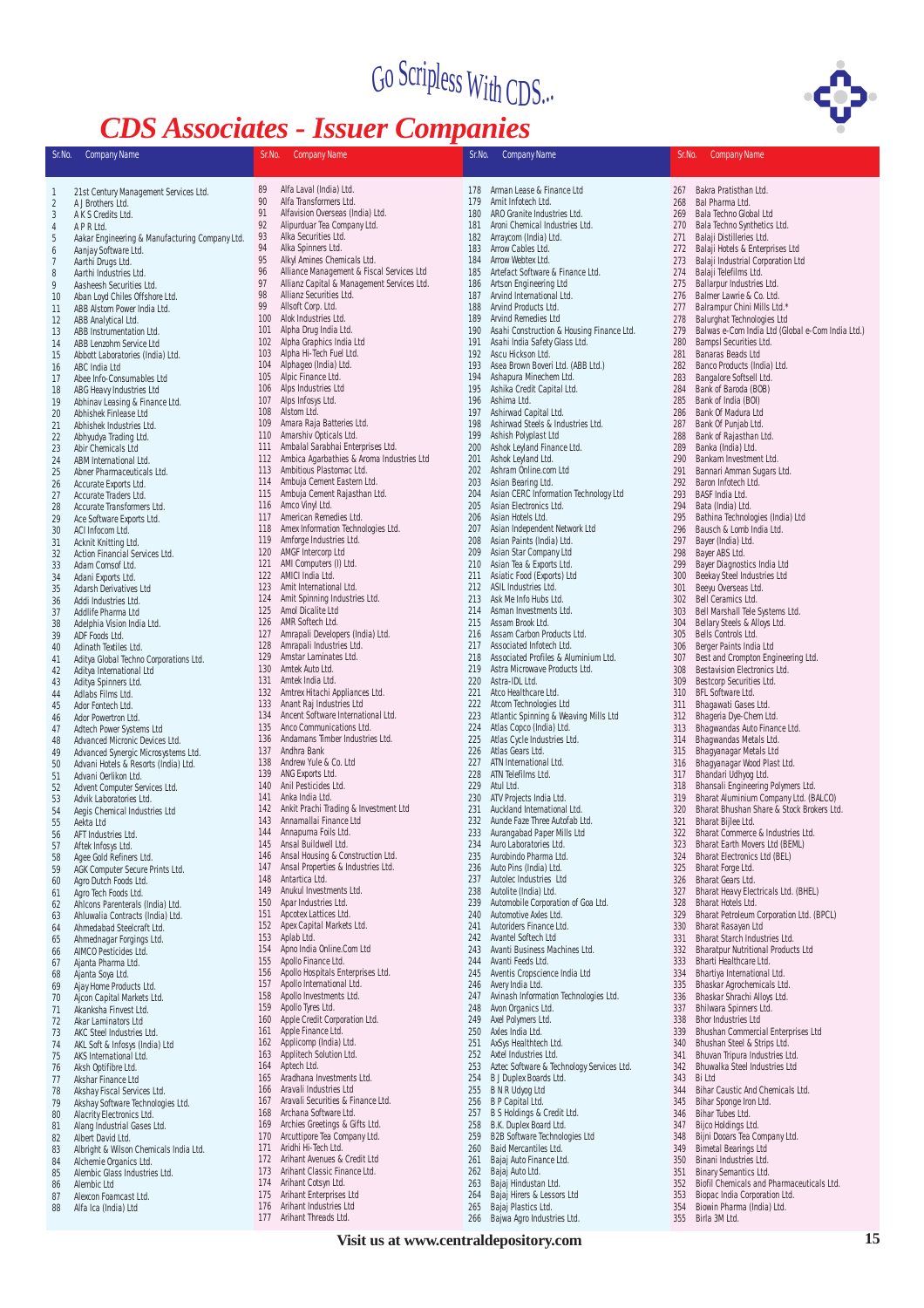

| Sr.No.     | <b>Company Name</b>                                                       | Sr.No.     | <b>Company Name</b>                                               | Sr.No.     | <b>Company Name</b>                                             | Sr.No.     | <b>Company Name</b>                                                                      |
|------------|---------------------------------------------------------------------------|------------|-------------------------------------------------------------------|------------|-----------------------------------------------------------------|------------|------------------------------------------------------------------------------------------|
|            | 356 Birla Century Finance Ltd                                             |            | 445 Cepham Milk Specialities Ltd.                                 | 534        | Cosco (India) Ltd.                                              |            | 623 Dover Securities Ltd.                                                                |
| 357        | Birla Corporation Ltd.                                                    | 446        | Cerebra Integrated Technologies Ltd.                              | 535        | Cosmo Ferrites Ltd.                                             | 624        | <b>DPIL Ltd</b>                                                                          |
| 358        | Birla Ericsson Optical Ltd.                                               | 447        | CESC Ltd.                                                         | 536        | Cosmo Films Ltd.                                                | 625        | Dr. M. Soy and General Food Ltd                                                          |
| 359        | Birla Global Finance Ltd. (BGFL)                                          | 448        | CG Glass Ltd                                                      | 537        | Cranex Ltd.                                                     | 626        | Dr. Reddy's Laboratories Ltd.                                                            |
| 360        | Birla VXL Ltd.                                                            | 449        | CG Igarshi Motors Ltd.                                            | 538        | Crazy Infotech Ltd.                                             | 627        | Dr.Agarwal's Eye Hospital Ltd.                                                           |
| 361        | Birla Yamaha Ltd.                                                         | 450        | CG-Vak Software & Exports Ltd.                                    | 539        | Creative Eye Ltd.                                               | 628        | Dredging Corporation of India Ltd.                                                       |
| 362        | Birmingham Thermotech Ltd.                                                | 451        | Chakkilam Infotech Ltd.                                           | 540        | Credence Sound & Vision Ltd.                                    | 629        | DSJ Communications Ltd.                                                                  |
| 363        | Bisil Plast Ltd.                                                          | 452        | Chambal Fertilisers & Chemicals Ltd.                              | 541        | Credit Rating Information Services of India Ltd.                | 630        | DSM Agro Products Ltd.                                                                   |
| 364        | BITS (India) Ltd.                                                         | 453        | Champagne Indage Ltd                                              | 542        | Crest Communications Ltd.                                       | 631        | DSP Merrill Lynch Ltd.                                                                   |
| 365        | BLB Ltd.                                                                  | 454<br>455 | Channel Guide India Ltd.<br>Charminar Breweries Ltd.              | 543        | Crompton Greaves Ltd.                                           | 632<br>633 | DSQ Biotech Ltd.<br>DSQ Industries Ltd.                                                  |
| 366<br>367 | Bloom Dekor Ltd<br>Blow Plast Ltd.                                        | 456        | Charms Industries Ltd                                             | 544<br>545 | Cross Country Hotels Ltd.<br>Crystal Audio Ltd.                 | 634        | DSQ Software Ltd.                                                                        |
| 368        | Blue Chip India Ltd.                                                      | 457        | Chartered Capital & Investment Ltd.                               | 546        | Crystal Credits Corporation Ltd.                                | 635        | Dujodwala Paper Chemical Ltd.                                                            |
| 369        | Blue Dart Express Ltd.                                                    | 458        | <b>Checons Ltd</b>                                                | 547        | CS Software Enterprise Ltd.                                     | 636        | Dujohn Laboratories Ltd.                                                                 |
| 370        | Blue Diamond Securities & Finance Ltd.                                    | 459        | Cheminor Drugs Ltd.                                               | 548        | CSJ Technologies Ltd.                                           | 637        | Duncans Industries Ltd                                                                   |
| 371        | <b>Blue Print Securities Ltd</b>                                          | 460        | Chemplast Sanmar Ltd.                                             | 549        | CT Cotton Yarn Ltd.                                             | 638        | Duphar Interfran Ltd.                                                                    |
|            | 372 Blue Star Infotech Ltd.                                               | 461        | Chennai Petroleum Corporation Ltd.                                | 550        | Cubex Tubings Ltd                                               | 639        | Duropack Ltd.                                                                            |
|            | 373 Blue Star Ltd.                                                        | 462        | <b>Cheslind Textiles Ltd</b>                                      | 551        | Cummins India Ltd                                               | 640        | Dutron Polymers Ltd                                                                      |
| 374        | <b>BNK Capital Markets Ltd.</b>                                           | 463        | Chettinad Cement Corporation Ltd.                                 | 552        | Cure Specs Lasers Ltd.                                          | 641        | Dwarikesh Sugar Industries Ltd                                                           |
| 375        | <b>Bobshell Electrodes Ltd</b>                                            | 464        | Cheviot Company Ltd.                                              | 553        | Cybermate Infotek Ltd                                           | 642<br>643 | Dynacons Systems & Solutions Ltd.                                                        |
| 377        | 376 BOC India Ltd.<br>Bolton Properties Ltd.                              | 465<br>466 | Chicago Pneumatic India Ltd.<br>Chicago Software Industries Ltd.  | 554<br>555 | Cyberscape Multimedia Ltd.<br>Cyberspace Infosys Ltd.           | 644        | Dynamatic Technologies Ltd.<br>Dynamic Industries Ltd                                    |
| 378        | Bombay Drugs & Pharma Ltd.                                                | 467        | Choice International Ltd.                                         | 556        | Cybertech Systems & Software Ltd.                               | 645        | Dynamic Portfolio Mgmt & Services Ltd                                                    |
| 379        | Bombay Swadeshi Stores Ltd.                                               | 468        | Choksh Infotech Ltd.                                              | 557        | Cyberwave Internet Solutions Ltd.                               | 646        | E Merck (India) Ltd.                                                                     |
| 380        | Bommidala Aquamarine Ltd.                                                 | 469        | Choksi Tube Company Ltd                                           | 558        | Cynamid Agro Ltd.                                               | 647        | E.Com Infotech (India) Ltd                                                               |
| 381        | Bongaigaon Refinery & Petrochemicals Ltd.                                 | 470        | Cholamandalam Investment & Finance Company Ltd.                   | 559        | D R Softech and Industries Ltd                                  | 648        | E.I.D. Parry (India) Ltd.                                                                |
| 382        | Borax Morarji Ltd.                                                        | 471        | Chowgule Steamships Ltd.                                          | 560        | D S Kulkarni Developers Ltd.                                    | 649        | E.Star Infotech Ltd.                                                                     |
| 383        | Boston Education & Software Technologies Ltd                              | 472        | Chromatic India Ltd.                                              | 561        | Dabur India Ltd.                                                | 650        | e.Xchange on the Net Ltd                                                                 |
| 384        | <b>BPL Engineering Ltd.</b>                                               | 473        | Ciba Specialty Chemicals (India) Ltd.                             | 562        | Daewoo Motors India Ltd.                                        | 651        | Eastern Dooars Tea Company Ltd.                                                          |
| 385        | <b>BPL Ltd.</b>                                                           | 474        | CIL Securities Ltd.                                               | 563        | Dagger-Forst Tools Ltd                                          | 652        | Eastern Fibre Industries Ltd.                                                            |
| 386        | <b>BPL Refigeration Ltd.</b>                                              | 475        | Cimmco Birla Ltd                                                  | 564        | Dai-Ichi Karkaria Ltd                                           | 653<br>654 | Eastern Gases Ltd.<br>Eastern Sugar & Industries Ltd                                     |
| 387<br>388 | BPL Sanyo Technologies Ltd.<br>BPL Sanyo Utilities & Appliances Ltd.      | 476<br>477 | Cindrella Hotels Ltd<br>Cinerad Communications Ltd.               | 565<br>566 | Daikaffil Chemicals (India) Ltd<br>Dairy Den Ltd.               | 655        | Easun Capital Markets Ltd.                                                               |
| 389        | Brady & Morris Engineering Company Ltd                                    | 478        | Cinevista Comunications Ltd.                                      | 567        | Daisy Systems Ltd.                                              | 656        | Easun Reyrolle Ltd                                                                       |
| 390        | Brawn Pharmaceuticals Ltd.                                                | 479        | Cipla Ltd.                                                        | 568        | Dalmia Cement (Bharat) Ltd.                                     | 657        | <b>ECE Industries Ltd</b>                                                                |
| 391        | Brels Infotech Ltd.                                                       | 480        | Cistro Telelink Ltd.                                              | 569        | Dankuni Investments Ltd.                                        | 658        | Eclat Infoway Ltd.                                                                       |
| 392        | Bridge Securities Ltd.                                                    | 481        | Citicorp Securities & Investments Ltd.                            | 570        | Danlaw Technologies India Ltd.                                  | 659        | Ecoboard Industries Ltd.                                                                 |
| 393        | Britannia Industries Ltd.                                                 | 482        | Citurgia Biochemicals Ltd                                         | 571        | Database Finance Ltd.                                           | 660        | Eicher Ltd.                                                                              |
| 394        | Broadcast Worldwide Ltd.                                                  | 483        | City Online Services Ltd.                                         | 572        | Datamatics Technologies Ltd.                                    | 661        | Eicher Motors Ltd.                                                                       |
| 395        | Brushman (India) Ltd.                                                     | 484        | City Union Bank Ltd.                                              | 573        | Datanet Systems Ltd.                                            | 662        | Eider E-Commerce Ltd.                                                                    |
| 396        | <b>BSEL Information Systems Ltd.</b>                                      | 485        | Cityman Ltd                                                       | 574        | Datapro Information Technology Ltd.                             | 663        | Eider Infotech Ltd.                                                                      |
| 397        | <b>BSES LTD</b>                                                           | 486        | Clariant (India) Ltd.                                             | 575        | Datasoft Application Software (India) Ltd.                      | 664        | Eider Technologies Ltd.                                                                  |
| 398        | <b>BSL Ltd</b>                                                            | 487<br>488 | Clarity Financial Services Ltd<br>Clarixxon Technologies Ltd.     | 576        | Datum Technologies (India) Ltd.                                 | 665<br>666 | <b>EIH Associated Hotels Ltd</b><br>EIH Ltd.                                             |
| 399<br>400 | <b>BSR Finance &amp; Constructions Ltd.</b><br><b>BTW Industries Ltd.</b> | 489        | Classic Biotech & Exports Ltd.                                    | 577<br>578 | Daulat Securities Ltd.<br>DB (International) Stock Brokers Ltd. | 667        | Eimco Elecon (India) Ltd.                                                                |
| 401        | Budge Budge Company Ltd.                                                  | 490        | Classic Diamonds (India) Ltd.                                     | 579        | DB Merchant Banking Services Ltd.                               | 668        | Elbee Services Ltd.                                                                      |
| 402        | Bulls And Bears Portfolios Ltd.                                           | 491        | Classic Global Impex Ltd.                                         | 580        | DCL Finance Ltd.                                                | 669        | Elder Pharmaceuticals Ltd.                                                               |
| 403        | Burr Brown (India) Ltd.                                                   | 492        | Classic Growers Ltd.                                              | 581        | DCL Polyesters Ltd.                                             | 670        | Elecon Engineering Company Ltd.                                                          |
| 404        | Burroughs Wellcome (India) Ltd.                                           | 493        | Classic Leasing & Finance Ltd.                                    | 582        | DCM Financial Services Ltd.                                     | 671        | Electric Control Gear (India) Ltd.                                                       |
| 405        | Cable Corporation of India Ltd.                                           | 494        | Clio Infotech Ltd                                                 | 583        | DCM Ltd.                                                        | 672        | Electrical Manufacturing Company Ltd                                                     |
| 406        | Cabot India Ltd.                                                          | 495        | Clutch Auto Ltd.                                                  | 584        | DCM Shriram Consolidated Ltd.                                   | 673        | Electrolux Kelvinator Ltd                                                                |
| 407        | Cadbury (India) Ltd.                                                      | 496        | C-Mac Centum Ltd.                                                 | 585        | DCW Ltd.                                                        | 674        | Electrosteel Castings Ltd.                                                               |
| 408        | Calcom Vision Ltd.                                                        | 497        | CMC Ltd.                                                          | 586        | Deal (India) Ltd                                                | 675        | Elegant Marbles & Grani Industries Ltd.                                                  |
| 409<br>410 | California Software Company Ltd.<br>Camex Intermediates Ltd.              | 498<br>499 | CMI Ltd.                                                          | 587        | Deccan Cements Ltd                                              | 676        | Elgi Equipments Ltd.<br>Elgitread (India) Ltd.                                           |
| 411        | Camlin Ltd.                                                               | 500        | <b>CMM Broadcasting Network Ltd</b><br>CMS Infotech Ltd.          | 588<br>589 | Deepak Fertilisers & Petrochemicals Corporation Ltd. 677        | 678        | Elite Capital & Management Services Ltd                                                  |
|            | 412 Camphor & Allied Products Ltd.                                        | 501        | Coates of India Ltd.                                              | 590        | Deepak Nitrite Ltd.<br>Deepak Spinners Ltd                      |            | 679 Elnet Technologies Ltd.                                                              |
|            | 413 Can Fin Homes Ltd                                                     | 502        | Cochin Minerals & Rutile Ltd                                      | 591        | Deevee Commercials Ltd.                                         |            | 680 Elpro International Ltd                                                              |
| 414        | Canbank Mutual Fund - Canstar (80L)                                       | 503        | Colgate Palmolive (India) Ltd.                                    | 592        | Deldot Systems Ltd.                                             | 681        | Emami Ltd.                                                                               |
| 415        | Canbank Mutual Fund - Canstar (CG)                                        | 504        | Colinz Laboratories Ltd.                                          | 593        | Dena Bank                                                       | 682        | Emami Paper Mills Ltd.                                                                   |
|            | 416 Cannan International Infotech Ltd.                                    | 505        | Color Chips (India) Ltd                                           | 594        | Denim Enterprises Ltd.                                          | 683        | Emco Ltd.                                                                                |
| 417        | Capfin India Ltd.                                                         | 506        | Colour-Chem Ltd.                                                  | 595        | Denso India Ltd.                                                | 684        | Emergy Pharma Ltd.                                                                       |
| 418        | Capital Hotels & Developers Ltd.                                          | 507        | Combine Overseas Ltd.                                             | 596        | Design Auto Systems Ltd.                                        | 685        | Emkay Consultants Ltd.                                                                   |
| 419        | Capital Trade Links Ltd.                                                  | 508        | Comfort Fininvest Ltd.                                            | 597        | Devika Proteins Ltd                                             | 686        | Emmessar Biotech & Nutrition Ltd.<br>Emmsons International Ltd.                          |
|            | 420 Capital Trust Ltd.                                                    | 509<br>510 | Commitment Capital Services Ltd.<br><b>Commitment Finance Ltd</b> | 598        | Devki Leasing & Finance Ltd.                                    | 687<br>688 | Emrald Commercial Ltd.                                                                   |
| 421        | Caprihans India Ltd.<br>422 Carbon Everflow Ltd.                          | 511        | Compact Disc India Ltd.                                           | 599<br>600 | Dewan Housing Finance Corporation Ltd.<br>DFM Foods Ltd.        | 689        | Emtex Industries (India) Ltd.                                                            |
|            | 423 Carborundum Universal Ltd.                                            | 512        | Competent Automobiles Company Ltd.                                | 601        | DGP Windsor India Ltd.                                          | 690        | Enchante Jewellery Ltd.                                                                  |
| 424        | Carnation Industries Ltd.                                                 | 513        | Compuage Infocom Ltd.                                             | 602        | Dhampur Invertos Ltd.                                           | 691        | Encore Infosys Ltd.                                                                      |
| 425        | Carnation Nutra-Analogue Foods Ltd.                                       | 514        | Compucom Software Ltd                                             | 603        | Dhanalaxmi Roto Spinners Ltd.                                   | 692        | Encore Software Ltd.                                                                     |
|            | 426 Carrier Aircon Ltd.                                                   | 515        | Compudyne Winfosystems Ltd.                                       | 604        | Dhankari Investments Ltd.                                       | 693        | Energy Development Company Ltd.                                                          |
|            | 427 Castrol India Ltd.                                                    | 516        | Comp-U-Learn Tech India Ltd.                                      | 605        | Dharamsi Morarji Chemical Co.Ltd.                               | 694        | Engineers India Ltd. (EIL)                                                               |
| 428        | Cat Technologies Ltd.                                                     | 517        | Computech International Ltd.                                      | 606        | Dharani Sugars & Chemicals Ltd.                                 | 695        | Enkay Texofood Industries Ltd                                                            |
| 429        | Catvision Products Ltd.                                                   | 518        | Computer Point Ltd.                                               | 607        | Dhoot Industries Ltd.                                           | 696        | Enrich Industries Ltd.                                                                   |
| 430        | Cauvery Software Engg. Systems Ltd.                                       | 519        | Computer Power (India) Ltd.                                       | 608        | Dhunseri Tea & Industries Ltd.                                  | 697        | Ensa Steel Industries Ltd                                                                |
| 431        | <b>CCAP Ltd</b>                                                           | 520        | Computerskill Ltd<br>Consolidated Fibres & Chemicals Ltd          | 609        | Diamond Cables Ltd.                                             | 698<br>699 | Enterprise Intelligent Systems Ltd.<br>Epic Enzymes Pharma and Industrial Chemicals Ltd. |
| 432<br>433 | CCS Infotech Ltd.<br>Ceat Financial Services Ltd.                         | 521<br>522 | Consortex Karl Doelitzch (India) Ltd.                             | 610<br>611 | Diamond Shipping Company Ltd.<br>Digital Equipment (India) Ltd. | 700        | Eri - Tech Ltd.                                                                          |
| 434        | Ceat Ltd.                                                                 | 523        | Container Corporation of India Ltd. (ConCor)                      | 612        | Digital Multiforms Ltd.                                         | 701        | Esab India Ltd.                                                                          |
| 435        | Cee (I) TV Entertainments Ltd.                                            | 524        | Contech Software Ltd.                                             | 613        | Divi's Laboratories Ltd.                                        | 702        | Escorts Finance Ltd.                                                                     |
| 436        | Centak Chemicals Ltd.                                                     | 525        | Continental Construction Ltd.                                     | 614        | Divya Jyoti Industries Ltd.                                     | 703        | Escorts Ltd.                                                                             |
|            | 437 Central Distillery & Breweries Ltd.                                   | 526        | Continental Controls Ltd.                                         | 615        | DLF Universal Ltd.                                              | 704        | <b>Escorts Mutual Fund</b>                                                               |
| 438        | Centrum Finance Ltd.                                                      | 527        | Continental Fiscal Management Ltd                                 | 616        | D-Link (India) Ltd.                                             | 705        | ESI Ltd.                                                                                 |
| 439        | Centurion Bank Ltd.                                                       | 528        | Control Print (India) Ltd.                                        | 617        | Dolat Investments Ltd.                                          | 706        | Esjay Commerce Ltd.                                                                      |
| 440        | Century Enka Ltd.                                                         | 529        | Corcomp Infosystems Ltd.                                          | 618        | Dollex Industries Ltd.                                          | 707        | Eskay K'n'IT (India) Ltd                                                                 |
| 441        | Century Extrusions Ltd.                                                   | 530        | Core Emballage Ltd                                                | 619        | Dolphin Laboratories Ltd.                                       | 708        | Essar Oil Ltd.                                                                           |
| 442        | Century Laminating Company Ltd.                                           | 531        | Core Healthcare Ltd.                                              | 620        | Dolphin Offshore Enterprises (India) Ltd.                       | 709        | Essar Shipping Ltd<br>Essar Steel Ltd.                                                   |
| 443        | Century Plyboards (I) Ltd.<br>444 Century Textiles and Industries Ltd.    | 532<br>533 | Coromandel Fertilisers Ltd.<br><b>Corporation Bank</b>            | 621<br>622 | Doogar & Associates Ltd.<br>Dot Com Global Ltd.                 | 710<br>711 | Essel Packaging Ltd.                                                                     |
|            |                                                                           |            |                                                                   |            |                                                                 |            |                                                                                          |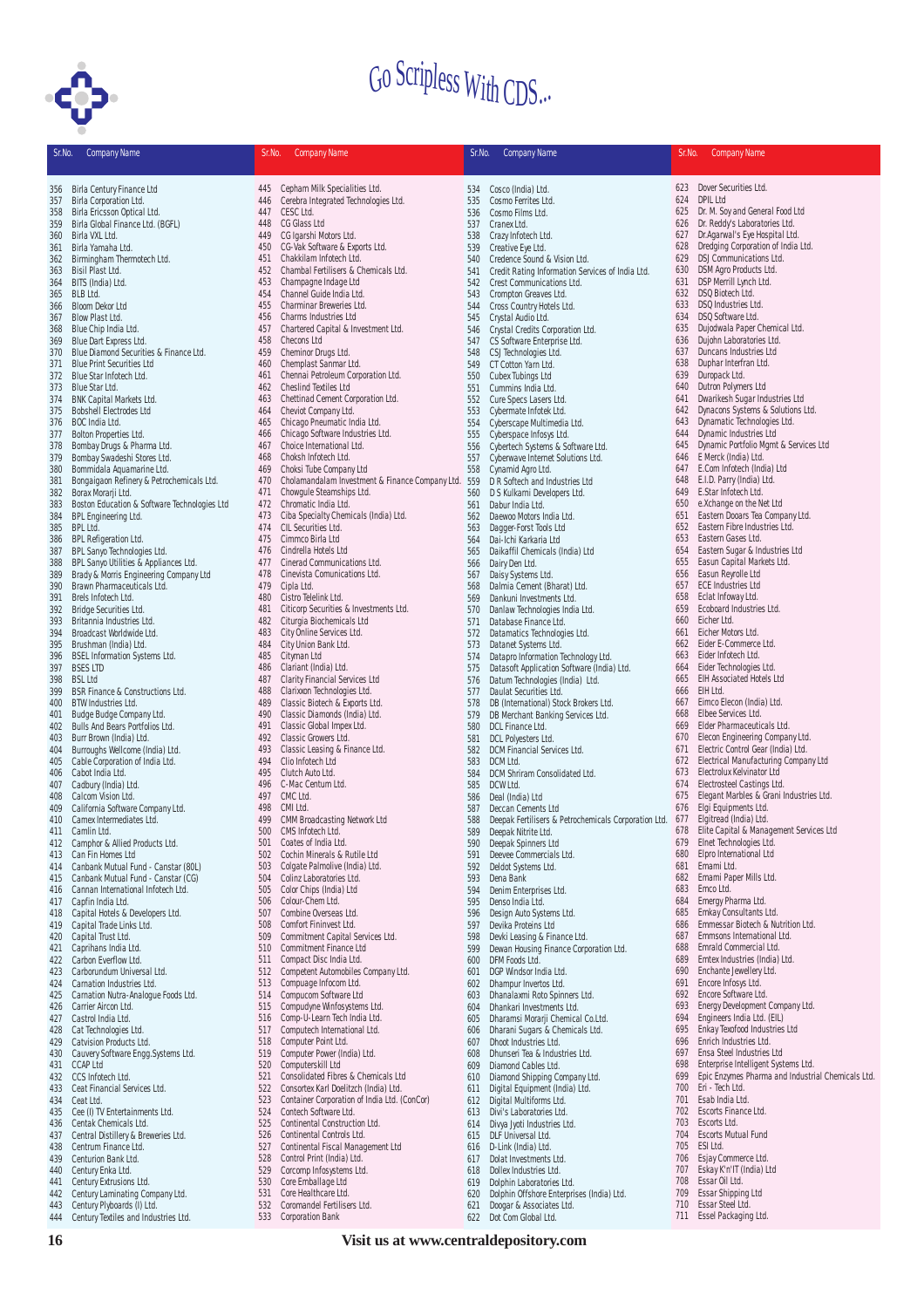

|            |                                                                     |            |                                                                        |            |                                                                                     |            | $\bullet$                                                                                       |
|------------|---------------------------------------------------------------------|------------|------------------------------------------------------------------------|------------|-------------------------------------------------------------------------------------|------------|-------------------------------------------------------------------------------------------------|
| Sr.No.     | <b>Company Name</b>                                                 | Sr.No.     | <b>Company Name</b>                                                    | Sr.No.     | <b>Company Name</b>                                                                 | Sr.No.     | <b>Company Name</b>                                                                             |
|            |                                                                     |            |                                                                        |            |                                                                                     |            |                                                                                                 |
|            | 712 Essel Software & Services Ltd.                                  | 801        | Galada Power & Telecommunication Ltd.                                  | 890        | Goldstone Teleservices Ltd.                                                         | 979        | HCL Infosystems Ltd.                                                                            |
| 713        | Essemm Information Systems Ltd.                                     | 802        | Galaxy Indo-Fab Ltd.                                                   | 891        | Gontermann Peipers Ltd                                                              | 980        | HCL Office Automation Ltd.                                                                      |
| 714        | Esskay Telecom Ltd.                                                 | 803        | Galaxy Info-Soft Ltd.                                                  | 892        | Good Value Irrigation Ltd                                                           | 981        | HCL Technologies Ltd.                                                                           |
| 715<br>716 | Esteem Capital & Management Services Ltd.<br>Ester Industries Ltd   | 804<br>805 | Galaxy Multimedia Ltd.<br>Gamma Infoway Exalt Ltd.                     | 893<br>894 | Good Value Marketing Company Ltd<br>Goodlass Nerolac Paints Ltd.                    | 982<br>983 | HDFC Bank Ltd.<br>Heera Ispat Ltd.                                                              |
| 717        | Etco Telecom Ltd.                                                   | 806        | Gammon India Ltd.                                                      | 895        | Goodricke Group Ltd.                                                                | 984        | <b>HEG Ltd.</b>                                                                                 |
| 718        | Eternit Everest Ltd.                                                | 807        | Gandhi Special Tubes Ltd.                                              | 896        | Goodyear India Ltd.                                                                 | 985        | Helios & Matheson Information Technology Ltd                                                    |
| 719        | ETP Corporation Ltd.                                                | 808        | Ganesh Anhydride Ltd.                                                  | 897        | Gopala Polyplast Ltd.                                                               | 986        | Henkel Spic India Ltd.                                                                          |
| 720        | Eupharma Laboratories Ltd.                                          | 809<br>810 | Ganesh Benzoplast Ltd.<br>Ganesh Housing Corporation Ltd.              | 898<br>899 | Goplee Lease & Finance Ltd.<br>Gordon Herbert (India) Ltd.                          | 987<br>988 | Herald Commerce Ltd.<br>Herdillia Chemicals Ltd.                                                |
| 721<br>722 | European Software Alliances Ltd<br>Eurotex Industries & Exports Ltd | 811        | Gangotri Textiles Ltd                                                  | 900        | Gordon Woodroffe Ltd.                                                               | 989        | Herdillia Unimers Ltd.                                                                          |
| 723        | Eveready Industries India Ltd.                                      | 812        | Ganodaya Finlease Ltd.                                                 | 901        | Govind Rubber Ltd.                                                                  | 990        | Heritage Foods (India) Ltd                                                                      |
| 724        | Everest Organics Ltd.                                               | 813        | Garden Silk Mills Ltd.                                                 | 902        | Goyal Associates Ltd.                                                               | 991        | Heritage Housing Finance Ltd.                                                                   |
| 725        | Evergo Capital Ltd.                                                 | 814        | Garuda Finance Ltd.                                                    | 903        | Grabal Alok Impex Ltd                                                               | 992        | Hero Honda Motors Ltd.                                                                          |
| 726<br>727 | Everright Commercial Company Ltd<br>Excel Glasses Ltd.              | 815<br>816 | Garware Polyester Ltd.<br>Garware Shipping Corporation Ltd.            | 904<br>905 | Grand Foundry Ltd<br>Granules India Ltd.                                            | 993<br>994 | Hexagon Engineers Ltd.<br>HGI Industries Ltd (Hindusthan Gas & Industries Ltd)                  |
| 728        | Excel Industries Ltd.                                               | 817        | Garware Wall Ropes Ltd.                                                | 906        | Graphic Finance Ltd.                                                                | 995        | Hifunda.Com Ltd.                                                                                |
| 729        | Excel Infotech Ltd.                                                 | 818        | Gas Authority of India Ltd. (GAIL)                                     | 907        | Graphite India Ltd.                                                                 | 996        | Hikal Ltd.                                                                                      |
| 730        | Excel Prosoft Ltd.                                                  | 819        | <b>GATI Ltd</b>                                                        | 908        | Grasim Industries Ltd.                                                              | 997        | Hilltone Software & Gases Ltd                                                                   |
| 731        | Exide Industries Ltd.                                               | 820<br>821 | Gautam Resources Ltd.<br><b>GCCL Construction &amp; Realities Ltd</b>  | 909<br>910 | Gravity (India) Ltd<br>Greaves Ltd.                                                 | 998<br>999 | Himachal Futuristic Communications Ltd. (HFCL)<br>Himadri Chemicals & Industries Ltd.           |
| 732<br>733 | Exim Finance Ltd.<br>Exquisite Exports Ltd.                         | 822        | <b>GDR Media Ltd</b>                                                   | 911        | Greenply Industries Ltd                                                             | 1000       | Himadri Credit & Finance Ltd.                                                                   |
| 734        | EZ-Comm Trade Technologies Ltd.                                     | 823        | GDR Software Ltd.                                                      | 912        | Grindwell Norton Ltd.                                                               |            | 1001 Himalaya Granites Ltd.                                                                     |
| 735        | FAG Bearings India Ltd.                                             | 824        | Geekay Imaging Ltd.                                                    | 913        | Grover Leasing Ltd.                                                                 |            | 1002 Himalaya International Ltd.                                                                |
| 736        | Fairyland Amusement & Water Parks Ltd.                              | 825        | Gei Hamon Industries Ltd.                                              | 914        | Grovy Exports & Marketing Ltd.                                                      |            | 1003 Himatsingka Seide Ltd.                                                                     |
| 737<br>738 | Fast Track Financial Services Ltd.<br>Faze Three Exports Ltd        | 826<br>827 | Gem Cables & Conductors Ltd.<br>Gemini Communications Ltd.             | 915<br>916 | Growth Compusoft Exports Ltd.<br>Growth Techno Projects Ltd                         |            | 1004 Hind Industries Ltd<br>1005 Hind Lever Chemicals Ltd.                                      |
| 739        | FCL Technologies & Products Ltd.                                    | 828        | Genesys International Corporation Ltd                                  | 917        | <b>GSB Finance Ltd.</b>                                                             |            | 1006 Hind Syntex Ltd                                                                            |
| 740        | <b>FCS Software Solutions Ltd.</b>                                  | 829        | Genus Commu-Trade Ltd                                                  | 918        | <b>GTC Industries Ltd</b>                                                           |            | 1007 Hindalco Industries Ltd.                                                                   |
| 741        | FDC Ltd.                                                            | 830        | Geojit Securities Ltd.                                                 | 919        | GTCL Mobile-Com Technology Ltd.                                                     |            | 1008 Hinduja Finance Ltd.                                                                       |
| 742        | Fedders Lloyds Corporation Ltd.                                     | 831<br>832 | Geometric Software Solutions Company Ltd.<br>Georg Fischer Disa Ltd    | 920        | GTN Textiles Ltd.<br>Gufic Biosciences Ltd                                          |            | 1009 Hindustan Adhesives Ltd.<br>1010 Hindustan Composites Ltd                                  |
| 743<br>744 | Federal Technologies Ltd.<br>Fenoplast Ltd.                         | 833        | George Williamson (Assam) Ltd.                                         | 921<br>922 | Gufic Pharma Ltd.                                                                   |            | 1011 Hindustan Construction Co. Ltd (HCC)                                                       |
| 745        | FGP Ltd.                                                            | 834        | German Remedies Ltd.                                                   | 923        | Gujarat Alkalies and Chemicals Ltd.                                                 |            | 1012 Hindustan Development Corporation Ltd.                                                     |
| 746        | FI Sofex Ltd.                                                       | 835        | <b>GESCO Corporation Ltd.</b>                                          | 924        | Gujarat Ambuja Cements Ltd.                                                         |            | 1013 Hindustan Dorr Oliver Ltd                                                                  |
| 747        | Ficom Organics Ltd                                                  | 836        | Gestetner (India) Ltd                                                  | 925        | Gujarat Ambuja Exports Ltd.                                                         |            | 1014 Hindustan Financial Management Ltd.                                                        |
| 748<br>749 | Filaments India Ltd.<br>Filatex India Ltd.                          | 837<br>838 | Ghanshyam Steel Works Ltd.<br>GIC Housing Finance Ltd.                 | 926<br>927 | Gujarat Apollo Equipments Ltd.<br>Gujarat Arth Ltd                                  |            | 1015 Hindustan Inks and Resins Ltd (HIRL)<br>1016 Hindustan Lever Ltd. (HLL)                    |
| 750        | Filmcity Media Ltd.                                                 | 839        | Gilada Finance & Investments Ltd.                                      | 928        | Gujarat Borosil Ltd                                                                 |            | 1017 Hindustan Motors Ltd.                                                                      |
| 751        | Finalysis Credit & Guarantee Company Ltd.                           | 840        | Gillanders Arbuthnot & Company Ltd                                     | 929        | Gujarat Bulk Packs Ltd                                                              |            | 1018 Hindustan National Glass & Industries Ltd.                                                 |
| 752        | Finance Exchange (India) Ltd.                                       | 841        | Gillette India Ltd                                                     | 930        | Gujarat Capital Ventures Ltd.                                                       |            | 1019 Hindustan Oil Exploration Company Ltd (HOEC)                                               |
| 753        | Financial & Management Services Ltd                                 | 842<br>843 | Giltedge Asset Management Services Ltd<br>Giltedge Equiderivatives Ltd | 931        | Gujarat Carbon & Industries Ltd.                                                    |            | 1020 Hindustan Organic Chemicals Ltd. (HOC)<br>1021 Hindustan Petroleum Corporation Ltd. (HPCL) |
| 754<br>755 | Financial Eyes (India) Ltd.<br>Finolex Cables Ltd.                  | 844        | Giltedge Forex Ltd                                                     | 932<br>933 | Gujarat Credit Corporation Ltd.<br>Gujarat Cycles Ltd.                              |            | 1022 Hindustan Powerplus Ltd.                                                                   |
| 756        | Finolex Industries Ltd.                                             | 845        | Giltedge Investment Banking Services Ltd                               | 934        | Gujarat Cypromet Ltd                                                                |            | 1023 Hindustan Sanitaryware & Industries Ltd.                                                   |
| 757        | Fintech Communication Ltd.                                          | 846        | Giltedge Portfolio Management Services Ltd                             | 935        | Gujarat Fluorochemicals Ltd.                                                        |            | 1024 Hindustan Softel Ltd.                                                                      |
| 758        | First Leasing Company Of India Ltd.                                 | 847        | Gini Silk Mills Ltd.                                                   | 936        | Gujarat Gas Company Ltd.                                                            |            | 1025 Hindustan Vidyut Products Ltd.                                                             |
| 759        | Fizza Trading Ltd.<br>Flamour Finance & Securities Ltd.             | 848<br>849 | Ginni Filaments Ltd<br>Ginni International Ltd.                        | 937<br>938 | Gujarat Guaranty & Financials Ltd.                                                  |            | 1026 Hindustan Wire Products Ltd.<br>1027 Hindustan Zinc Ltd.                                   |
| 760<br>761 | Flat Products Equipments (India) Ltd.                               | 850        | GIS Ltd.                                                               | 939        | Gujarat Heavy Chemicals Ltd. (GHCL)<br>Gujarat Incatel Telecommunication Ltd        |            | 1028 Hindusthan Engineering & Industries Ltd.                                                   |
| 762        | Flex Engineering Ltd                                                | 851        | GIVO Ltd.                                                              | 940        | Gujarat Industrial Power Co. Ltd. (GIPCL)                                           |            | 1029 Hindusthan Seals Ltd.                                                                      |
| 763        | Flex Foods Ltd                                                      | 852        | GKN Driveshafts (India) Ltd.                                           | 941        | Gujarat Lease Financing Ltd. (GLFL)                                                 |            | 1030 Hisar Metal Industries Ltd.                                                                |
| 764        | Flex Industries Ltd.                                                | 853<br>854 | GKW Ltd.<br>Glaxo India Ltd.                                           | 942<br>943 | Gujarat Mineral Development Corp Ltd.(GMDC)                                         |            | 1031 Hitech Drilling Services India Ltd.<br>1032 Hitech Entertainment Ltd.                      |
| 765<br>766 | Flexo Film Wraps (India) Ltd.<br>Floatglass(I) Ltd.                 | 855        | Gleitlager (India) Ltd.                                                | 944        | Gujarat Narmada Spinning Ltd.<br>Gujarat Narmada Valley Fertilizers Co. Ltd. (GNFC) |            | 1033 Hi-Tech Gears Ltd.                                                                         |
|            | 767 Fluidomat Ltd.                                                  | 856        | Glenmark Pharmaceuticals Ltd.                                          | 945        | Gujarat NRE Coke Ltd                                                                |            | 1034 Hi-Tech Plast Containers (India) Ltd                                                       |
| 768        | Forbes Gokak Ltd.                                                   | 857        | Glittek Granites Ltd.                                                  | 946        | Gujarat Optical Communication Ltd.                                                  |            | 1035 Hitechi Jewellery Industries Ltd.                                                          |
| 769        | Fore C Software Ltd.                                                | 858<br>859 | Global Boards Ltd.<br>Global Capital Ltd.                              | 947        | Gujarat Overseas Drugs Ltd                                                          |            | 1036 Hittco Online Technologies Ltd<br>1037 HMA Starware Ltd                                    |
| 770<br>771 | Fort Gloster Industries Ltd.<br>Fort William Industries Ltd.        | 860        | Global Corporation Ltd.                                                | 948<br>949 | Gujarat Sidhee Cement Ltd.<br>Gujarat State Fertilizers & Chemicals Ltd. (GSFC)     |            | 1038 HMT Ltd.                                                                                   |
| 772        | Fortis Financial Services Ltd.                                      | 861        | Global Finance & Securities Ltd.                                       | 950        | Gujarat Texspin Ltd.                                                                |            | 1039 Hoechst Marion Roussel Ltd.                                                                |
| 773        | Fortune Informatics Ltd.                                            | 862        | Global Infrastructure & Technologies Ltd                               | 951        | Gujarat Themis Biosyn Ltd                                                           |            | 1040 Hoganas India Ltd.                                                                         |
| 774        | Fortune Infotech Ltd.                                               | 863        | Global Software Ltd                                                    | 952        | Gulf Oil India Ltd.                                                                 |            | 1041 Home Trade Ltd.                                                                            |
| 775<br>776 | Fortune Investors & Traders Ltd.<br>Foseco India Ltd.               | 864<br>865 | Global Tele-Systems Ltd.<br>Global Trust Bank Ltd. (GTB)               | 953<br>954 | Gulshan Chemfills Ltd.<br>Gulshan Polyols Ltd.                                      |            | 1042 Honda Siel Power Products Ltd.<br>1043 Hotel Leela Venture Ltd.                            |
| 777        | Foundry Fuel Products Ltd.                                          | 866        | Globe (India) Ltd.                                                     | 955        | Gulshan Sugars & Chemicals Ltd.                                                     |            | 1044 Hotel Silver Plaza Ltd.                                                                    |
| 778        | Fourth Generation Information Systems Ltd.                          | 867        | Globe Stocks & Securities Ltd.                                         | 956        | Gunja International Ltd.                                                            |            | 1045 Hotline Glass Ltd                                                                          |
| 779        | Framatome Connectors OEN Ltd.                                       | 868        | Globsyn Technologies Ltd.                                              | 957        | H K Finechem Ltd                                                                    |            | 1046 Hotline Teletube & Components Ltd.                                                         |
| 780<br>781 | Freedom Industries Ltd.<br>Frick India Ltd.                         | 869<br>870 | Gloster Jute Mills Ltd.<br><b>GMM Pfaudler Ltd</b>                     | 958<br>959 | H P Cotton Textile Mills Ltd.<br>Hanil Era Textiles Ltd.                            |            | 1047 Housing Development Finance Corporation Ltd.<br>1048 Howard Hotels Ltd.                    |
| 782        | Frontier Information Technologies Ltd.                              | 871        | <b>GMR Infrastructure Ltd.</b>                                         | 960        | Hanuman Tea Co. Ltd.                                                                |            | 1049 Howrah Mills Company Ltd.                                                                  |
| 783        | Frontline Securities Ltd                                            | 872        | GMR Technologies & Industries Ltd.                                     | 961        | Harbor Network Systems Ltd.                                                         |            | 1050 Hughes Software Systems Ltd.                                                               |
| 784        | Frontline Soft Ltd.                                                 | 873        | GMR Vasavi Infotech Ltd.                                               | 962        | Haria Exports Ltd.                                                                  |            | 1051 Hughes Tele.com (India) Ltd.                                                               |
| 785        | Frontline Transport Ltd                                             | 874        | GMS Computers (India) Ltd.                                             | 963        | Harig Crankshafts Ltd                                                               |            | 1052 Hyderabad Industries Ltd.                                                                  |
| 786<br>787 | Fujitsu ICIM Ltd.<br>Fulford (India) Ltd.                           | 875<br>876 | Godavari Drugs Ltd.<br>Godavari Fertilisers & Chemicals Ltd            | 964<br>965 | Harisiddha Trading & Finance Ltd.<br>Harita Finance Ltd.                            |            | 1053 Hypersoft Technologies Ltd<br>1054 I G Petrochemicals Ltd.                                 |
| 788        | <b>Future Communications Ltd</b>                                    | 877        | Godfrey Phillips India Ltd.                                            | 966        | Harrisons Malayalam Ltd.                                                            |            | 1055 IB Infotech Enterprises Ltd                                                                |
| 789        | Future Software Ltd.                                                | 878        | Godrej Consumer Products Ltd.                                          | 967        | Haryana Breweries Ltd.                                                              |            | 1056 IBP Ltd                                                                                    |
| 790        | <b>GK Consultants Ltd</b>                                           | 879        | Godrej Foods Ltd.                                                      | 968        | Haryana Fibres Ltd.                                                                 |            | 1057 Iccon Oil & Specialities Ltd.                                                              |
| 791        | G K Investments Ltd.                                                | 880<br>881 | Godrej Soaps Ltd.<br>Goenka Business & Finance Ltd                     | 969<br>970 | Haryana Petrochemicals Ltd.<br>Haryana Sheet Glass Ltd                              |            | 1058 ICDS Ltd<br>1059 ICES Software Ltd.                                                        |
| 792<br>793 | G K S Holdings Ltd.<br><b>G M Breweries Ltd</b>                     | 882        | Goetze (India) Ltd.                                                    | 971        | Haryana Steel & Alloys Ltd.                                                         |            | 1060 ICI (India) Ltd.                                                                           |
| 794        | <b>GP Electronics Ltd.</b>                                          | 883        | Gogia Cap.Com Ltd.                                                     | 972        | Havell's India Ltd.                                                                 |            | 1061 ICICI Banking Corporation Ltd.                                                             |
| 795        | G R Cables Ltd.                                                     | 884        | Golden Capital Services Ltd.                                           | 973        | Hawkins Cookers Ltd                                                                 |            | 1062 ICICI Infotech Services Ltd.                                                               |
| 796        | G R Industries & Finance Ltd                                        | 885        | Golden Laminates Ltd.                                                  | 974        | HB Estate Developers Ltd.                                                           |            | 1063 ICICI Investment Management Company Ltd (CBO                                               |
| 797<br>798 | G R Magnets Ltd<br>G.D. Goenka India Ltd.                           | 886<br>887 | Golden Properties & Traders Ltd.<br>Golden Securities Ltd.             | 975<br>976 | HB Leasing & Finance Company Ltd<br>HB Portfolio Ltd.                               | Fund)      | 1064 ICICI Ltd.                                                                                 |
| 799        | G.V.Films Ltd.                                                      | 888        | Goldiam International Ltd.                                             | 977        | HB Stockholdings Ltd.                                                               |            | 1065 IDBI Bank Ltd.                                                                             |
|            | 800 Gabriel India Ltd                                               | 889        | Goldstone Technologies Ltd.                                            | 978        | HBC Flextech Ltd.                                                                   |            | 1066 Ideal Carpets Ltd.                                                                         |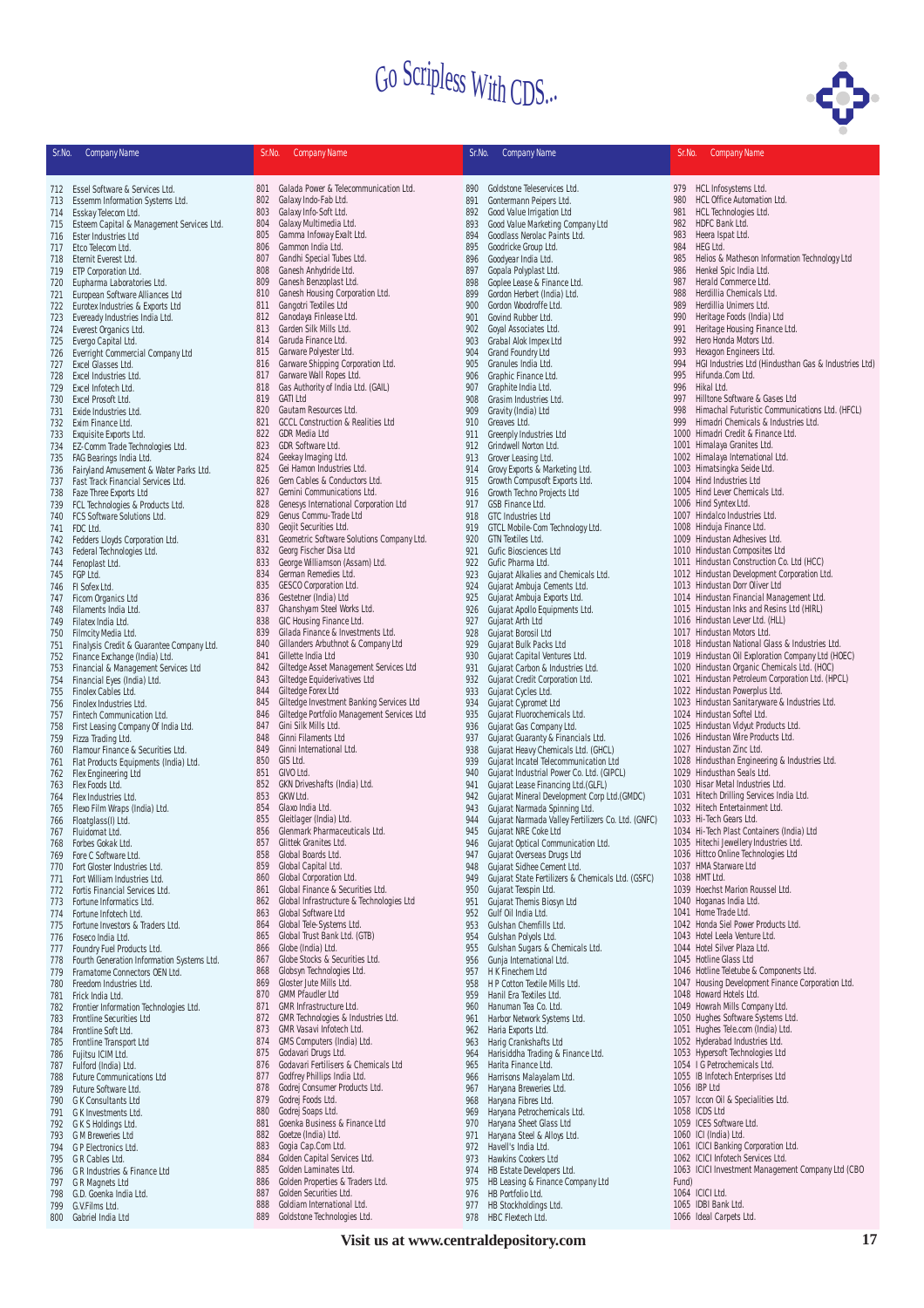

| Sr.No. | <b>Company Name</b>                                                         | Sr.No.<br><b>Company Name</b>                                              | Sr.No.<br><b>Company Name</b>                                                  | Sr.No.<br><b>Company Name</b>                                               |
|--------|-----------------------------------------------------------------------------|----------------------------------------------------------------------------|--------------------------------------------------------------------------------|-----------------------------------------------------------------------------|
|        | 1067 IDI Ltd.                                                               | 1156 Integrated Data Systems Ltd.                                          | 1245 Jaycee Industries Ltd.                                                    | 1334 Khatod Investments & Finance Co. Ltd                                   |
|        | 1068 IEC Software Ltd.                                                      | 1157 Integrated Enterprises (India) Ltd                                    | 1246 Jaypee Hotels Ltd.                                                        | 1335 Khemka Containers Ltd                                                  |
|        | 1069 IFB Agro Industries Ltd.                                               | 1158 Integrated Financial Services Ltd.                                    | 1247 Jaysynth Dyechem Ltd.                                                     | 1336 Khoday India Ltd                                                       |
|        | 1070 IFB Industries Ltd.                                                    | 1159 Integrated Hi-Tech Ltd.                                               | 1248 Jaysynth Dyestuff (India) Ltd                                             | 1337 Khodiyar Industries Ltd.                                               |
|        | 1071 IFB Securities Ltd.                                                    | 1160 Integrated Technologies Ltd.                                          | 1249 JBF Industries Ltd.                                                       | 1338 Khyati Mulitmedia-Entertainment Ltd.                                   |
|        | 1072 IFGL Refractories Ltd.                                                 | 1161 Intellvisions Software Ltd.                                           | 1250 JBM Tools Ltd.                                                            | 1339 Kiduja Industries Ltd.                                                 |
|        | 1073 IIT Capital Services Ltd.                                              | 1162 Intensive Air Systems Ltd.                                            | 1251 JCT Electronics Ltd.                                                      | 1340 Kilburn Chemicals Ltd.                                                 |
|        | 1074 IKAB Securities & Investment Ltd.                                      | 1163 Inter State Finance Ltd.                                              | 1252 JCT Ltd.                                                                  | 1341 Killick Nixon Ltd.                                                     |
|        | 1075 IKF Software.Com Ltd.<br>1076 IL&FS Venture Corporation Ltd.           | 1164 Inter State Oil Carrier Ltd.<br>1165 Interface Financial Services Ltd | 1253 Jeco Exports & Finance Ltd.<br>1254 Jeet Vanijya Ltd.                     | 1342 Kinetic Engineering Ltd.<br>1343 Kinetic Investments Ltd.              |
|        | 1077 IMAP Technologies Ltd.                                                 | 1166 Interfit Techno Products Ltd                                          | 1255 Jeevan Softech Ltd.                                                       | 1344 Kinetic Motor Company Ltd.                                             |
|        | 1078 IMP Power Ltd                                                          | 1167 International Best Foods Ltd.                                         | 1256 Jenburkt Pharmaceuticals Ltd.                                             | 1345 Kirloskar Brothers Ltd.                                                |
|        | 1079 Inani Securites Ltd.                                                   | 1168 International Combustion (India) Ltd.                                 | 1257 Jenson & Nicholson (India) Ltd.                                           | 1346 Kirloskar Electric Company Ltd.                                        |
|        | 1080 Incap Ltd.                                                             | 1169 International Constructions Ltd.                                      | 1258 Jenson & Nicholson Financial Services Ltd.                                | 1347 Kirloskar Electrodyne Ltd.                                             |
|        | 1081 Ind Tra Deco Ltd.                                                      | 1170 International Conveyors Ltd.                                          | 1259 Jetking Infotrain Ltd.                                                    | 1348 Kirloskar Ferrous Industries Ltd.                                      |
|        | 1082 Indbank Merchant Banking Services Ltd.                                 | 1171 International Travel House Ltd.                                       | 1260 JIK Industries Ltd.                                                       | 1349 Kirloskar Investments & Finance Ltd.                                   |
|        | 1083 India Carbon Ltd.                                                      | 1172 Intertec Communications Ltd.                                          | 1261 Jindal Drilling & Industries Ltd.                                         | 1350 Kirloskar Multimedia Ltd.                                              |
|        | 1084 India E-Commerce Ltd.<br>1085 India Emerging Companies Investment Ltd. | 1173 Interworld.Com Ltd.<br>1174 Intop Software Solutions Ltd.             | 1262 Jindal Iron and Steel Company Ltd. (JISCO)<br>1263 Jindal Online.com Ltd. | 1351 Kirloskar Oil Engines Ltd. (KOEL)<br>1352 Kirloskar Pneumatic Co. Ltd. |
|        | 1086 India Foils Ltd.                                                       | 1175 Introl (India) Ltd.                                                   | 1264 Jindal Photo Films Ltd.                                                   | 1353 Kisan Mouldings Ltd.                                                   |
|        | 1087 India Glycols Ltd.                                                     | 1176 Intron Ltd.                                                           | 1265 Jindal Steel & Power Ltd.                                                 | 1354 Kitchen Appliances India Ltd.                                          |
|        | 1088 India Gypsum Ltd.                                                      | 1177 Investment Trust of India Ltd.                                        | 1266 Jindal Strips Ltd.                                                        | 1355 Kitply Industries Ltd.                                                 |
|        | 1089 India International Marketing Centre Ltd.                              | 1178 Investsmart India Ltd.                                                | 1267 Jindal Vijayanagar Steel Ltd                                              | 1356 KJMC Financial Services Ltd.                                           |
|        | 1090 India Lease Development Ltd                                            | 1179 Invinex Laboratories Ltd.                                             | 1268 Jindal Worldwide Ltd.                                                     | 1357 KJMC Global Market (India) Ltd.                                        |
|        | 1091 India Nippon Electricals Ltd                                           | 1180 ION Exchange (India) Ltd.                                             | 1269 JM Basic Fund                                                             | 1358 KLG Capital Services Ltd.                                              |
|        | 1092 India Online Network Ltd.                                              | 1181 IP Rings Ltd.                                                         | 1270 JMC Projects (India) Ltd.                                                 | 1359 KLG Systel Ltd.                                                        |
|        | 1093 India Polyfibres Ltd.<br>1094 India Securities Ltd.                    | 1182 Ipca Laboratories Ltd.<br>1183 IQ Infotech Ltd.                       | 1271 JMD Sounds Ltd.<br>1272 Jog Engineering Ltd                               | 1360 Knitworth Exports Ltd.<br>1361 Knoll Pharmaceuticals Ltd.              |
|        | 1095 India Steamship Company Ltd.                                           | 1184 IQMS Software Ltd.                                                    | 1273 Joindre Capital Services Ltd.                                             | 1362 Koatex Infrastructure Ltd.                                             |
|        | 1096 Indian Acrylics Ltd.                                                   | 1185 Irmac Services India Ltd.                                             | 1274 Jolly Rides Ltd.                                                          | 1363 Kochi Refineries Ltd.                                                  |
|        | 1097 Indian Aluminium Company Ltd. (INDAL)                                  | 1186 Ishwar Medical Services Ltd.                                          | 1275 JPT Securities Ltd.                                                       | 1364 Kodak India Ltd.                                                       |
|        | 1098 Indian Card Clothing Company Ltd.                                      | 1187 Isibars Ltd.                                                          | 1276 Jullundur Motor Agency (Delhi) Ltd.                                       | 1365 Kolar Information Technologies Ltd.                                    |
|        | 1099 Indian Infotech And Software Ltd.                                      | 1188 ISL Consulting Ltd.                                                   | 1277 Jupiter Bioscience Ltd.                                                   | 1366 Kolmak Chemicals Ltd                                                   |
|        | 1100 Indian Lead Ltd.                                                       | 1189 Ispat Alloys Ltd.                                                     | 1278 Jupiter Infosys Ltd.                                                      | 1367 Kome-On Communication Ltd.                                             |
|        | 1101 Indian Oil Corporation Ltd. (IOC)                                      | 1190 Ispat Finance Ltd.                                                    | 1279 Jyoti Cosmetics (Exim) Ltd                                                | 1368 Kopran Drugs Ltd.                                                      |
|        | 1102 Indian Organic Chemicals Ltd.<br>1103 Indian Overseas Bank (IOB)       | 1191 Ispat Industries Ltd.<br>1192 Ispat Profiles India Ltd.               | 1280 Jyoti Structures Ltd.                                                     | 1369 Kopran Ltd.                                                            |
|        | 1104 Indian Petrochemicals Corporation Ltd. (IPCL)                          | 1193 IST Ltd.                                                              | 1281 K C P Sugar & Industries Corporation Ltd.<br>1282 K G Denim Ltd.          | 1370 Kotak Mahindra Finance Ltd. (KMFL)<br>1371 Kotawala (India) Ltd.       |
|        | 1105 Indian Rayon & Industries Ltd                                          | 1194 IT & T Ltd.                                                           | 1283 K G Khosla Compressors Ltd.                                               | 1372 Kothari Fermentation & Biochem Ltd.                                    |
|        | 1106 Indian Resorts Hotels Ltd.                                             | 1195 IT Microsystems (India) Ltd.                                          | 1284 K.Z. Leasing & Finance Ltd                                                | 1373 Kothari Industrial Corporation Ltd.                                    |
|        | 1107 Indian Ropeways & Engg. Co. Ltd                                        | 1196 ITC Bhadrachalam Paperboards Ltd.                                     | 1285 Kaashyap Radiant Systems Ltd.                                             | 1374 Kothari Petrochemicals Ltd.                                            |
|        | 1108 Indian Seamless Steels & Alloys Ltd (ISSAL)                            | 1197 ITC Hotels Ltd.                                                       | 1286 Kabra Extrusiontechnik Ltd.                                               | 1375 Kothari Products Ltd.                                                  |
|        | 1109 Indian Toners & Developers Ltd.                                        | 1198 ITC Ltd.                                                              | 1287 Kabsons Industries Ltd.                                                   | 1376 Kothari Sugars and Chemicals Ltd.                                      |
|        | 1110 Indicarb Ltd                                                           | 1199 ITI Ltd.                                                              | 1288 Kaira Can Company Ltd.                                                    | 1377 KPIT Systems Ltd.                                                      |
|        | 1111 Inditalia Refcon Ltd.<br>1112 Indo Asian Finance Ltd.                  | 1200 ITW Signode India Ltd.<br>1201 IVP Ltd.                               | 1289 Kajaria Ceramics Ltd.<br>1290 Kajaria Iron Castings Ltd.                  | 1378 KPL International Ltd<br>1379 KRBL Ltd.                                |
|        | 1113 Indo Biotech Foods Ltd                                                 | 1202 IVRCL Infrastructures & Projects Ltd.                                 | 1291 Kakatiya Cement Sugar & Industries Ltd.                                   | 1380 Krebs Biochemicals Ltd.                                                |
|        | 1114 Indo Britain Agro Farms Ltd                                            | 1203 J A Finance Ltd.                                                      | 1292 Kale Consultants Ltd.                                                     | 1381 Krishna Capital & Securities Ltd.                                      |
|        | 1115 Indo Count Finance Ltd                                                 | 1204 J B Chemicals & Pharmaceuticals Ltd.                                  | 1293 Kalpana Industries Ltd.                                                   | 1382 Krishna Engineering Works Ltd.                                         |
|        | 1116 Indo Count Industries Ltd.                                             | 1205 JF Laboratories Ltd                                                   | 1294 Kalpataru Power Transmission Ltd.                                         | 1383 Krishna Filaments Ltd.                                                 |
|        | 1117 Indo Credit Capital Ltd                                                | 1206 JJ Automotive Ltd.                                                    | 1295 Kalptaru Papers Ltd.                                                      | 1384 Krishna Lifestyle Technologies Ltd.                                    |
|        | 1118 Indo French Biotech Enterprises Ltd.                                   | 1207 JJ Exporters Ltd.                                                     | 1296 Kals Information Systems Ltd.                                             | 1385 Krishna Texport Industries Ltd.                                        |
|        | 1119 Indo Gulf Corporation Ltd.                                             | 1208 JJ Finance Corporation Ltd.                                           | 1297 Kalyani Brakes Ltd.                                                       | 1386 Krisn Information Technologies Ltd.                                    |
|        | 1120 Indo Matsushita Appliances Co. Ltd<br>1121 Indo National Ltd.          | 1209 JJ Spectrum Silk Ltd.<br>1210 J K Corp Ltd.                           | 1298 Kalyani Sharp India Ltd.<br>1299 Kalyani Steels Ltd.                      | 1387 Krone Communications Ltd.                                              |
|        | 1122 Indo Rama Synthetics (India) Ltd.                                      | 1211 J K Dairy And Foods Ltd                                               | 1300 Kamat Hotels (India) Ltd.                                                 | 1388 Krypton Industries Ltd.<br>1389 KSB Pumps Ltd.                         |
|        | 1123 Indo-Castle Multimedia Ltd.                                            | 1212 J K Industries Ltd.                                                   | 1301 Kanchan International Ltd.                                                | 1390 KSC Securities Ltd                                                     |
|        | 1124 Indo-City Infotech Ltd.                                                | 1213 J K Pharmachem Ltd                                                    | 1302 Kanco Enterprises Ltd.                                                    | 1391 Kshemya Investments Ltd                                                |
|        | 1125 Indo-Continental Hotels & Resorts Ltd.                                 | 1214 J K Udaipur Udyog Ltd                                                 | 1303 Kanel Oils & Exports Industries Ltd.                                      | 1392 KTL Infosys Ltd.                                                       |
|        | 1126 Indo-Pacific Software & Entertainment Ltd                              | 1215 J M Share & Stock Brokers Ltd.                                        | 1304 Kanha Vanaspati Ltd.                                                      | 1393 Kunal Overseas Ltd.                                                    |
|        | 1127 Indotech Capital Market Ltd.                                           | 1216 J.K.Synthetics Ltd.                                                   | 1305 Kanika Infotech Ltd.                                                      | 1394 Kushagra Software Ltd.                                                 |
|        | 1128 Indraprastha Medical Corporation Ltd.                                  | 1217 J.R.Fabricators Ltd.                                                  | 1306 Kanoi Paper & Industries Ltd.                                             | 1395 Kushal Software Ltd.<br>1396 Kusum Industrial Gases Ltd.               |
|        | 1129 Indrayani Biotech Ltd.<br>1130 Ind-Swift Laboratories Ltd.             | 1218 Jagan Lamps Ltd.<br>1219 Jagatjit Industries Ltd.                     | 1307 Kanoria Chemicals & Industries Ltd.<br>1308 Karan Woo-Sin Ltd.            | 1397 Kvaerner Cementation India Ltd.                                        |
|        | 1131 Ind-Swift Ltd.                                                         | 1220 Jagson Airlines Ltd.                                                  | 1309 Karnataka Financial Services Ltd.                                         | 1398 Kwality Credit & Leasing Ltd.                                          |
|        | 1132 Indu Nissan Oxo Chemical Industries Ltd.                               | 1221 Jagsonpal Finance & Leasing Ltd.                                      | 1310 Karuna Cables Ltd                                                         | 1399 Kwality Dairy (India) Ltd.                                             |
|        | 1133 Induj Enertech Ltd.                                                    | 1222 Jagsonpal Pharmaceuticals Ltd.                                        | 1311 Karunanidhi Investments & Trading Company Ltd                             | 1400 L.G.Balakrishnan & Bros Ltd.                                           |
|        | 1134 Indus e-Solutions Ltd.                                                 | 1223 Jai Corp Ltd.                                                         | 1312 Karuturi.Com Ltd.                                                         | 1401 La Multi Info Systems Ltd.                                             |
|        | 1135 Indus Networks Ltd.                                                    | 1224 Jai Mata Glass Ltd.                                                   | 1313 Karwa Securities Ltd.                                                     | 1402 La Opala RG Ltd                                                        |
|        | 1136 IndusInd Bank Ltd.                                                     | 1225 Jai Parabolic Springs Ltd                                             | 1314 Kaveri Telecoms Ltd                                                       | 1403 Laffans Petrochemicals Ltd.                                            |
|        | 1137 Industrial Development Bank of India (IDBI)                            | 1226 Jain Irrigation Systems Ltd.                                          | 1315 Kay Pulp & Paper Mills Ltd.                                               | 1404 Lahoti Overseas Ltd.                                                   |
|        | 1138 Industrial Investment Trust Ltd. (IIT)<br>1139 Infar (India) Ltd       | 1227 Jain Marbles Udhyog Ltd.<br>1228 Jain Studios Ltd.                    | 1316 Kay Vee Aar Ltd.<br>1317 KCC Software Ltd.                                | 1405 Lakhani India Ltd.<br>1406 Lakshmi Auto Components Ltd.                |
|        | 1140 Infoquest Software Exports Ltd                                         | 1229 Jainco Projects (India) Ltd.                                          | 1318 KEC International Ltd.                                                    | 1407 Lakshmi Electrical Control Systems Ltd.                                |
|        | 1141 Information Technologies (India) Ltd.                                  | 1230 Jaipan Industries Ltd                                                 | 1319 KEI Industries Ltd.                                                       | 1408 Lakshmi Machine Works Ltd. (LMW)                                       |
|        | 1142 Infosys Technologies Ltd. (Infy)                                       | 1231 Jaiprakash Industries Ltd.                                            | 1320 Kemicare Products Ltd.                                                    | 1409 Lakshmi Overseas Industries Ltd.                                       |
|        | 1143 Infotech Enterprises Ltd.                                              | 1232 Jaipur Polyspin Ltd.                                                  | 1321 Kemrock Industries & Exports Ltd.                                         | 1410 Lakshmi Precision Screws Ltd                                           |
|        | 1144 Infragro Industries Ltd.                                               | 1233 Jalpac India Ltd.                                                     | 1322 Kengold (India) Ltd.                                                      | 1411 Lan Eseda Industries Ltd                                               |
|        | 1145 Ingersoll- Rand (India) Ltd.                                           | 1234 Jammu and Kashmir Bank Ltd.                                           | 1323 Kerala Ayurveda Pharmacy Ltd.                                             | 1412 Lancing Investment Ltd.                                                |
|        | 1146 Innareddy Computer Software Associates (I) Ltd.                        | 1235 Jamna Auto Industries Ltd.                                            | 1324 Kerala Chemicals & Proteins Ltd.                                          | 1413 Lanco Global Systems Ltd.                                              |
|        | 1147 Innosoft Technologies Ltd.<br>1148 Innovation Medi Equip Ltd           | 1236 Janki Securities Ltd                                                  | 1325 Kesar Enterprises Ltd<br>1326 Kesar Petroproducts Ltd.                    | 1414 Lanco Industries Ltd<br>1415 Lanco Infratech Ltd.                      |
|        | 1149 Innovation Software Exports Ltd.                                       | 1237 Jasch Industries Ltd<br>1238 Jay Bharat Maruti Ltd                    | 1327 Kesoram Industries Ltd.                                                   | 1416 Landmarc Leisure Corporation Ltd.                                      |
|        | 1150 Innovative Marine Foods Ltd.                                           | 1239 Jay Kay Dee Industries Ltd.                                           | 1328 Kesoram Textile Mills Ltd                                                 | 1417 Larsen & Toubro Ltd. (L & T)                                           |
|        | 1151 Innovative Tech Pack Ltd.                                              | 1240 Jay Shree Tea & Industries Ltd.                                       | 1329 Keynote Corporate Services Ltd.                                           | 1418 Laser Eye Care Ltd.                                                    |
|        | 1152 Innovision E-Commerce Ltd.                                             | 1241 Jayant Agro-Organics Ltd.                                             | 1330 Khaitan (India)Ltd.                                                       | 1419 LCC Infotech Ltd.                                                      |
|        | 1153 Insilco Ltd.                                                           | 1242 Jayanti Commercial Ltd.                                               | 1331 Khaitan Chemicals & Fertilizers Ltd                                       | 1420 Leasemen Fin - Invest (India) Ltd.                                     |
|        | 1154 Insutech India Ltd.                                                    | 1243 Jayaswals Neco Ltd.                                                   | 1332 Khaitan Electricals Ltd.                                                  | 1421 Ledo Tea Company Ltd.                                                  |
|        | 1155 Integrated Capital Services Ltd.                                       | 1244 Jayatma Spinners Ltd                                                  | 1333 Khandwala Securities Ltd.                                                 | 1422 Lee & Nee Software (Exports) Ltd                                       |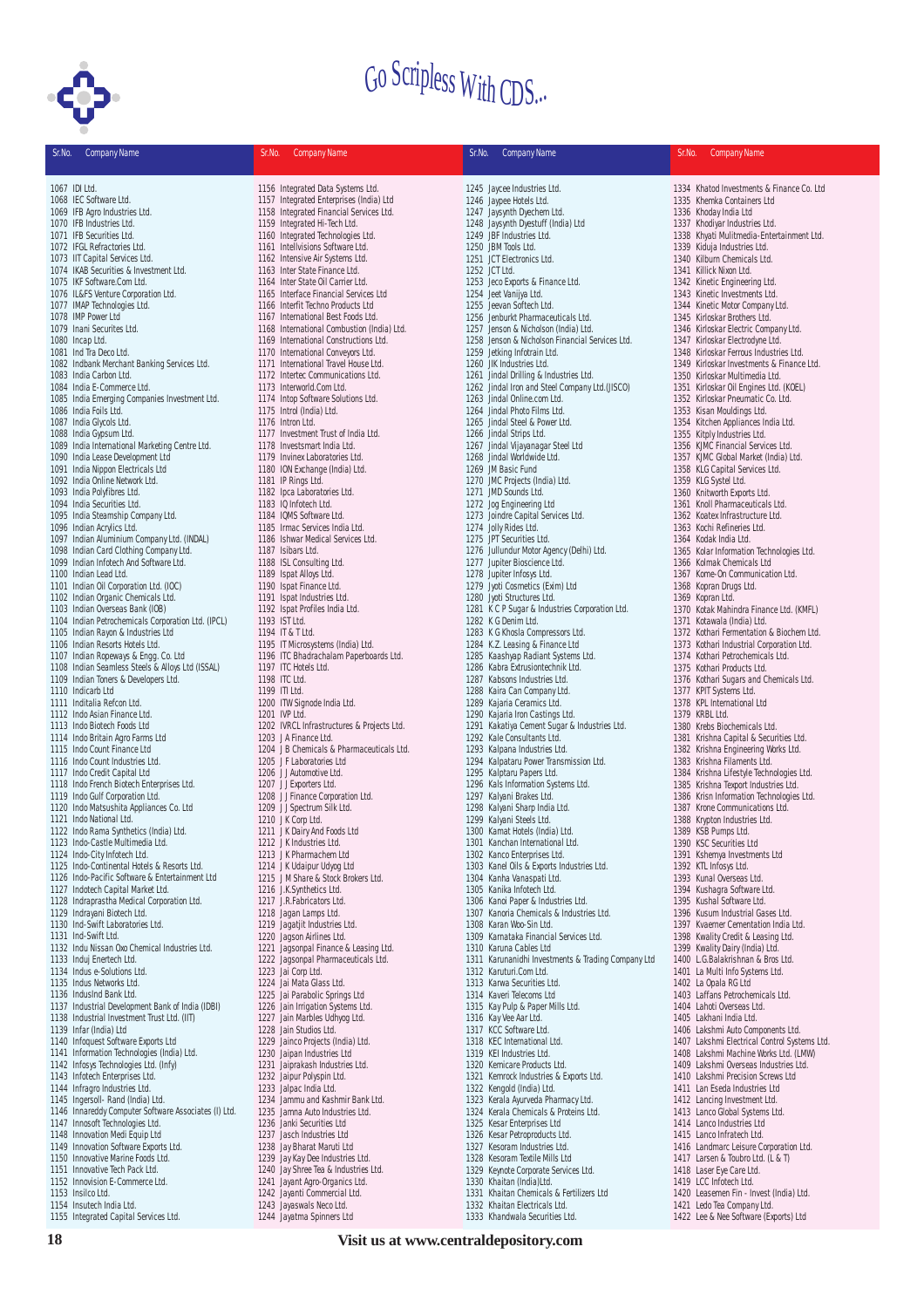

| Sr.No. | <b>Company Name</b>                                                                                              | Sr.No. | <b>Company Name</b>                                                                             | Sr.No. | <b>Company Name</b>                                                                  | Sr.No. | <b>Company Name</b>                                                      |
|--------|------------------------------------------------------------------------------------------------------------------|--------|-------------------------------------------------------------------------------------------------|--------|--------------------------------------------------------------------------------------|--------|--------------------------------------------------------------------------|
|        |                                                                                                                  |        |                                                                                                 |        |                                                                                      |        |                                                                          |
|        | 1423 Leo Industrials Ltd.                                                                                        |        | 1512 Manphool Exports Ltd.                                                                      |        | 1601 Monsanto Chemicals of India Ltd.                                                |        | 1690 Neil Industries Ltd.                                                |
|        | 1424 Liberty Shoes Ltd.<br>1425 Libord Infotech Ltd.                                                             |        | 1513 Mantra Online Ltd<br>1514 Manugraph Industries Ltd.                                        |        | 1602 Montari Industries Ltd.<br>1603 Moon Drugs Ltd.                                 |        | 1691 NELCO Ltd.<br>1692 Neo Sack Ltd                                     |
|        | 1426 LIC Housing Finance Ltd. (LICHFL)                                                                           |        | 1515 Maral Overseas Ltd.                                                                        |        | 1604 Morarjee Gokuldas Spinning & Weaving Co.Ltd.                                    |        | 1693 Neocure Therapeutics Ltd.                                           |
|        | 1427 Limtex Investments Ltd.                                                                                     |        | 1516 Marda Commercial & Holdings Ltd.                                                           |        | 1605 Morarka Finance Ltd.                                                            |        | 1694 NEPC Agro Foods Ltd.                                                |
|        | 1428 Linaks Microelectronics Ltd.                                                                                |        | 1517 Mardia Chemicals Ltd.                                                                      |        | 1606 Morepen Hotels Ltd.                                                             |        | 1695 NEPC India Ltd                                                      |
|        | 1429 Linc Pen & Plastics Ltd.<br>1430 Lincoln Pharmaceuticals Ltd                                                |        | 1518 Marico Industries Ltd.<br>1519 Market Creators Ltd.                                        |        | 1607 Morepen Laboratories Ltd.<br>1608 Morgan Stanley Mutual Fund                    |        | 1696 NEPC Paper & Board Ltd<br>1697 NEPC Textiles Ltd                    |
|        | 1431 Link House Industries Ltd.                                                                                  |        | 1520 Marson's Ltd.                                                                              |        | 1609 Moschip Semiconductor Technology Ltd                                            |        | 1698 Nestle India Ltd.                                                   |
|        | 1432 Link International Corporate Services Ltd.                                                                  |        | 1521 Martin Burn Ltd.                                                                           |        | 1610 Moser Baer India Ltd.                                                           |        | 1699 Net Axis Software Services Ltd.                                     |
|        | 1433 Lippi Systems Ltd.                                                                                          |        | 1522 Marudhar Food & Credit Ltd.                                                                |        | 1611 Motherson Sumi Systems Ltd.                                                     |        | 1700 Netlogic Technologies Ltd.                                          |
|        | 1434 Litaka Pharmaceuticals Ltd.<br>1435 Livewell Home Finance Ltd.                                              |        | 1523 Maruti Securities Ltd.<br>1524 Mascon Global Ltd.                                          |        | 1612 Motor Industries Company Ltd (MICO)                                             |        | 1701 Netripples.com Software Ltd.                                        |
|        | 1436 LKP Merchant Financing Ltd.                                                                                 |        | 1525 Mascot Online.Com Ltd.                                                                     |        | 1613 Motorol Enterprises Ltd.<br>1614 Motorol Speciality Oils Ltd                    |        | 1702 Netvista Information Technology Ltd.<br>1703 Network Ltd.           |
|        | 1437 Lloyd Electric & Engineering Ltd                                                                            |        | 1526 Mascot Systems Ltd.                                                                        |        | 1615 Mount Everest Mineral Water Ltd.                                                |        | 1704 Neuland Laboratories Ltd.                                           |
|        | 1438 Lloyds Finance Ltd.                                                                                         |        | 1527 Mastek Ltd.                                                                                |        | 1616 Mount Shivalik Industries Ltd.                                                  |        | 1705 New India Sugar Mills Ltd.                                          |
|        | 1439 Lloyds Metals & Engineers Ltd.                                                                              |        | 1528 Master.Com Software Ltd.                                                                   |        | 1617 Movilex Irrigation Ltd.                                                         |        | 1706 New Mount Trading & Investment Company Ltd                          |
|        | 1440 Lloyds Steel Industries Ltd.<br>1441 LML Ltd.                                                               |        | 1529 Mather & Platt (I) Ltd.<br>1530 Mathew Easow Research Securities Ltd.                      |        | 1618 Moving Picture Company (India) Ltd.<br>1619 MRF Ltd.                            |        | 1707 Newgen Software Technologies Ltd.<br>1708 Nexcen Softech Ltd.       |
|        | 1442 LN Polyesters Ltd.                                                                                          |        | 1531 Matsushita Lakhanpal Battery India Ltd                                                     |        | 1620 MRO - TEK Ltd.                                                                  |        | 1709 Nexgen Technologies Ltd                                             |
|        | 1443 Logix Microsystems Ltd.                                                                                     |        | 1532 Matsushita Television and Audio India Ltd.                                                 |        | 1621 MSL Industries Ltd                                                              |        | 1710 Nexus Software Ltd.                                                 |
|        | 1444 Lohia Securites Ltd.                                                                                        |        | 1533 Max India Ltd.                                                                             |        | 1622 MTZ Industries Ltd                                                              |        | 1711 Neyveli Lignite Corporation Ltd.                                    |
|        | 1445 Lok Housing & Constructions Ltd.                                                                            |        | 1534 Maximaa Systems Ltd.                                                                       |        | 1623 MTZ Polyesters Ltd.                                                             |        | 1712 Nicco Corporation Ltd                                               |
|        | 1446 Lords Chemicals Ltd.<br>1447 Lotus Chocolate Company Ltd.                                                   |        | 1535 Mayank Hotels Ltd.<br>1536 Mayo Hospitals Ltd.                                             |        | 1624 Mudra Ispat Ltd.<br>1625 Mukand Engineers Ltd.                                  |        | 1713 Nicco Parks & Resorts Ltd.<br>1714 Nicco Uco Alliance Credit Ltd.   |
|        | 1448 Lumax Industries Ltd.                                                                                       |        | 1537 Mayur Uniquoters Ltd.                                                                      |        | 1626 Mukand Ltd.                                                                     |        | 1715 Nicholas Piramal India Ltd.                                         |
|        | 1449 Luminaire Technologies Ltd.                                                                                 |        | 1538 McDowell & Company Ltd.                                                                    |        | 1627 Mukat Pipes Ltd.                                                                |        | 1716 Nihar Infoway Ltd.                                                  |
|        | 1450 Lunkad Aluminium Ltd.                                                                                       |        | 1539 Mcnally Bharat Engineering Company Ltd.                                                    |        | 1628 Mukerian Papers Ltd.                                                            |        | 1717 NIIT Ltd.                                                           |
|        | 1451 Lupin Chemicals Ltd.<br>1452 Lupin Laboratories Ltd.                                                        |        | 1540 MCS Ltd.<br>1541 Medhawi Traders Ltd.                                                      |        | 1629 Mukesh Babu Financial Services Ltd.<br>1630 Mukta Arts Ltd.                     |        | 1718 Nijjer Agro Foods Ltd.<br>1719 Nikhil Adhesives Ltd.                |
|        | 1453 Lyka Labs Ltd.                                                                                              |        | 1542 Media Matrix Worldwide Ltd                                                                 |        | 1631 Mukunda Industrial Finance Ltd.                                                 |        | 1720 Nikki Global Finance Ltd.                                           |
|        | 1454 Lyons Industrial Enterprises Ltd.                                                                           |        | 1543 Media Video Ltd.                                                                           |        | 1632 Multi Arc India Ltd.                                                            |        | 1721 Nila Infrastructures Ltd.                                           |
|        | 1455 M B Commercial Company Ltd.                                                                                 |        | 1544 Medicamen Biotech Ltd                                                                      |        | 1633 Multiplus Resources Ltd.                                                        |        | 1722 Nilkamal Plastics Ltd.                                              |
|        | 1456 M C C Investment & Leasing Company Ltd.<br>1457 MM Forgings Ltd                                             |        | 1545 Medicorp Technologies Ltd.                                                                 |        | 1634 Munjal Showa Ltd.<br>1635 Murari Investment & Trading Company Ltd               |        | 1723 Nimbus Communications Ltd.<br>1724 Nirav Commercials Ltd.           |
|        | 1458 M P Agro Industries Ltd.                                                                                    |        | 1546 Mediline Equipments & Computer Systems (I) Ltd.<br>1547 Medinova Diagnostics Services Ltd. |        | 1636 Murli Agro Products Ltd.                                                        |        | 1725 Nirlon Ltd.                                                         |
|        | 1459 M P Investment & Consultancy Services Ltd.                                                                  |        | 1548 Mefcom Agro Industries Ltd.                                                                |        | 1637 Murudeshwar Ceramics Ltd                                                        |        | 1726 Nirma Ltd                                                           |
|        | 1460 M P Telelinks Ltd.                                                                                          |        | 1549 Mefcom Capital Markets Ltd.                                                                |        | 1638 Musk Exports Marketing Ltd.                                                     |        | 1727 Nishel Investment & Trading Company Ltd.                            |
|        | 1461 M WomenInfoLine.com Ltd.                                                                                    |        | 1550 Mega Channel Computers Ltd.                                                                |        | 1639 My Fair Lady Ltd.                                                               |        | 1728 Niyati Industries Ltd.                                              |
|        | 1462 Maars Software International Ltd.<br>1463 Machino Plastics Ltd.                                             |        | 1551 Mega Corporation Ltd.<br>1552 Megasoft Ltd.                                                |        | 1640 My Fellow Fashions (Exports) Ltd.<br>1641 Mysore Breweries Ltd.                 |        | 1729 Noida Medicare Centre Ltd.<br>1730 Norben Tea & Exports Ltd.        |
|        | 1464 Madan Financial Services Ltd.                                                                               |        | 1553 MegaVisa Marketing & Solutions Ltd.                                                        |        | 1642 Mysore Cements Ltd.                                                             |        | 1731 Norris Medicines Ltd.                                               |
|        | 1465 Madhav Marbles & Granites Ltd.                                                                              |        | 1554 Mehta Integrated Finance Ltd.                                                              |        | 1643 Mysore Petrochemicals Ltd.                                                      |        | 1732 Northeast Securities Ltd.                                           |
|        | 1466 Madhu Intra Ltd.                                                                                            |        | 1555 Melstar Information Technologies Ltd.                                                      |        | 1644 N G Industries Ltd.                                                             |        | 1733 Nouveau Multimedia Ltd.                                             |
|        | 1467 Madhur Capital & Finance Ltd.<br>1468 Madhur Food Products Ltd.                                             |        | 1556 Menon Bearings Ltd<br>1557 Mercator Lines Ltd.                                             |        | 1645 N K Industries Ltd<br>1646 Nachmo Knitex Ltd.                                   |        | 1734 Nova Iron And Steel Ltd<br>1735 Nova Petrochemicals Ltd.            |
|        | 1469 Madhusudan Industries Ltd.                                                                                  |        | 1558 Mercury Fund Management Company Ltd                                                        |        | 1647 Naga Dhunseri Group Ltd.                                                        |        | 1736 Novartis India Ltd.                                                 |
|        | 1470 Madhya Pradesh Glychem Ltd.                                                                                 |        | 1559 Merit Credit Corporation Ltd.                                                              |        | 1648 Nagarjuna Construction Company Ltd.                                             |        | 1737 Novopan Industries Ltd.                                             |
|        | 1471 Madras Cements Ltd.                                                                                         |        | 1560 Metalman Industries Ltd.                                                                   |        | 1649 Nagarjuna Drugs Ltd.                                                            |        | 1738 NRB Bearings Ltd.                                                   |
|        | 1472 Madras Fertilizers Ltd.                                                                                     |        | 1561 Metrochem Industries Ltd                                                                   |        | 1650 Nagarjuna Fertilizers and Chemicals Ltd. (NFCL)                                 |        | 1739 NRC Ltd.                                                            |
|        | 1473 Madura Coats Ltd.<br>1474 Mafatlal Finance Company Ltd.                                                     |        | 1562 Mewar Industries Ltd.<br>1563 MFL Housing Finance Ltd.                                     |        | 1651 Nagarjuna Institute Of Software Technology Ltd.<br>1652 Nagpur Foundries Ltd.   |        | 1740 Nucent Finance Ltd<br>1741 Nuchem Ltd.                              |
|        | 1475 Mafatlal Industries Ltd.                                                                                    |        | 1564 Micro Technologies (I) Ltd.                                                                |        | 1653 Nagreeka Exports Ltd.                                                           |        | 1742 Nucleus Securities Ltd.                                             |
|        | 1476 Magan Industries Ltd.                                                                                       |        | 1565 Microcity (India) Ltd.                                                                     |        | 1654 Nahar Exports Ltd.                                                              |        | 1743 Nucleus Software Exports Ltd.                                       |
|        | 1477 Magicut Tools Ltd.                                                                                          |        | 1566 Microcon International Ltd.                                                                |        | 1655 Nahar Industrial Enterprises Ltd.                                               |        | 1744 Numaligarh Refinery Ltd.                                            |
|        | 1478 Magma Leasing Ltd.<br>1479 Magnum Ltd.                                                                      |        | 1567 Mid India Industries Ltd.<br>1568 Midas Pharmasec Ltd.                                     |        | 1656 Nahar International Ltd.<br>1657 Nahar Spinning Mills Ltd.                      |        | 1745 Numero Uno Projects Ltd.<br>1746 Oasis Cine Communication Ltd       |
|        | 1480 Maha Rashtra Apex Corporation Ltd.                                                                          |        | 1569 Midas Solutions India Ltd.                                                                 |        | 1658 Nahar Sugar & Allied Industries Ltd.                                            |        | 1747 Oasis Infotech Ltd.                                                 |
|        | 1481 Mahalaxmi Rubtech Ltd.                                                                                      |        | 1570 Mid-day Multimedia Ltd.                                                                    |        | 1659 Nalanda Hotels & Properties Ltd                                                 |        | 1748 Oasis Securities Ltd.                                               |
|        | 1482 Mahanagar Telephone Nigam Ltd. (MTNL)                                                                       |        | 1571 Midpoint Software & Electro Systems Ltd                                                    |        | 1660 Nalco Chemicals India Ltd                                                       |        | 1749 Ocean Infrastructure Ltd.                                           |
|        | 1483 Maharaja Shree Umaid Mills Ltd<br>1484 Maharashtra Scooters Ltd.                                            |        | 1572 Mihijam Vanaspati Ltd.<br>1573 Millennium Infocom Technologies Ltd.                        |        | 1661 Nalin Lease Finance Ltd.<br>1662 Namokar Trade (India) Ltd.                     |        | 1750 Oceana Software Solutions Ltd.<br>1751 OCL India Ltd.               |
|        | 1485 Maharashtra Seamless Ltd.                                                                                   |        | 1574 Milton Plastics Ltd.                                                                       |        | 1663 Namtech Electronic Devices Ltd.                                                 |        | 1752 Octagon Industries Ltd.                                             |
|        | 1486 Mahaveer Infoway Ltd.                                                                                       |        | 1575 Minaxi Textiles Ltd.                                                                       |        | 1664 Narmada Cements Company Ltd.                                                    |        | 1753 Octagon Technology Ltd.                                             |
|        | 1487 Mahavir Impex Ltd.                                                                                          |        | 1576 Minda HUF Ltd.                                                                             |        | 1665 Narmada Chematur Petrochemicals Ltd.                                            |        | 1754 Octal Credit Capital Ltd.                                           |
|        | 1488 Mahavir Spinning Mills Ltd.<br>1489 Mahesh Agricultural Implements & Steel Forgings Ltd 1578 Mini Soft Ltd. |        | 1577 Mindteck India Ltd.                                                                        |        | 1666 Narmada Macplast Drip Irrigation Systems Ltd.                                   |        | 1755 Odissi Securities Ltd.                                              |
|        | 1490 Mahindra & Mahindra Ltd. (M & M)                                                                            |        | 1579 Minolta Finance Ltd                                                                        |        | 1667 Natco Pharma Ltd.<br>1668 Nath Pulp & Paper Mills Ltd.                          |        | 1756 Odyssey Technologies Ltd.<br>1757 Odyssey Video Communications Ltd. |
|        | 1491 Mahindra British Telelcom Ltd. (MBT)                                                                        |        | 1580 Mintage Electro Equipments Ltd.                                                            |        | 1669 Nath Seeds Ltd.                                                                 |        | 1758 Offshore Finvest Ltd.                                               |
|        | 1492 Mahindra Ugine Steel Company Ltd. (MUSCO)                                                                   |        | 1581 Mirc Electronics Ltd.                                                                      |        | 1670 National Aluminium Company Ltd. (NALCO)                                         |        | 1759 Oil & Natural Gas Corporation Ltd. (ONGC)                           |
|        | 1493 Maikaal Fibres Ltd.                                                                                         |        | 1582 Mirza Tanners Ltd.                                                                         |        | 1671 National Flask Industries Ltd.                                                  |        | 1760 Oil Country Tubular Ltd.                                            |
|        | 1494 Maithan Alloys Ltd.<br>1495 Majestic Auto Ltd.                                                              |        | 1583 Mobile Telecommunications Ltd.<br>1584 Model Financial Corporation Ltd.                    |        | 1672 National Organic Chemical Industries Ltd. (NOCIL)<br>1673 National Peroxide Ltd |        | 1761 Ojas Technochem Products Ltd.<br>1762 OK Play India Ltd.            |
|        | 1496 Makers Laboratories Ltd.                                                                                    |        | 1585 Modern Dairies Ltd.                                                                        |        | 1674 National Plastic Industries Ltd.                                                |        | 1763 Olympia Capitals Ltd                                                |
|        | 1497 Malar Hospitals Ltd.                                                                                        |        | 1586 Modern Financial Services Ltd.                                                             |        | 1675 National Plywood Industries Ltd.                                                |        | 1764 Om Development Ltd.                                                 |
|        | 1498 Mallcom (India) Ltd.                                                                                        |        | 1587 Modern Shares & Stock Brokers Ltd                                                          |        | 1676 National Steel Industries Ltd.                                                  |        | 1765 Om Metals & Minerals Ltd.                                           |
|        | 1499 Malos Software Solutions Ltd.                                                                               |        | 1588 Modex International Securities Ltd                                                         |        | 1677 Natural Capsules Ltd.                                                           |        | 1766 Om Udyog Ltd.                                                       |
|        | 1500 Malvica Engineering Ltd.<br>1501 Malvika Steel Ltd                                                          |        | 1589 Modi Rubber Ltd.<br>1590 Modiluft Ltd.                                                     |        | 1678 Naturo-Pest Ltd<br>1679 Nava Bharat Ferro Alloys Ltd.                           |        | 1767 Omax Autos Ltd.<br>1768 Omega Interactive Technologies Ltd.         |
|        | 1502 Malwa Cotton Spinning Mills Ltd.                                                                            |        | 1591 Modipon Ltd.                                                                               |        | 1680 Navneet Publications (India) Ltd.                                               |        | 1769 Omkar Pharmachem Ltd.                                               |
|        | 1503 Manali Petrochemical Ltd.                                                                                   |        | 1592 Moh Ltd                                                                                    |        | 1681 NCC Finance Ltd                                                                 |        | 1770 Omni Ax's Software Ltd.                                             |
|        | 1504 Mandya Finance Company Ltd.                                                                                 |        | 1593 Mohan Meakin Ltd.                                                                          |        | 1682 NCJ International Ltd.                                                          |        | 1771 Omni Dye-Chem Exports Ltd                                           |
|        | 1505 Mangalam Cements Ltd.<br>1506 Mangalam Industrial Finance Ltd.                                              |        | 1594 Mohit Paper Mills Ltd.<br>1595 Mold-Tek Technologies Ltd                                   |        | 1683 NCL Industries Ltd.<br>1684 NDA Securities Ltd.                                 |        | 1772 Onida Finance Ltd.<br>1773 Onida Savak Ltd                          |
|        | 1507 Mangalam Timber Products Ltd.                                                                               |        | 1596 Monalisa Infotech Ltd                                                                      |        | 1685 Nectar Biotech Ltd.                                                             |        | 1774 Online Media Solutions Ltd.                                         |
|        | 1508 Mangalore Chemicals & Fertilizers Ltd.                                                                      |        | 1597 Moneshi Agro Industries Ltd.                                                               |        | 1686 Nedungadi Bank Ltd.                                                             |        | 1775 Ontrack Systems Ltd.                                                |
|        | 1509 Mangalore Refinery & Petrochemicals Ltd. (MRPL)                                                             |        | 1598 Monica Electronics Ltd                                                                     |        | 1687 Neelachal Technologies Ltd.                                                     |        | 1776 Onward Technologies Ltd.                                            |
|        | 1510 Mangalya Soft-Tech Ltd.<br>1511 Manna Glass Tech Industries Ltd.                                            |        | 1599 Monnet Ispat Ltd<br>1600 Monotona Exports Ltd.                                             |        | 1688 Neeraj Consultants Ltd.<br>1689 Negolice India Ltd.                             |        | 1777 Optel Telecommunications Ltd.<br>1778 Opto Circuits (India) Ltd     |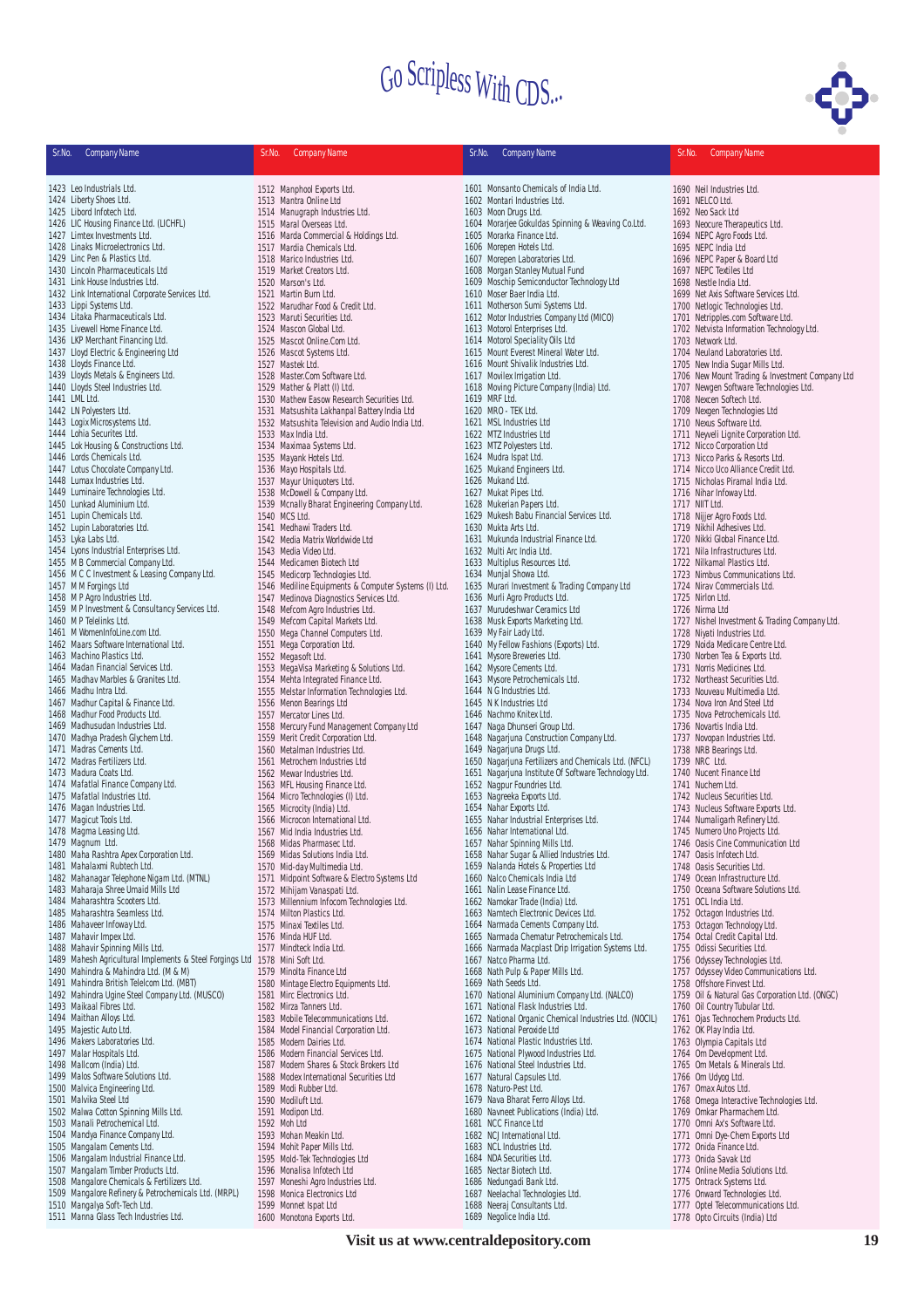

| Sr.No. | <b>Company Name</b>                                                     | Sr.No. | <b>Company Name</b>                                                               | Sr.No. | <b>Company Name</b>                                                      | Sr.No. | <b>Company Name</b>                                                        |
|--------|-------------------------------------------------------------------------|--------|-----------------------------------------------------------------------------------|--------|--------------------------------------------------------------------------|--------|----------------------------------------------------------------------------|
|        | 1779 Oracle Credit Ltd.                                                 |        | 1868 Phyto Chem (India) Ltd.                                                      |        |                                                                          |        |                                                                            |
|        | 1780 Orbit Airfreight Ltd.                                              |        | 1869 Piccadily Agro Industries Ltd.                                               |        | 1957 Radhika Spinning Mills Ltd.<br>1958 Radiant Financial Services Ltd. |        | 2046 Riddhi - Siddhi Gluco Biols Ltd<br>2047 Rider Electronics Ltd         |
|        | 1781 Orcap Securities Ltd.                                              |        | 1870 Piccadily Sugar & Allied Industries Ltd.                                     |        | 1959 Radiant Software Ltd.                                               |        | 2048 Riga Sugar Company Ltd.                                               |
|        | 1782 Orchid Chemicals & Pharmaceuticals Ltd.                            |        | 1871 Pidilite Industries Ltd.                                                     |        | 1960 Radico Khaitan Ltd.                                                 |        | 2049 Rishiroop Rubber (International) Ltd                                  |
|        | 1783 Orchid Securities Ltd.                                             |        | 1872 Pilani Investment & Industries Corporation Ltd.                              |        | 1961 Raghav Industries Ltd                                               |        | 2050 RLF Ltd.                                                              |
|        | 1784 Orient Abrasives Ltd.                                              |        | 1873 Pinnacle Trades & Investments Ltd.                                           |        | 1962 Raghunath International Ltd                                         |        | 2051 RNT Plantations Ltd.                                                  |
|        | 1785 Orient Information Technology Ltd.                                 |        | 1874 Pioneer Embroideries Ltd.                                                    |        | 1963 Raghunath Tobacco Company Ltd.                                      |        | 2052 Roadways India Ltd.                                                   |
|        | 1786 Orient Paper & Industries Ltd.                                     |        | 1875 Pioneer Polyfeb Ltd.                                                         |        | 1964 Raghuvir Synthetics Ltd                                             |        | 2053 Rohan Finance & Securities Ltd.                                       |
|        | 1787 Orient Press Ltd                                                   |        | 1876 Pioneer Technoparks Ltd                                                      |        | 1965 Rahul Commercials Ltd.                                              |        | 2054 Rollatainers Ltd.                                                     |
|        | 1788 Oriental Bank of Commerce (OBC)                                    |        | 1877 Pitamber Coated Papers Ltd.                                                  |        | 1966 Raigarh Paper & Board Mills Ltd.                                    |        | 2055 Rolta India Ltd.                                                      |
|        | 1789 Oriental Containers Ltd.                                           |        | 1878 Pittie Finance Ltd.                                                          |        | 1967 Rain Calcining Ltd.                                                 |        | 2056 Roofit Industries Ltd.                                                |
|        | 1790 Oriental Hotels Ltd.                                               |        | 1879 Pix Transmissions Ltd.                                                       |        | 1968 Rainbow Papers Ltd                                                  |        | 2057 Roopa Industries Ltd.                                                 |
|        | 1791 Orpine Systems Ltd.                                                |        | 1880 Plastiblends India Ltd.                                                      |        | 1969 Raipur Alloys & Steel Ltd.                                          |        | 2058 Rose Investments Ltd                                                  |
|        | 1792 Ortin Laboratories Ltd.                                            |        | 1881 PMCSoft Ltd.                                                                 |        | 1970 Raj Agro Mills Ltd.                                                 |        | 2059 Rose Merc Ltd.                                                        |
|        | 1793 Oswal Agro Mills Ltd.                                              |        | 1882 PNB Gilts Ltd.                                                               |        | 1971 Raj Packaging Industries Ltd.                                       |        | 2060 Roselabs Finance Ltd                                                  |
|        | 1794 Oswal Chemicals & Fertilisers Ltd.                                 |        | 1883 PNC Capital Trust Ltd.                                                       |        | 1972 Rajasthan Gases Ltd.                                                |        | 2061 Roselabs Ltd                                                          |
|        | 1795 Oswal Spinning & Weaving Mills Ltd                                 |        | 1884 Poddar Pigments Ltd.                                                         |        | 1973 Rajasthan Polyesters Ltd.                                           |        | 2062 Rossell Industries Ltd                                                |
|        | 1796 Oswal Sugars Ltd                                                   |        | 1885 Pokarna Granites Ltd.<br>1886 Polar Industries Ltd                           |        | 1974 Rajasthan Spinning and Weaving Mills Ltd.                           |        | 2063 Rossell Tea Ltd.                                                      |
|        | 1797 Otco International Ltd.<br>1798 OTIS Elevator Company (India) Ltd. |        | 1887 Polaris Software Lab Ltd.                                                    |        | 1975 Rajdarshan Industries Ltd<br>1976 Rajesh Exports Ltd.               |        | 2064 Royal Cushion Vinyl Products Ltd.<br>2065 Royal Finance Ltd.          |
|        | 1799 Otoklin Plants & Equipments Ltd                                    |        | 1888 Polo Hotels Ltd.                                                             |        | 1977 Rajesh Global Solutions Ltd.                                        |        | 2066 Royal Infosys Ltd                                                     |
|        | 1800 Oudh Sugar Mills Ltd.                                              |        | 1889 Polychem Ltd                                                                 |        | 1978 Rajeswari Graphics Ltd.                                             |        | 2067 Royale Manor Hotels & Industries Ltd                                  |
|        | 1801 Overseas Capital Ltd                                               |        | 1890 Polycon International Ltd                                                    |        | 1979 Rajnish Enterprises Ltd.                                            |        | 2068 RPG Cables Ltd.                                                       |
|        | 1802 Oxford Industries Ltd.                                             |        | 1891 Polymechplast Machines Ltd.                                                  |        | 1980 Rajpurohit GMP India Ltd.                                           |        | 2069 RPG Life Sciences Ltd.                                                |
|        | 1803 P G Foils Ltd.                                                     |        | 1892 Polyplex Corporation Ltd                                                     |        | 1981 Rajratan Synthetics Ltd.                                            |        | 2070 RPG Transmission Ltd                                                  |
|        | 1804 P K Leasing & Finance Ltd.                                         |        | 1893 Ponni Sugars & Chemicals Ltd.                                                |        | 1982 Rajshree Sugar & Chemicals Ltd.                                     |        | 2071 RSL Industries Ltd.                                                   |
|        | 1805 Pacific Cotspin Ltd.                                               |        | 1894 Porritts & Spencer (Asia) Ltd.                                               |        | 1983 Rallis India Ltd.                                                   |        | 2072 RTS Power Corporation Ltd.                                            |
|        | 1806 Pacific Industries Ltd.                                            |        | 1895 Powersoft Global Solutions Ltd.                                              |        | 1984 Ram Informatics Ltd.                                                |        | 2073 Rubfila International Ltd                                             |
|        | 1807 Padmalaya Telefilms Ltd.                                           |        | 1896 Pradeep Metals Ltd.                                                          |        | 1985 Rama Industries Ltd.                                                |        | 2074 Ruchi Infrastructure Ltd                                              |
|        | 1808 Padmini Technologies Ltd                                           |        | 1897 Pragnya Software Systems Ltd.                                                |        | 1986 Rama Newsprint and Papers Ltd.                                      |        | 2075 Ruchi Soya Industries Ltd.                                            |
|        | 1809 Pal Credit & Capital Ltd.                                          |        | 1898 Praj Industries Ltd.                                                         |        | 1987 Rama Petrochemicals Ltd.                                            |        | 2076 Ruchi Strips and Alloys Ltd.                                          |
|        | 1810 Palace Heights Hotels Ltd.                                         |        | 1899 Prajay Engineers Syndicate Ltd.                                              |        | 1988 Rama Phosphates Ltd.                                                |        | 2077 Rungta Irrigations Ltd.                                               |
|        | 1811 Palsoft Infosystems Ltd<br>1812 Pampasar Distillery Ltd.           |        | 1900 Prakash Industries Ltd<br>1901 Pratibha Manufacturing & Marketing Ltd        |        | 1989 Rama Vision Ltd<br>1990 Ramco Industries Ltd.                       |        | 2078 Rupa & Company Ltd.                                                   |
|        | 1813 Panacea Biotec Ltd                                                 |        | 1902 Pratik Panels Ltd                                                            |        | 1991 Ramco Systems Ltd.                                                  |        | 2079 Rupangi Impex Ltd<br>2080 S B & T International Ltd                   |
|        | 1814 Panama Petrochem Ltd.                                              |        | 1903 Precision Electronics Ltd.                                                   |        | 1992 Rana Sugars Ltd                                                     |        | 2081 S B International Ltd                                                 |
|        | 1815 Pankaj Polymers Ltd                                                |        | 1904 Precision Fastners Ltd.                                                      |        | 1993 Ranbaxy Laboratories Ltd.                                           |        | 2082 S E Investments Ltd.                                                  |
|        | 1816 Pantaloon Retail (India) Ltd.                                      |        | 1905 Precision Wires India Ltd                                                    |        | 1994 Rane (Madras) Ltd.                                                  |        | 2083 S Kumars Nationwide Ltd                                               |
|        | 1817 Paramount Communications Ltd.                                      |        | 1906 Precot Mills Ltd.                                                            |        | 1995 Rane Brake Lining Ltd.                                              |        | 2084 S M Telesys Ltd.                                                      |
|        | 1818 Paras Petrofils Ltd.                                               |        | 1907 Premier Auto Electric Ltd.                                                   |        | 1996 Rane Computers Consultancy Ltd.                                     |        | 2085 S R Industries Ltd.                                                   |
|        | 1819 Paras Pharmaceuticals Ltd.                                         |        | 1908 Premier Explosives Ltd.                                                      |        | 1997 Rane Engine Valves Ltd.                                             |        | 2086 S&S Power Switchgears Ltd                                             |
|        | 1820 Parekh Aluminex Ltd.                                               |        | 1909 Premier Instruments & Controls Ltd. (PRICOL)                                 |        | 1998 Range Apparels Ltd.                                                 |        | 2087 S.Kumars.Com Ltd.                                                     |
|        | 1821 Parekh Platinum Ltd.                                               |        | 1910 Premier Road Carriers Ltd.                                                   |        | 1999 Ranklin Investments Ltd.                                            |        | 2088 Saarc Net Ltd.                                                        |
|        | 1822 Pariwar Finance & Investment (I) Ltd                               |        | 1911 Prima Plastics Ltd.                                                          |        | 2000 Ransi Softwares India Ltd.                                          |        | 2089 Sab Nife Power Systems Ltd.                                           |
|        | 1823 Parke Davis (India) Ltd.                                           |        | 1912 Prime Securities Ltd.                                                        |        | 2001 Rapicut Carbides Ltd.                                               |        | 2090 Sabero Organics Gujarat Ltd.                                          |
|        | 1824 Parker Agrochem Exports Ltd.                                       |        | 1913 Primesoftex Ltd.                                                             |        | 2002 Ras Propack Lamipack Ltd.                                           |        | 2091 Saboo Sodium Chloro Ltd.                                              |
|        | 1825 Parnami Credits Ltd.<br>1826 Parry Agro Industries Ltd             |        | 1914 Principal Pharmaceuticals & Chemicals Ltd.<br>1915 Prism Cement Ltd.         |        | 2003 Rashel Agrotech Ltd.<br>2004 Rathi Graphic Technologies Ltd.        |        | 2092 Sachdev Securities Ltd.                                               |
|        | 1827 Parrys Confectionery Ltd.                                          |        | 1916 Pritish Nandy Communications Ltd.                                            |        | 2005 Rathi Udyog Ltd.                                                    |        | 2093 Sadhana Nitro Chem Ltd.<br>2094 Sagar Cements Ltd                     |
|        | 1828 Paschim Petrochem Ltd.                                             |        | 1917 Prix India Ltd.                                                              |        | 2006 Ratnabali Capital Markets Ltd.                                      |        | 2095 Sagar International Ltd.                                              |
|        | 1829 Pasupati Acrylon Ltd                                               |        | 1918 Priya Ltd.                                                                   |        | 2007 Ratnajyot Metcast Ltd                                               |        | 2096 Sagarsoft (India) Ltd.                                                |
|        | 1830 Pasupati Fabrics Ltd                                               |        | 1919 Priyadarshini Cement Ltd                                                     |        | 2008 Ratnamani Metals & Tubes Ltd                                        |        | 2097 Sahara India Media Communication Ltd                                  |
|        | 1831 Pasupati Spinning & Weaving Mills Ltd                              |        | 1920 Priyansh Saree Industries Ltd.                                               |        | 2009 Rattan Vanaspati Ltd.                                               |        | 2098 Sai Service Station Ltd                                               |
|        | 1832 Patel Engineering Ltd.                                             |        | 1921 Procal Electronics India Ltd.                                                |        | 2010 Raunag Automotive Components Ltd                                    |        | 2099 Sai Television Ltd.                                                   |
|        | 1833 Patel On-Board Couriers Ltd.                                       |        | 1922 Procter & Gamble (India) Ltd. (P & G)                                        |        | 2011 Raval Finance Ltd                                                   |        | 2100 SAIL Power Supply Company Ltd.                                        |
|        | 1834 Patels Airtemp (India) Ltd.                                        |        | 1923 Proline Software & Finance Ltd.                                              |        | 2012 Raymed Labs Ltd.                                                    |        | 2101 Sainik Finance & Industries Ltd.                                      |
|        | 1835 Patriot Trading Company Ltd.                                       |        | 1924 Prosoft Systems Ltd.                                                         |        | 2013 Raymond Ltd                                                         |        | 2102 Saket Projects Ltd                                                    |
|        | 1836 Patspin India Ltd                                                  |        | 1925 Provestment Services Ltd                                                     |        | 2014 RCF Ltd                                                             |        | 2103 Sakthi Sugars Ltd.                                                    |
|        | 1837 PCI Papers Ltd.                                                    |        | 1926 Prraneta Industries Ltd.<br>1927 Prudential ICICI AMC - ICICI Premier Scheme |        | 2015 RCS Financial Technology Ltd.                                       |        | 2104 Salguti Plastics Ltd.                                                 |
|        | 1838 PCS Industries Ltd.<br>1839 Peacock Industries Ltd.                |        | 1928 Prudential ICICI AMC Ltd - ICICI Power Scheme                                |        | 2016 RDB Industries Ltd.<br>2017 Real Strips Ltd                         |        | 2105 Salora International Ltd.<br>2106 Samarth International Finlease Ltd. |
|        | 1840 Peacock Traders & Exporters Ltd                                    |        | 1929 Prudential Pharmaceuticals Ltd.                                              |        | 2018 Real Value Appliances Ltd.                                          |        | 2107 Sameera Infotainment Ltd.                                             |
|        | 1841 Pearl Energy & Infrastructures Ltd.                                |        | 1930 Prudential Stock Broking Services Ltd                                        |        | 2019 Reckitt Benckiser (India) Ltd.                                      |        | 2108 Samkrg Pistons & Rings Ltd.                                           |
|        | 1842 Pearl Engineering Polymers Ltd.                                    |        | 1931 Prudential Sugar Corporation Ltd                                             |        | 2020 Recron Synthetics Ltd.                                              |        | 2109 Sampre Nutritions Ltd.                                                |
|        | 1843 Pearl Global Ltd                                                   |        | 1932 PSI Data Systems Ltd.                                                        |        | 2021 Recursion Software Ltd.                                             |        | 2110 Samtel Color Ltd.                                                     |
|        | 1844 Pearl Polymers Ltd.                                                |        | 1933 PSL Holdings Ltd                                                             |        | 2022 Refnol Resins & Chemicals Ltd.                                      |        | 2111 Samtel India Ltd                                                      |
|        | 1845 Peerless Abasan Finance Ltd.                                       |        | 1934 PSM Spinning Ltd                                                             |        | 2023 Regency Ceramics Ltd.                                               |        | 2112 San Media Ltd.                                                        |
|        | 1846 Peeti Securities Ltd.                                              |        | 1935 Pudumjee Agro Industries Ltd.                                                |        | 2024 Regency Leasing Ltd.                                                |        | 2113 Sandvik Asia Ltd.                                                     |
|        | 1847 Pegasus Castalloy Ltd.                                             |        | 1936 Pudumjee Pulp & Paper Mills Ltd.                                             |        | 2025 Regent Leasing & Finance Ltd.                                       |        | 2114 Sangam (India) Ltd                                                    |
|        | 1848 Pennar Aluminium Company Ltd.                                      |        | 1937 Punjab Alkalies & Chemicals Ltd.                                             |        | 2026 REI Agro Ltd.                                                       |        | 2115 Sanghi Industries Ltd                                                 |
|        | 1849 Pennar Aqua Exports Ltd.                                           |        | 1938 Punjab Anand Lamp Industries Ltd.                                            |        | 2027 Relaxo Footwears Ltd.                                               |        | 2116 Sanghi Polysters Ltd.                                                 |
|        | 1850 Pennar Industries Ltd.<br>1851 Pennar Profiles Ltd.                |        | 1939 Punjab Chemicals & Pharmaceuticals Ltd.<br>1940 Punjab Communications Ltd.   |        | 2028 Reliable Plastics Ltd.<br>2029 Reliance Capital Ltd.                |        | 2117 Sanghvi Movers Ltd.                                                   |
|        | 1852 Penrose Mercantiles Ltd.                                           |        | 1941 Punjab Tractors Ltd.                                                         |        | 2030 Reliance Industrial Infrastructure Ltd.                             |        | 2118 Sankhya Infotech Ltd.<br>2119 Sanmar Properties & Investments Ltd     |
|        | 1853 Penta Pharmadyes Ltd.                                              |        | 1942 Punjab Woolcombers Ltd                                                       |        | 2031 Reliance Industries Ltd. (RIL)                                      |        | 2120 Sanra Software Ltd                                                    |
|        | 1854 Pentagon Global Solutions Ltd.                                     |        | 1943 Punsumi India Ltd.                                                           |        | 2032 Reliance Petroleum Ltd.(RPL)                                        |        | 2121 Santaram Spinners Ltd.                                                |
|        | 1855 Pentamedia Graphics Ltd.                                           |        | 1944 Pushpanjali Floriculture Ltd.                                                |        | 2033 Relish Pharmaceuticals Ltd                                          |        | 2122 Santosh Industries Ltd.                                               |
|        | 1856 Pentasoft Technologies Ltd.                                        |        | 1945 PVD Plast Mould Industries Ltd.                                              |        | 2034 Remsons Industries Ltd                                              |        | 2123 Sanvan Software Ltd.                                                  |
|        | 1857 Pentium Infotech Ltd.                                              |        | 1946 Pyxis Technology Solutions Ltd.                                              |        | 2035 REPL Engineering Ltd.                                               |        | 2124 Sanwaria Agro Oils Ltd.                                               |
|        | 1858 Petron Engineering Construction Ltd.                               |        | 1947 Quantum Digital Vision (India) Ltd                                           |        | 2036 Repro India Ltd.                                                    |        | 2125 Sanyo Impex Ltd.                                                      |
|        | 1859 Pfizer Ltd.                                                        |        | 1948 Quantum Softech Ltd.                                                         |        | 2037 Response Informatics Ltd.                                           |        | 2126 Sarda Information Technology Ltd                                      |
|        | 1860 Pharmaids Pharmaceuticals Ltd                                      |        | 1949 Quest Financial Services Ltd.                                                |        | 2038 Revathi - CP Equipment Ltd.                                         |        | 2127 Saregama India Ltd                                                    |
|        | 1861 Phil Corporation Ltd.                                              |        | 1950 R C A Ltd.                                                                   |        | 2039 Revati Organics Ltd.                                                |        | 2128 Sarita Software & Industries Ltd.                                     |
|        | 1862 Philips India Ltd.                                                 |        | 1951 R K Ispat Ltd.                                                               |        | 2040 Rexnord Electronics & Controls Ltd.                                 |        | 2129 Sark Systems India Ltd.                                               |
|        | 1863 Phillips Carbon Black Ltd.                                         |        | 1952 R M Mohite Textiles Ltd.                                                     |        | 2041 Rhone Poulenc (India) Ltd.                                          |        | 2130 Saroh Infotech Ltd.                                                   |
|        | 1864 Phoenix International Ltd.<br>1865 Phoenix Lamps India Ltd         |        | 1953 R R Financial Consultants Ltd.<br>1954 R S Software India Ltd.               |        | 2042 Richfield Financial Services Ltd<br>2043 Richirich Agro Ltd.        |        | 2131 Sarvodaya Labs Ltd.<br>2132 Satellite Engineering Ltd                 |
|        | 1866 Phoenix Mills Ltd.                                                 |        | 1955 Raajratna Metal Industries Ltd.                                              |        | 2044 RICO Auto Industries Ltd.                                           |        | 2133 Sathavahana Ispat Ltd.                                                |
|        | 1867 Photoquip India Ltd.                                               |        | 1956 Radhe Developers (India) Ltd                                                 |        | 2045 Ricoh India Ltd.                                                    |        | 2134 Satin Creditcare Network Ltd.                                         |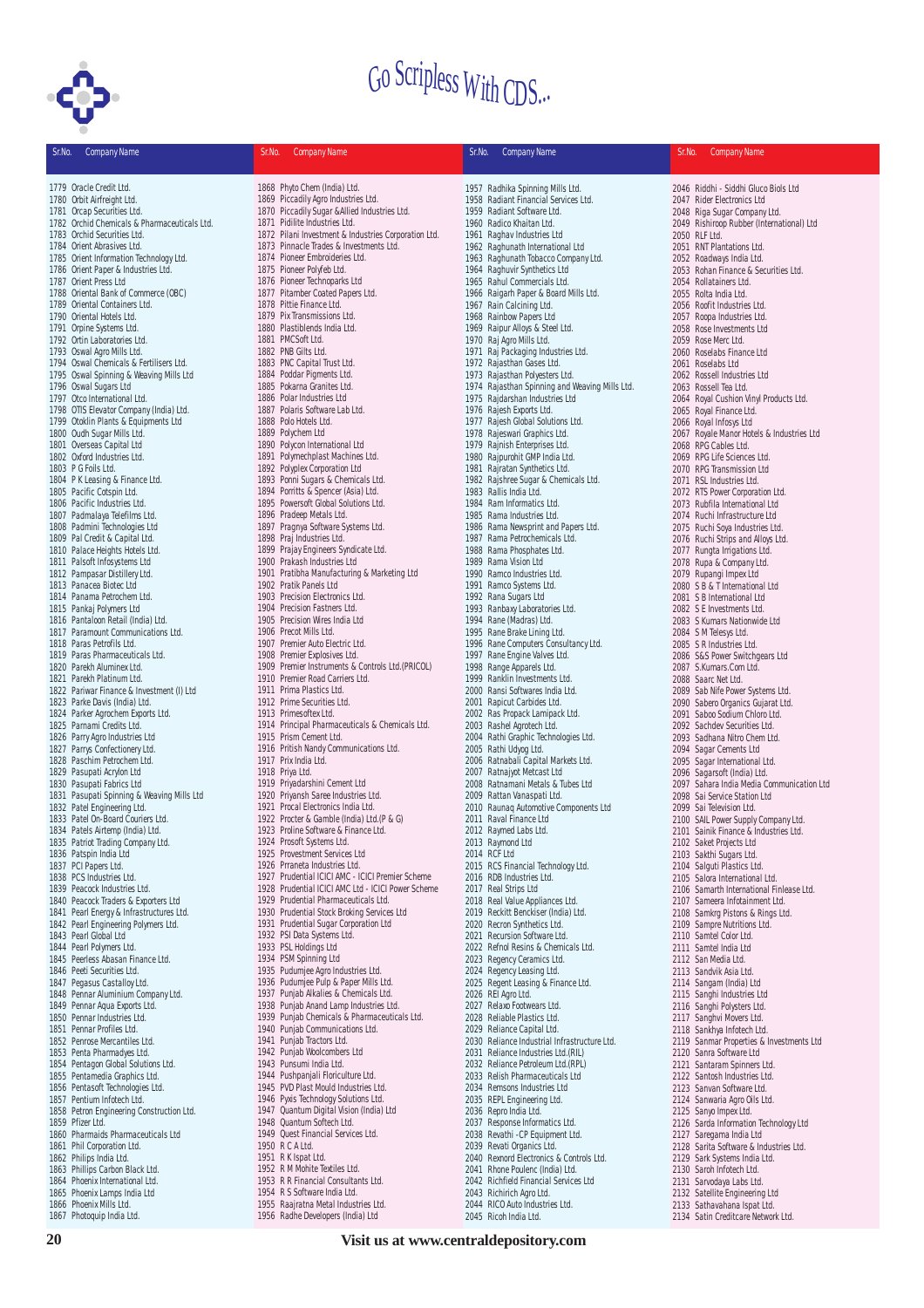

| Sr.No. | <b>Company Name</b>                                                            | Sr.No. | <b>Company Name</b>                                                                | Sr.No. | <b>Company Name</b>                                                         | Sr.No. | <b>Company Name</b>                                                            |
|--------|--------------------------------------------------------------------------------|--------|------------------------------------------------------------------------------------|--------|-----------------------------------------------------------------------------|--------|--------------------------------------------------------------------------------|
|        | 2135 Satnam Overseas Ltd.                                                      |        | 2224 Sibar Autoparts Ltd.                                                          |        | 2312 SQL Star International Ltd.                                            |        | 2401 Surat Textile Mills Ltd.                                                  |
|        | 2136 Satyam Computers Services Ltd. (Sify)                                     |        | 2225 Sibar Media & Entertainment Ltd.                                              |        | 2313 Sree Rayalaseema Alkalies & Allied Chemicals Ltd.                      |        | 2402 Surprise Traders Ltd.                                                     |
|        | 2137 Saumya Consultants Ltd.                                                   |        | 2226 Sibar Software Services (India) Ltd                                           |        | 2314 Sree Rayalaseema Hi Strength Hypo Ltd.                                 |        | 2403 Surya Agroils Ltd                                                         |
|        | 2138 Saurashtra Cement Ltd.                                                    |        | 2227 Sica Breweries Ltd.                                                           |        | 2315 SREI International Finance Ltd.                                        |        | 2404 Surya Roshni Ltd.                                                         |
|        | 2139 Saven Technologies Ltd.                                                   |        | 2228 Siddharth Tubes Ltd                                                           |        | 2316 SRF Ltd.                                                               |        | 2405 Suryachakra Seafoods Ltd.                                                 |
|        | 2140 Savita Chemicals Ltd                                                      |        | 2229 Siddheswari Garments Ltd.<br>2230 Sidh Industries Ltd.                        |        | 2317 SRG Infotec Ltd.<br>2318 SRH Synthetics Ltd.                           |        | 2406 Suryajyoti Spinning Mills Ltd.<br>2407 Suryalakshmi Cotton Mills Ltd.     |
|        | 2141 Savitri Overseas Ltd.<br>2142 Saw Pipes Ltd.                              |        | 2231 SIEL Ltd.                                                                     |        | 2319 Sri Adhikari Brothers Television Network Ltd.                          |        | 2408 Suryalata Spinning Mills Ltd.                                             |
|        | 2143 Sawaca Business Machines Ltd.                                             |        | 2232 Siemens Ltd.                                                                  |        | 2320 Sri Chakra Remedies Ltd.                                               |        | 2409 Suryanagri Finlease Ltd                                                   |
|        | 2144 Sawaca Communications Ltd.                                                |        | 2233 Sierra Optima Ltd.                                                            |        | 2321 Sri Gopal Investments Ltd.                                             |        | 2410 Suryavanshi Spinning Mills Ltd                                            |
|        | 2145 Sayaji Hotels Ltd                                                         |        | 2234 Silicon Valley Infotech Ltd                                                   |        | 2322 Sri Krishna Drugs Ltd.                                                 |        | 2411 Suryoday Allo-Metal Powders Ltd.                                          |
|        | 2146 SBI Home Finance Ltd                                                      |        | 2235 Silktex Ltd.                                                                  |        | 2323 Sri Vishnu Cement Ltd.                                                 |        | 2412 Suryodaya Plastics Ltd                                                    |
|        | 2147 Scanpoint Graphics Ltd.                                                   |        | 2236 Siltap Chemicals Ltd.                                                         |        | 2324 Srico Software India Ltd.                                              |        | 2413 Sutlej Industries Ltd                                                     |
|        | 2148 Schablona India Ltd.                                                      |        | 2237 Silverline Industries Ltd.<br>2238 Silveroak Commercials Ltd.                 |        | 2325 Srinivasa Shipping & Property Development Ltd.                         |        | 2414 Suven Pharmaceuticals Ltd.                                                |
|        | 2149 Schenectady - Beck India Ltd<br>2150 Schlafhorst Engineering (India) Ltd. |        | 2239 Silversmith India Ltd.                                                        |        | 2326 Sriven Multi-tech Ltd.<br>2327 SRU Knitters Ltd.                       |        | 2415 Suvridhi Financial Services Ltd.<br>2416 Svam Software Ltd.               |
|        | 2151 Scintilla Software Technologies Ltd.                                      |        | 2240 Simplex Concrete Piles (India) Ltd.                                           |        | 2328 SSI Ltd.                                                               |        | 2417 SVC Superchem Ltd.                                                        |
|        | 2152 Seagull Leafin Ltd.                                                       |        | 2241 Sinclairs Hotels & Transportation Ltd.                                        |        | 2329 St. Angelo's Computers Ltd.                                            |        | 2418 Swal Computers Ltd.                                                       |
|        | 2153 Search Chem Industries Ltd.                                               |        | 2242 Sindhu Trade Links Ltd                                                        |        | 2330 Standard Industries Ltd.                                               |        | 2419 Swaraj Engines Ltd.                                                       |
|        | 2154 Seasons Textiles Ltd.                                                     |        | 2243 Singer India Ltd                                                              |        | 2331 Star Light Credit (India) Ltd.                                         |        | 2420 Swaraj Mazda Ltd.                                                         |
|        | 2155 Secunderabad Healthcare Ltd.                                              |        | 2244 Singhal Overseas Ltd                                                          |        | 2332 Star Paper Mills Ltd.                                                  |        | 2421 Swastik Securities & Finance Ltd.                                         |
|        | 2156 Sekurit Saint-Gobain India Ltd.                                           |        | 2245 Sintex Industries Ltd                                                         |        | 2333 Starchik Specialities Ltd.                                             |        | 2422 Swastik Vinayaka Synthetics Ltd.                                          |
|        | 2157 Selan Exploration Technology Ltd.                                         |        | 2246 SIP Industries Ltd.                                                           |        | 2334 Starlite Components Ltd.                                               |        | 2423 Swastika Fin-Lease Ltd.                                                   |
|        | 2158 Selvas Photographics Ltd.<br>2159 Senbo Industries Ltd.                   |        | 2247 SIP Technologies & Exports Ltd.<br>2248 Siris Soft Ltd.                       |        | 2335 State Bank of India (SBI)<br>2336 Steel Authority of India Ltd. (SAIL) |        | 2424 SWIL Ltd.<br>2425 Swojas Energy Foods Ltd.                                |
|        | 2160 Senthil Infotek Ltd.                                                      |        | 2249 SIV Industries Ltd.                                                           |        | 2337 Steel Strips Leasing Ltd.                                              |        | 2426 Sword & Shield Pharma Ltd.                                                |
|        | 2161 Sequel e-Routers Ltd.                                                     |        | 2250 Siyaram Silk Mills Ltd.                                                       |        | 2338 Steel Strips Wheels Ltd.                                               |        | 2427 Sybly Industries Ltd                                                      |
|        | 2162 Sequelsoft India Ltd.                                                     |        | 2251 SKF Bearings India Ltd.                                                       |        | 2339 Steel Tubes of India Ltd.                                              |        | 2428 Symphony Comfort Systems Ltd.                                             |
|        | 2163 Servotech Engineering Industries Ltd.                                     |        | 2252 SKG Consolidated Ltd                                                          |        | 2340 Steelco Gujarat Ltd.                                                   |        | 2429 Syncom Formulations (India) Ltd.                                          |
|        | 2164 Sesa Goa Ltd.                                                             |        | 2253 SKN Industries Ltd.                                                           |        | 2341 Stencil Apparel Brands Ltd.                                            |        | 2430 Syndicate Bank                                                            |
|        | 2165 Seshasayee Paper & Boards Ltd.                                            |        | 2254 SKOL Breweries Ltd.                                                           |        | 2342 Sterling Biotech Ltd                                                   |        | 2431 Synergy Log-In Systems Ltd.                                               |
|        | 2166 SGN Telecoms Ltd                                                          |        | 2255 SKP Securities Ltd.                                                           |        | 2343 Sterling Holiday Resorts (India) Ltd.                                  |        | 2432 Synfosys Business Solutions Ltd.                                          |
|        | 2167 Shah Alloys Ltd                                                           |        | 2256 Sky Industries Ltd<br>2257 Skylark India Ltd.                                 |        | 2344 Sterling Tools Ltd.<br>2345 Sterlite Industries (India) Ltd.           |        | 2433 Syngenta India Ltd.                                                       |
|        | 2168 Shalibhadra Infosec Ltd.<br>2169 Shalimar Paints Ltd                      |        | 2258 Skylid Telecommunication Ltd.                                                 |        | 2346 Sterlite Optical Technologies Ltd.                                     |        | 2434 Systematix Corporate Services Ltd.<br>2435 T & I Global Ltd               |
|        | 2170 Shambhu Mercantile Ltd.                                                   |        | 2259 Skyline NEPC Ltd.                                                             |        | 2347 STI India Ltd.                                                         |        | 2436 Tabassum International Ltd.                                               |
|        | 2171 Shamken Cotsyn Ltd.                                                       |        | 2260 SM Dyechem Ltd.                                                               |        | 2348 STL Exports Ltd                                                        |        | 2437 Tai Chonbang Textile Industries Ltd.                                      |
|        | 2172 Shamken Multifab Ltd.                                                     |        | 2261 SMC Global Securities Ltd.                                                    |        | 2349 Stocknet International Ltd                                             |        | 2438 Tainwala Chemical & Plastics (India) Ltd.                                 |
|        | 2173 Shamken Spinners Ltd                                                      |        | 2262 SMIFS Capital Markets Ltd.                                                    |        | 2350 Stone India Ltd.                                                       |        | 2439 Taj GVK Hotels & Resorts Ltd.                                             |
|        | 2174 Shanthi Gears Ltd                                                         |        | 2263 Smithkline Beecham Consumer Healthcare Ltd.                                   |        | 2351 Stresscrete India Ltd.                                                 |        | 2440 Tamil Nadu Newsprint and Papers Ltd. (TNPL)                               |
|        | 2175 Shapre Global Services Ltd.                                               |        | 2264 Smithkline Beecham Pharmaceuticals Ltd.                                       |        | 2352 Strides Arcolab Ltd                                                    |        | 2441 Tamilnadu Petroproducts Ltd.                                              |
|        | 2176 Shardaraj Tradefin Ltd.                                                   |        | 2265 SMR Universal Softech Ltd.<br>2266 SMZS Chemicals Ltd                         |        | 2353 Suashish Diamonds Ltd                                                  |        | 2442 Taneja Aerospace And Aviation Ltd.                                        |
|        | 2177 Sharon Pharma Chem Ltd.<br>2178 Sharp Industries Ltd.                     |        | 2267 Snowcem India Ltd.                                                            |        | 2354 Subex Systems Ltd.<br>2355 Subhash Capital Markets Ltd.                |        | 2443 Tanfac Industries Ltd<br>2444 Tanlaw Solutions Ltd.                       |
|        | 2179 Sharpscan & Prints Ltd.                                                   |        | 2268 Snowtex Udyog Ltd.                                                            |        | 2356 Subhash Projects & Marketing Ltd.                                      |        | 2445 Tanu Healthcare Ltd.                                                      |
|        | 2180 Shasun Chemicals & Drugs Ltd.                                             |        | 2269 Soffia Software Ltd.                                                          |        | 2357 Subros Ltd.                                                            |        | 2446 Tarai Foods Ltd.                                                          |
|        | 2181 Shaw Wallace & Company Ltd.                                               |        | 2270 Softcell Technologies Ltd                                                     |        | 2358 Suchinfotech Ltd.                                                      |        | 2447 Tasc Pharmaceuticals Ltd.                                                 |
|        | 2182 Shaw Wallace Gelatines Ltd.                                               |        | 2271 Softpro Systems Ltd.                                                          |        | 2359 Sudev Industries Ltd.                                                  |        | 2448 Tata Advanced Materials Ltd                                               |
|        | 2183 Sheetal Securities Finance Ltd.                                           |        | 2272 SoftSol India Ltd                                                             |        | 2360 Sudha Commercial Company Ltd.                                          |        | 2449 Tata Chemicals Ltd.                                                       |
|        | 2184 Shervani Industrial Syndicate Ltd                                         |        | 2273 Software Technology Group International Ltd.<br>2274 Solid Carbide Tools Ltd. |        | 2361 Sulzer India Ltd                                                       |        | 2450 Tata Coffee Ltd                                                           |
|        | 2185 Shetron Ltd<br>2186 Shikhar Consultants Ltd                               |        | 2275 Solitaire Machine Tools Ltd.                                                  |        | 2362 Suma Finance & Investments Ltd.<br>2363 Suman Motels Ltd.              |        | 2451 Tata Elxsi Ltd.<br>2452 Tata Engineering & Locomotive Co. Ltd (TELCO)     |
|        | 2187 Shilp Gravures Ltd                                                        |        | 2276 Som Construction & Developers Ltd                                             |        | 2364 Sumedha Fiscal Services Ltd.                                           |        | 2453 Tata Finance Ltd.                                                         |
|        | 2188 Shimoga Technologies Ltd.                                                 |        | 2277 Som Datt Finance Corporation Ltd.                                             |        | 2365 Sumeru Leasing & Finance Ltd.                                          |        | 2454 Tata Honeywell Ltd.                                                       |
|        | 2189 Shine Computech Ltd.                                                      |        | 2278 Som Distilleries & Breweries Ltd.                                             |        | 2366 Sun Beam Infotech Ltd.                                                 |        | 2455 Tata Hydro Electric Power Supply Co. Ltd.                                 |
|        | 2190 Shiva Cement Ltd.                                                         |        | 2279 Soma Textiles & Industries Ltd                                                |        | 2367 Sun Earth Ceramics Ltd.                                                |        | 2456 Tata Infomedia Ltd                                                        |
|        | 2191 Shiva Paper Mills Ltd.                                                    |        | 2280 Sona Koyo Steering Systems Ltd.                                               |        | 2368 Sun Finlease (Gujarat) Ltd                                             |        | 2457 Tata Infotech Ltd.                                                        |
|        | 2192 Shivgarh Resorts Ltd.                                                     |        | 2281 Sonata Software Ltd.                                                          |        | 2369 Sun Infoways Ltd.                                                      |        | 2458 Tata Investment Corporation Ltd.                                          |
|        | 2193 Shiv-Vani Universal Ltd.                                                  |        | 2282 Soni Infosys Ltd<br>2283 Soni Softech Ltd.                                    |        | 2370 Sun Pharmaceuticals Ltd.                                               |        | 2459 Tata Metaliks Ltd                                                         |
|        | 2194 Shrachi Securities Ltd.<br>2195 Shree Ajit Pulp & Paper Ltd.              |        | 2284 Soundcraft Industries Ltd.                                                    |        | 2371 Sundaram Brake Linings Ltd<br>2372 Sundaram Clayton Ltd.               |        | 2460 Tata Sponge Iron Ltd.<br>2461 Tata SSL Ltd                                |
|        | 2196 Shree Bhawani Paper Mills Ltd.                                            |        | 2285 South Asian Enterprises Ltd.                                                  |        | 2373 Sundaram Finance Ltd.                                                  |        | 2462 Tata Tea Ltd.                                                             |
|        | 2197 Shree Cements Ltd.                                                        |        | 2286 South Asian Petrochem Ltd.                                                    |        | 2374 Sundram Fasteners Ltd.                                                 |        | 2463 Tata Telecom Ltd.                                                         |
|        | 2198 Shree Digvijay Cement Company Ltd.                                        |        | 2287 South East Asia Marine Engineering &                                          |        | 2375 Sunehari Exports Ltd.                                                  |        | 2464 Tata Yodogawa Ltd                                                         |
|        | 2199 Shree Krishna Paper Mills & Industries Ltd                                |        | Construction Ltd.                                                                  |        | 2376 Sunflag Iron & Steel Company Ltd.                                      |        | 2465 TCI Finance Ltd                                                           |
|        | 2200 Shree Rajasthan Syntex Ltd                                                |        | 2288 South India Corporation (Agencies) Ltd.                                       |        | 2377 Sunflower Commerce Ltd.                                                |        | 2466 TCI Industries Ltd.                                                       |
|        | 2201 Shree Rama Multi-Tech Ltd.                                                |        | 2289 South India Projects Ltd.                                                     |        | 2378 Sunil Agro Foods Ltd.                                                  |        | 2467 TCP Ltd.                                                                  |
|        | 2202 Shree Securities Ltd.                                                     |        | 2290 Southern Herbals Ltd                                                          |        | 2379 Sunil Synchem Ltd.                                                     |        | 2468 Teage Ltd.                                                                |
|        | 2203 Shree Shubhlabh Infoline.Com Ltd.                                         |        | 2291 Southern Infosys Ltd.                                                         |        | 2380 Sunitee Chemicals Ltd                                                  |        | 2469 TechDNA Solutions Ltd.                                                    |
|        | 2204 Shree Synthetics Ltd.<br>2205 Shree Tulsi Online.Com Ltd                  |        | 2292 Southern Iron & Steel Company Ltd<br>2293 Southern Ispat Ltd.                 |        | 2381 Sunku Auto Ltd.<br>2382 Sunstar Lubricants Ltd                         |        | 2470 TechNest Solutions Ltd<br>2471 Techno Electric & Engineering Company Ltd. |
|        | 2206 Shree Vatsaa Finance & Leasing Ltd.                                       |        | 2294 Southern Online Services Ltd.                                                 |        | 2383 Sunstar Software Systems Ltd.                                          |        | 2472 Techtran Polylenses Ltd.                                                  |
|        | 2207 Shree Vindhya Paper Mills Ltd                                             |        | 2295 Southern Petrochemicals Industrial Corporation Ltd.                           |        | 2384 Super Bakers (India) Ltd                                               |        | 2473 Teem Laboratories Ltd.                                                    |
|        | 2208 Shreeji Phosphate Ltd                                                     |        | 2296 Sovika Infotek Ltd.                                                           |        | 2385 Super Forgings And Steels Ltd.                                         |        | 2474 Tej Infoways Ltd.                                                         |
|        | 2209 Shrenuj & Company Ltd.                                                    |        | 2297 Space Computer And Systems Ltd.                                               |        | 2386 Super Sales Agencies Ltd                                               |        | 2475 Tele Data Informatics Ltd.                                                |
|        | 2210 Shreyans Industries Ltd                                                   |        | 2298 Spanco Telesystems & Solutions Ltd.                                           |        | 2387 Super Spinning Mills Ltd                                               |        | 2476 Telephone Cables Ltd                                                      |
|        | 2211 Shreyas Shipping Ltd                                                      |        | 2299 Sparc Systems Ltd.                                                            |        | 2388 Superhouse Leathers Ltd.                                               |        | 2477 Telephoto Entertainments Ltd.                                             |
|        | 2212 Shri Dinesh Mills Ltd                                                     |        | 2300 Spartek Ceramics India Ltd                                                    |        | 2389 Superprecise Medisys & Softech Ltd                                     |        | 2478 Telesys Software Ltd.                                                     |
|        | 2213 Shri Ganesh Spinners Ltd.                                                 |        | 2301 Spectra Industries Ltd.<br>2302 Spectrum Foods Ltd.                           |        | 2390 Superstar Leafin Ltd.<br>2391 Supertex Industries Ltd.                 |        | 2479 Television Eighteen India Ltd. (TV18)<br>2480 Tera Software Ltd.          |
|        | 2214 Shri Niranjan Ayurved Bhawan Ltd.<br>2215 Shri Shakti LPG Ltd.            |        | 2303 SPEL Semiconductor Ltd.                                                       |        | 2392 Suprajit Engineering Ltd.                                              |        | 2481 Terrygold (India) Ltd.                                                    |
|        | 2216 Shriram City Union Finance Ltd.                                           |        | 2304 Spenta International Ltd.                                                     |        | 2393 Supreme Petrochem Ltd.                                                 |        | 2482 Texmaco Ltd.                                                              |
|        | 2217 Shriram Investments Ltd.                                                  |        | 2305 Spentex Industries Ltd                                                        |        | 2394 Supreme Telecom & Network (I) Ltd                                      |        | 2483 Textool Company Ltd.                                                      |
|        | 2218 Shriram Transport Finance Ltd.                                            |        | 2306 Spic PHI Seeds Ltd.                                                           |        | 2395 Supriya Pharmaceuticals Ltd.                                           |        | 2484 Tezpore Tea Company Ltd.                                                  |
|        | 2219 Shriyam Securities & Finance Ltd.                                         |        | 2307 SPL Infoweb Ltd                                                               |        | 2396 Su-raj Diamonds (India) Ltd.                                           |        | 2485 The Ahmedabad Electricity Co. Ltd.                                        |
|        | 2220 Shubham Industries Ltd.                                                   |        | 2308 SPL Ltd.                                                                      |        | 2397 Suraj Stainless Ltd                                                    |        | 2486 The Andhra Petrochemicals Ltd.                                            |
|        | 2221 Shyam Software Ltd.                                                       |        | 2309 Sprint RPG India Ltd.                                                         |        | 2398 Surana Strips Ltd.                                                     |        | 2487 The Andhra Pradesh Paper Mills Ltd.                                       |
|        | 2222 Shyam Star Gems Ltd.                                                      |        | 2310 SPS International Ltd.                                                        |        | 2399 Surana Telecom Ltd.                                                    |        | 2488 The Andhra Sugars Ltd                                                     |
|        | 2223 Shyam Telecom Ltd.                                                        |        | 2311 SPT Securities Ltd.                                                           |        | 2400 Surat Electricity Company Ltd.                                         |        | 2489 The Andhra Valley Power Supply Co. Ltd.                                   |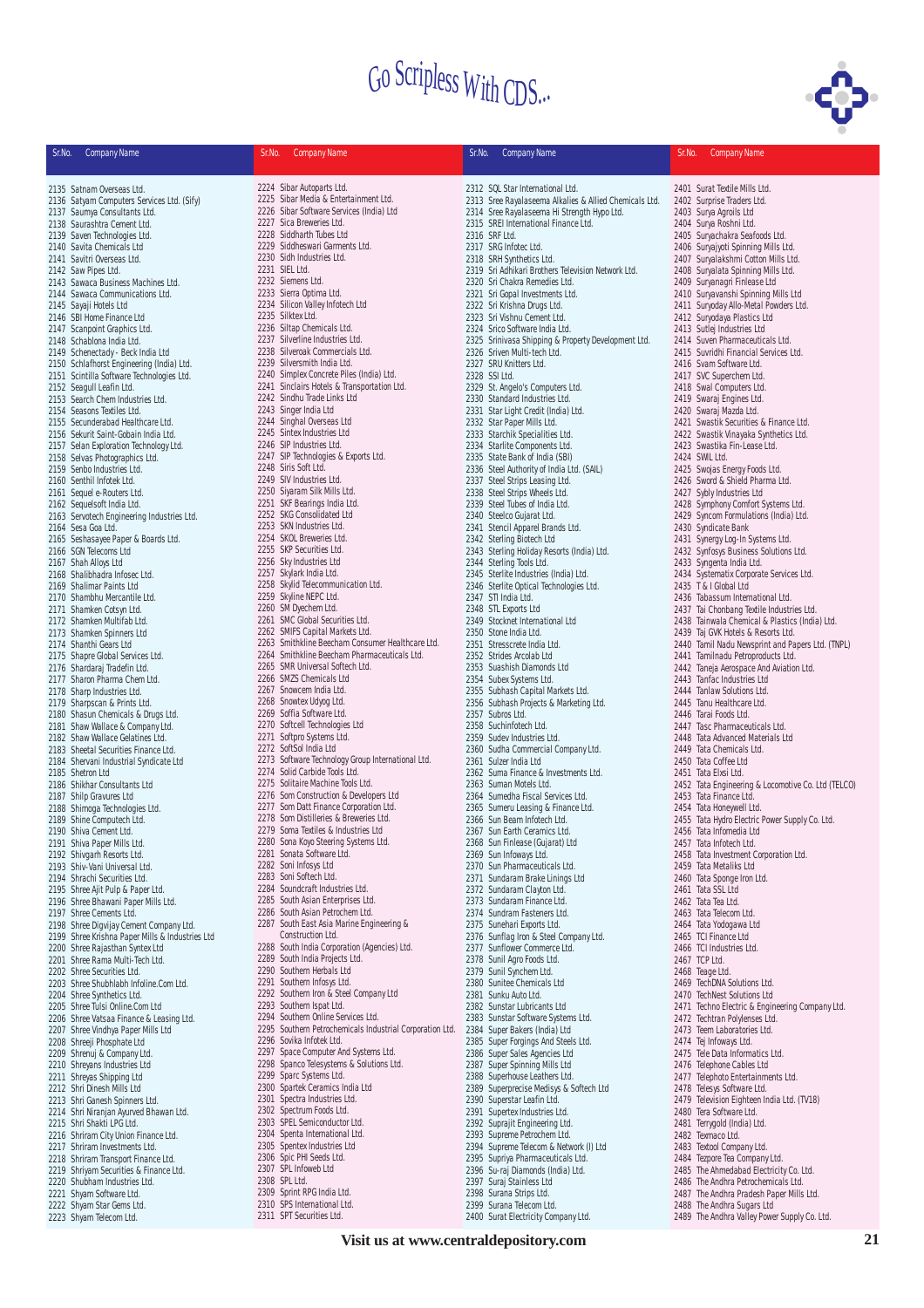

| Sr.No. | <b>Company Name</b>                                                                               | Sr.No. | <b>Company Name</b>                                                                  | Sr.No. | <b>Company Name</b>                                                                 | Sr.No. | <b>Company Name</b>                                                              |
|--------|---------------------------------------------------------------------------------------------------|--------|--------------------------------------------------------------------------------------|--------|-------------------------------------------------------------------------------------|--------|----------------------------------------------------------------------------------|
|        | 2490 The Anil Starch Products Ltd.                                                                |        | 2578 TPI India I td                                                                  |        | 2667 Vantage Corporate Services Ltd                                                 |        | 2756 Watson Software Ltd                                                         |
|        | 2491 The Antifriction Bearings Corporation Ltd.                                                   |        | 2579 Trans Financial Resources Ltd.                                                  |        | 2668 Vantel Technologies Ltd.                                                       |        | 2757 Ways India Ltd.                                                             |
|        | 2492 The Arvind Mills Ltd.                                                                        |        | 2580 Trans Techno Foods Ltd.                                                         |        | 2669 Vardhman Polytex Ltd.                                                          |        | 2758 Weal Infotech Ltd.                                                          |
|        | 2493 The Assam Company Ltd.<br>2494 The Associated Cement Companies Ltd. (ACC)                    |        | 2581 Transchem Ltd.                                                                  |        | 2670 Vardhman Spinning & General Mills Ltd.<br>2671 Varun Shipping Company Ltd.     |        | 2759 Webpulse Consulting (India).Com Ltd<br>2760 Websity Infosys Ltd.            |
|        | 2495 The Bishnauth Tea Company Ltd.                                                               |        | 2582 Transcon Research & Infotech Ltd.<br>2583 Transmatic Systems Ltd.               |        | 2672 Vashisti Detergents Ltd.                                                       |        | 2761 Weizmann Ltd.                                                               |
|        | 2496 The Bombay Burmah Trading Corporation Ltd.                                                   |        | 2584 Transpek Industry Ltd.                                                          |        | 2673 Vatican Commercial Ltd.                                                        |        | 2762 Welcome Coir Industries Ltd.                                                |
|        | 2497 The Bombay Dyeing & Mfg. Co.Ltd.                                                             |        | 2585 Transport Corp. of India Ltd                                                    |        | 2674 Vatsa Corporations Ltd                                                         |        | 2763 Welcure Drugs & Pharmaceuticals Ltd.                                        |
|        | 2498 The Central Provinces Railway Company Ltd<br>2499 The Champdany Industries Ltd               |        | 2586 Transtream India.Com Ltd.<br>2587 Transworld Infotech Ltd.                      |        | 2675 Vatsa Education Ltd.<br>2676 Vatsa Music Ltd.                                  |        | 2764 Wellman Incandescent India Ltd<br>2765 Wellwin Industries Ltd.              |
|        | 2500 The Dhampur Sugar Mills Ltd.                                                                 |        | 2588 Trent Ltd.                                                                      |        | 2677 Vatsa World Ltd.                                                               |        | 2766 Welspun Cotton Yarn Ltd.                                                    |
|        | 2501 The Dhanalakshmi Bank Ltd.                                                                   |        | 2589 Tricom Finance Ltd.                                                             |        | 2678 Vax Housing Finance Corp. Ltd                                                  |        | 2767 Welspun Finance Ltd.                                                        |
|        | 2502 The Dhar Textile Mills Ltd.<br>2503 The Federal Bank Ltd.                                    |        | 2590 Trident Projects Ltd.<br>2591 Trigyn Technologies Ltd                           |        | 2679 VBC Industries Ltd.                                                            |        | 2768 Welspun Gujarat Stahl Rohren Ltd.<br>2769 Welspun India Ltd.                |
|        | 2504 The Fertilizers and Chemicals Travancore Ltd.                                                |        | 2592 Trillenium Technologies Ltd.                                                    |        | 2680 VCK Capital Market Services Ltd.<br>2681 Venkateshwar Vanijya India Ltd        |        | 2770 Welspun Syntex Ltd.                                                         |
|        | 2505 The First Custodian Fund (India) Ltd.                                                        |        | 2593 Trimbak Industries Ltd.                                                         |        | 2682 Venky's (India) Ltd.                                                           |        | 2771 Wendt (India) Ltd                                                           |
|        | 2506 The Great Eastern Shipping Co. Ltd. (GESCO)                                                  |        | 2594 Trishakti Electronics & Industries Ltd.                                         |        | 2683 Venlon Polyester Film Ltd.                                                     |        | 2772 Western India Shipyard Ltd.                                                 |
|        | 2507 The Grob Tea Company Ltd.<br>2508 The Hindoostan Spinning & Weaving Mills Ltd                |        | 2595 Triumph International Finance Ltd.<br>2596 Triveni Engineering & Industries Ltd |        | 2684 Ventron Polymers Ltd.<br>2685 Ventura Textiles Corporation Ltd.                |        | 2773 Western Industries Ltd.<br>2774 Western Outdoor Media Technologies Ltd.     |
|        | 2509 The India Cements Ltd.                                                                       |        | 2597 Triveni Glass Ltd.                                                              |        | 2686 Venus Eyevision Ltd.                                                           |        | 2775 Wheels India Ltd                                                            |
|        | 2510 The Indian Hotels Company Ltd. (Taj Group of Hotels) 2598 TTK Healthcare Ltd.                |        |                                                                                      |        | 2687 Venus Leasing & Finance Ltd                                                    |        | 2776 Whirlpool of India Ltd.                                                     |
|        | 2511 The Indian Hume Pipe Co. Ltd.<br>2512 The Indian Seamless Metal Tubes Ltd.                   |        | 2599 TTK Prestige Ltd.<br>2600 Tube Investments of India Ltd.                        |        | 2688 Venus Remedies Ltd.<br>2689 Venus Sugar Ltd.                                   |        | 2777 White Diamond Industries Ltd.<br>2778 Widia (India) Ltd.                    |
|        | 2513 The Industrial Finance Corporation of India Ltd. (IFCI) 2601 Tudor India Ltd.                |        |                                                                                      |        | 2690 Vera Laboratories Ltd.                                                         |        | 2779 Williamson Magor & Company Ltd.                                             |
|        |                                                                                                   |        | 2602 Tulip Finance Ltd.                                                              |        | 2691 Veronica Laboratories Ltd.                                                     |        | 2780 Wimco Ltd.                                                                  |
|        | 2514 The Karnataka Bank Ltd                                                                       |        | 2603 Tulip Star Hotels Ltd.                                                          |        | 2692 Vesuvius India Ltd.                                                            |        | 2781 Wimplast Ltd.                                                               |
|        | 2515 The Karur Vysya Bank Ltd<br>2516 The KCP Ltd                                                 |        | 2604 TVS Electronics Ltd.<br>2605 TVS Srichakra Ltd.                                 |        | 2693 Vickers Systems International Ltd<br>2694 Videocon Appliances Ltd.             |        | 2782 Winsome Breweries Ltd.<br>2783 Winsome Textile Industries Ltd.              |
|        | 2517 The Lakshmi Mills Company Ltd.                                                               |        | 2606 TVS-Suzuki Ltd.                                                                 |        | 2695 Videocon International Ltd.                                                    |        | 2784 Winsome Yarns Ltd                                                           |
|        | 2518 The Lakshmi Vilas Bank Ltd                                                                   |        | 2607 Twenty-First Century Printers Ltd                                               |        | 2696 Videocon Leasing & Industrial Finance Ltd.                                     |        | 2785 Wintac Ltd.                                                                 |
|        | 2519 The Madras Aluminium Company Ltd. (MALCO)                                                    |        | 2608 Twin Cities Infotech Ltd.                                                       |        | 2697 Videsh Sanchar Nigam Ltd. (VSNL)                                               |        | 2786 Winy Commercial & Fiscal Services Ltd.                                      |
|        | 2520 The Modern Mills Ltd.<br>2521 The Motor & General Finance Ltd. (MGF)                         |        | 2609 Twinstar Software Exports Ltd.<br>2610 Tyche Peripheral Systems Ltd.            |        | 2698 Vidhi Dyestuffs Manufacturing Ltd<br>2699 Vijay Growth Financial Services Ltd. |        | 2787 Wipro Ltd.<br>2788 Wisec Global Ltd.                                        |
|        | 2522 The Narang Industries Ltd.                                                                   |        | 2611 Tyroon Tea Company Ltd.                                                         |        | 2700 Vijay Industries & Projects Ltd                                                |        | 2789 Wockhardt Life Sciences Ltd.                                                |
|        | 2523 The Paper Products Ltd.                                                                      |        | 2612 U P Asbestos Ltd.                                                               |        | 2701 Vijaya Bank                                                                    |        | 2790 Wockhardt Ltd.                                                              |
|        | 2524 The Phosphate Company Ltd.<br>2525 The Prag Bosimi Synthetics Ltd.                           |        | 2613 UB Engineering Ltd<br>2614 Ucal Fuel Systems Ltd.                               |        | 2702 Vikas Laminator Ltd.<br>2703 Vikas Leasing Ltd.                                |        | 2791 Wyeth Lederle Ltd.<br>2792 Xedd Telecom Ltd                                 |
|        | 2526 The Premier Automobiles Ltd.                                                                 |        | 2615 Ultramarine & Pigments Ltd.                                                     |        | 2704 Vikas WSP Ltd.                                                                 |        | 2793 XO Infotech Ltd.                                                            |
|        | 2527 The Ravalgaon Sugar Farm Ltd                                                                 |        | 2616 Uma Petroproduct India Ltd                                                      |        | 2705 Vikasjyoti Commerce Ltd.                                                       |        | 2794 Xpro India Ltd.                                                             |
|        | 2528 The Sandesh Ltd.                                                                             |        | 2617 Uni Abex Alloy Products Ltd.                                                    |        | 2706 Vikram Software Ltd.                                                           |        | 2795 Yarn Syndicate Ltd.                                                         |
|        | 2529 The Saraswati Industrial Syndicate Ltd.<br>2530 The Shipping Corporation of India Ltd. (SCI) |        | 2618 Unichem Laboratories Ltd.<br>2619 Uniflex Cables Ltd.                           |        | 2707 Vikrant Tyres Ltd.<br>2708 Vimal Oil & Foods Ltd.                              |        | 2796 Yash Management & Satellite Ltd.<br>2797 Yatish Securities Ltd.             |
|        | 2531 The Simbhaoli Sugar Mills Ltd.                                                               |        | 2620 Unimin India Ltd.                                                               |        | 2709 Vimta Labs Ltd.                                                                |        | 2798 Yogi Sungwon (India) Ltd.                                                   |
|        | 2532 The Sirpur Paper Mills Ltd                                                                   |        | 2621 Uniport Computers Ltd.                                                          |        | 2710 Vinati Organics Ltd.                                                           |        | 2799 Yokogawa Blue Star Ltd.                                                     |
|        | 2533 The South Indian Bank Ltd<br>2534 The Standard Batteries Ltd                                 |        | 2622 Uniproducts (India) Ltd.<br>2623 Unique Manufacturing & Marketing Ltd           |        | 2711 Vinay Cements Ltd.                                                             |        | 2800 Yuken India Ltd                                                             |
|        | 2535 The Supreme Industries Ltd.                                                                  |        | 2624 Unison Metals Ltd                                                               |        | 2712 Vincent Commercial Company Ltd.<br>2713 Vindhya Telelinks Ltd.                 |        | 2801 Yule Financing & Leasing Company Ltd.<br>2802 Z F Steering Gear (India) Ltd |
|        | 2536 The Tata Iron & Steel Company Ltd. (TISCO)                                                   |        | 2625 Unistar Multimedia Ltd.                                                         |        | 2714 Vindus Holdings Ltd.                                                           |        | 2803 Zandu Pharmaceutical Works Ltd.                                             |
|        | 2537 The Tata Power Company Ltd.                                                                  |        | 2626 Unisys Softwares & Holding Industries Ltd.                                      |        | 2715 Vintage Cards & Creations Ltd.                                                 |        | 2804 Zee Telefilms Ltd.                                                          |
|        | 2538 The Tinplate Company Of India Ltd<br>2539 The United Western Bank Ltd.                       |        | 2627 Unitech Ltd.<br>2628 United Breweries Ltd. (UB Group)                           |        | 2716 Vintage Securities Ltd.<br>2717 Vintron Informatics Ltd.                       |        | 2805 Zen Soft Solutions Ltd.<br>2806 Zen Technologies Ltd.                       |
|        | 2540 The Victoria Mills Ltd.                                                                      |        | 2629 United Credit Ltd.                                                              |        | 2718 Vinyl Chemicals (India) Ltd.                                                   |        | 2807 Zen Yarns Ltd.                                                              |
|        | 2541 The Vysya Bank Ltd.                                                                          |        | 2630 United Phosphorous Ltd.                                                         |        | 2719 Viral Syntex Ltd.                                                              |        | 2808 Zenergy Ltd                                                                 |
|        | 2542 The West Coast Paper Mills Ltd.<br>2543 Themis Chemicals Ltd.                                |        | 2631 Universal Cables Ltd.<br>2632 Universal Plastics Ltd.                           |        | 2720 Virat Crane Industries Ltd.<br>2721 Virinchi Consultants Ltd.                  |        | 2809 Zenith Computers Ltd.                                                       |
|        | 2544 Thermax Ltd.                                                                                 |        | 2633 Uniworth Ltd                                                                    |        | 2722 Virtual Dynamics Software Ltd.                                                 |        | 2810 Zenith Exports Ltd<br>2811 Zenith Fibres Ltd.                               |
|        | 2545 Thermax Systems & Software Ltd.                                                              |        | 2634 Uniworth Textiles Ltd                                                           |        | 2723 Visaka Industries Ltd.                                                         |        | 2812 Zenith Global Consultants Ltd.                                              |
|        | 2546 Thirani Projects Ltd.                                                                        |        | 2635 Uno Metals Ltd.                                                                 |        | 2724 Visesh Infosystems Ltd                                                         |        | 2813 Zenith Health Care Ltd.                                                     |
|        | 2547 Thirdwave Financial Intermediaries Ltd.<br>2548 Thiru Arooran Sugars Ltd.                    |        | 2636 Upper Ganges Sugar & Industries Ltd.<br>2637 Upsurge Investment & Finance Ltd.  |        | 2725 Vishal Exports Overseas Ltd.<br>2726 Vishwas Steels Ltd.                       |        | 2814 Zenith Infotech Ltd.<br>2815 Zensar Technologies Ltd.                       |
|        | 2549 Thirumalai Chemicals Ltd.                                                                    |        | 2638 Usha (India) Ltd                                                                |        | 2727 Visie Cyber Tech Ltd.                                                          |        | 2816 Zicom Electronic Security Systems Ltd.                                      |
|        | 2550 Thomas Cook (India) Ltd.                                                                     |        | 2639 Usha Beltron Ltd.                                                               |        | 2728 Vision Organics Ltd.                                                           |        | 2817 Zigma Software Ltd.                                                         |
|        | 2551 Tickwell Commercial Ltd.<br>2552 Tide Water Oil Co. (India) Ltd                              |        | 2640 Usha International Ltd.<br>2641 Usha Ispat Ltd                                  |        | 2729 Vision Soft Ltd.                                                               |        | 2818 Zodiac Clothing Company Ltd.<br>2819 Zodiac-JRD-MKJ Ltd.                    |
|        | 2553 TIL Ltd.                                                                                     |        | 2642 Usha Martin Infotech Ltd.                                                       |        | 2730 Vision Technology India Ltd.<br>2731 Vista Pharmaceuticals Ltd.                |        | 2820 Zuari Industries Ltd.                                                       |
|        | 2554 Times Guaranty Ltd                                                                           |        | 2643 Ushakiran Finance Ltd.                                                          |        | 2732 Visu Cybertech Ltd.                                                            |        | 2821 Zydus Cadila Ltd                                                            |
|        | 2555 Times Internet Ltd.<br>2556 Timex Watches Ltd.                                               |        | 2644 UT Ltd.                                                                         |        | 2733 Visual Vistas Ltd.                                                             |        |                                                                                  |
|        | 2557 Timken Ltd.                                                                                  |        | 2645 UTI - Mastershare 86<br>2646 UTI - UNIT SCHEME 64                               |        | 2734 Visualsoft Technologies Ltd.<br>2735 Vital Communications Ltd.                 |        | *- Not yet live on CDS                                                           |
|        | 2558 Tinna Overseas Ltd.                                                                          |        | 2647 UTI Bank Ltd.                                                                   |        | 2736 Vivid Chemicals Ltd.                                                           |        |                                                                                  |
|        | 2559 Tips Industries Ltd                                                                          |        | 2648 Utkal Soap Products Ltd.                                                        |        | 2737 VJIL Consulting Ltd.                                                           |        |                                                                                  |
|        | 2560 Tirumala Seung Han Textiles Ltd.<br>Tirupati Shelters Ltd.                                   |        | 2649 Uttam Commercial Company Ltd.                                                   |        | 2738 VLS Finance Ltd.                                                               |        |                                                                                  |
| 2561   | 2562 Titagarh Industries Ltd.                                                                     |        | 2650 Uttam Commercial Ltd.<br>2651 Uttam Steel Ltd.                                  |        | 2739 VMC Software Ltd.<br>2740 VMF Soft Tech Ltd.                                   |        |                                                                                  |
|        | 2563 Titan Biotech Ltd                                                                            |        | 2652 UTV Software Communications Ltd.                                                |        | 2741 Volga Air Technics Ltd                                                         |        |                                                                                  |
|        | 2564 Titan Industries Ltd.                                                                        |        | 2653 V & K Softech Ltd.                                                              |        | 2742 Volplast Ltd.                                                                  |        |                                                                                  |
|        | 2565 Titanor Components Ltd.                                                                      |        | 2654 V I P Industries Ltd.                                                           |        | 2743 Voltas Ltd.                                                                    |        |                                                                                  |
|        | 2566 Today's Writing Products Ltd.<br>2567 Tokyo Plast International Ltd.                         |        | 2655 Vaibhav Gems Ltd.<br>2656 Vajra Bearings Ltd.                                   |        | 2744 VST Industries Ltd.<br>2745 Vulcan Engineers Ltd                               |        |                                                                                  |
|        | 2568 Tolani Bulk Carriers Ltd                                                                     |        | 2657 Vakrangee Softwares Ltd.                                                        |        | 2746 VXL Instruments Ltd.                                                           |        |                                                                                  |
|        | 2569 Top Cassettes Ltd                                                                            |        | 2658 Valecha Engineering Ltd.                                                        |        | 2747 Vyapar.Com & Industries Ltd                                                    |        |                                                                                  |
|        | 2570 Top Media Entertainment Ltd<br>2571 Toplight Commercial Ltd.                                 |        | 2659 Valiant Communications Ltd.<br>2660 Valley Indiana Leisure Ltd.                 |        | 2748 W H Brady & Company Ltd.<br>2749 W S Industries (India) Ltd                    |        |                                                                                  |
|        | 2572 Torrent Cables Ltd                                                                           |        | 2661 Valson Industries Ltd.                                                          |        | 2750 Walchandnagar Industries Ltd.                                                  |        |                                                                                  |
|        | 2573 Torrent Gujarat Biotech Ltd                                                                  |        | 2662 Vam Organic Chemicals Ltd.                                                      |        | 2751 Wallfort Financial Services Ltd.                                               |        |                                                                                  |
|        | 2574 Torrent Pharmaceuticals Ltd.                                                                 |        | 2663 Vamshi Rubber Ltd.                                                              |        | 2752 Warner Multimedia Ltd.                                                         |        |                                                                                  |
|        | 2575 Toubro Infotech & Industries Ltd.<br>2576 Tourism Finance Corporation of India Ltd. (TFCI)   |        | 2664 Vanasthali Textile Industries Ltd.<br>2665 Vanavil Dyes and Chemicals Ltd.      |        | 2753 Warren Tea Ltd.<br>2754 Wartsila NSD India Ltd.                                |        |                                                                                  |
|        | 2577 Toyama Electric Ltd                                                                          |        | 2666 Vans Information and Investor Services Ltd.                                     |        | 2755 Washington Softwares Ltd.                                                      |        |                                                                                  |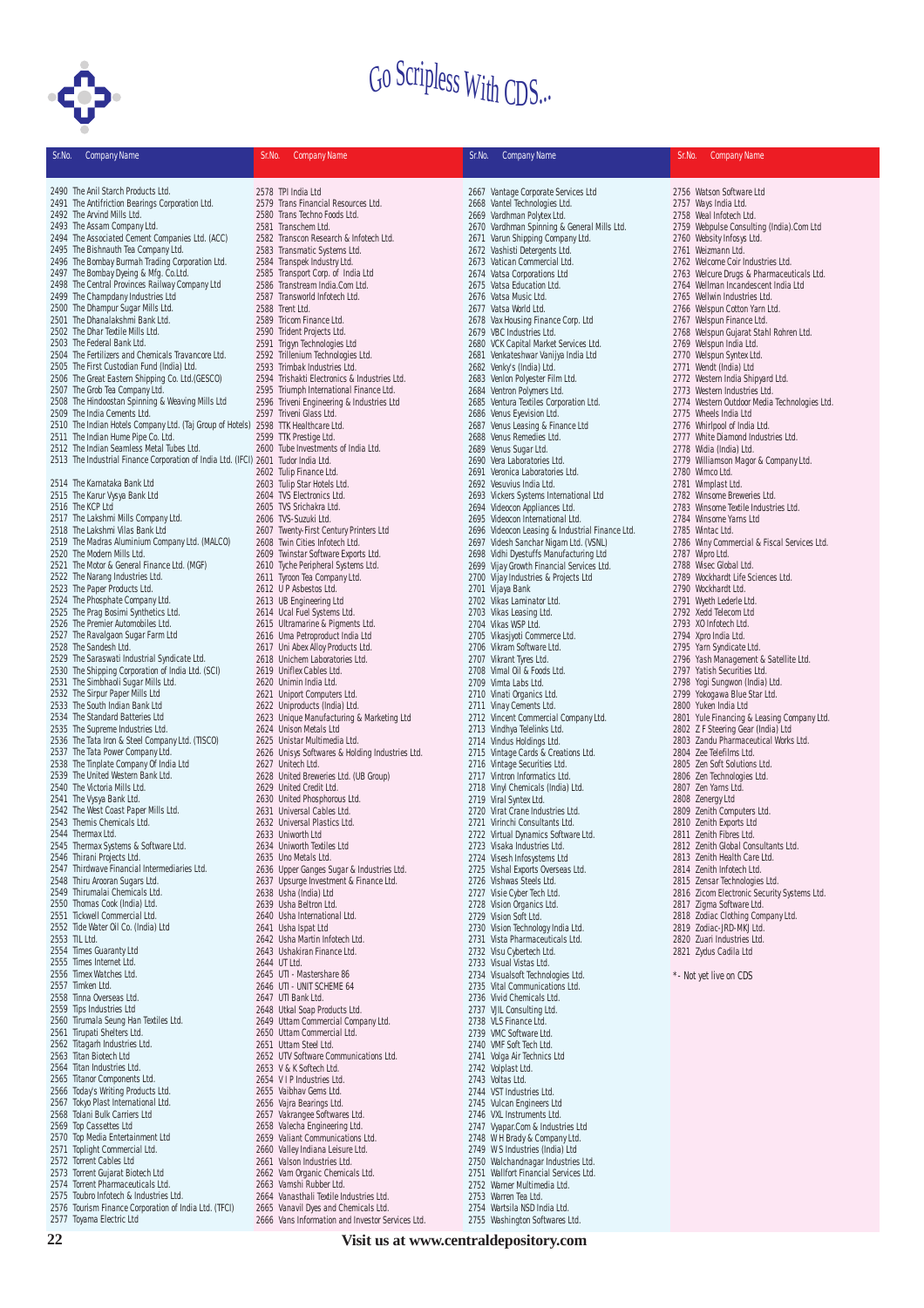



Map not to scale